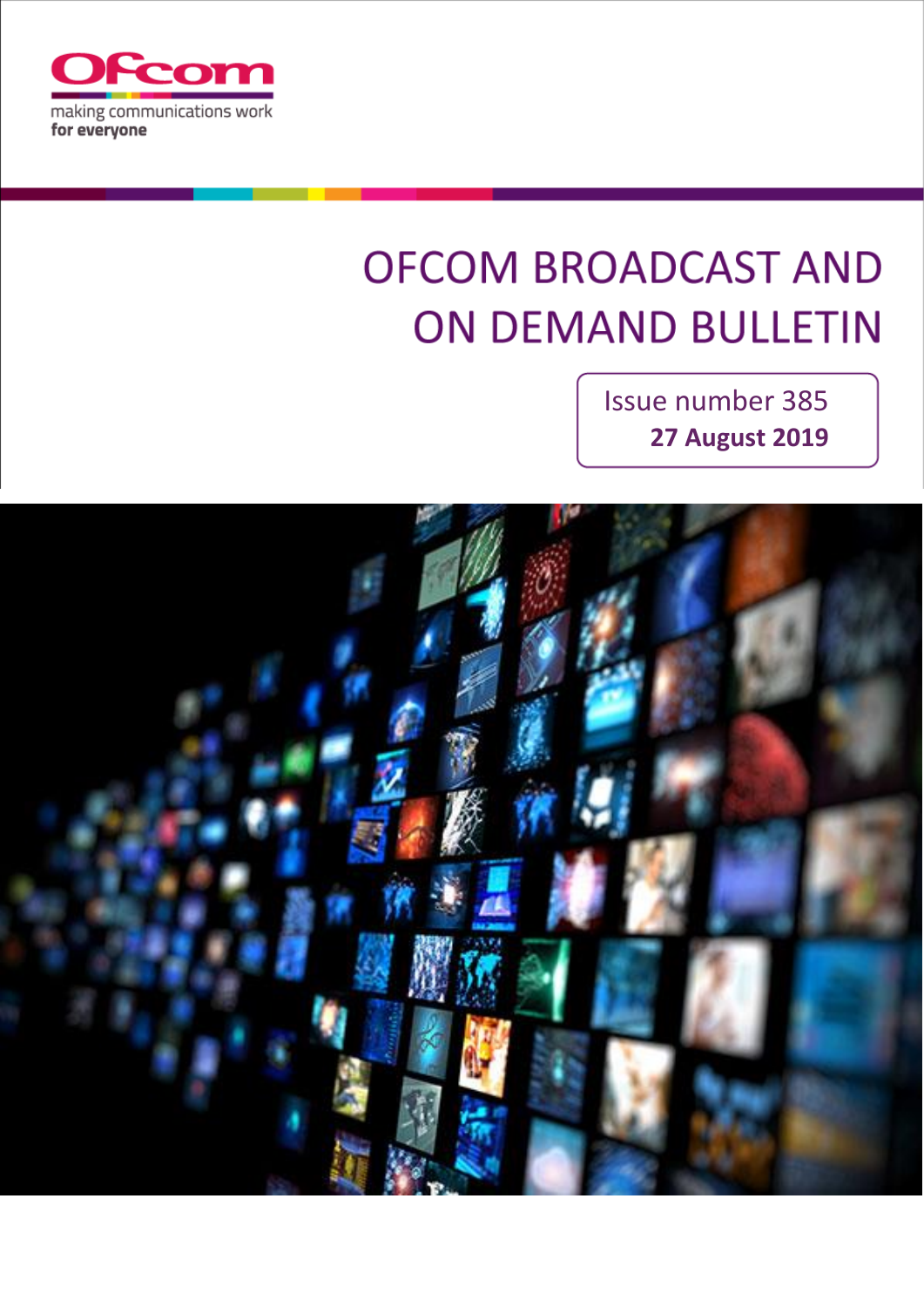# **Contents**

| Introduction                                                                                                                    | 3              |
|---------------------------------------------------------------------------------------------------------------------------------|----------------|
| <b>Notice of Sanction</b><br>Autonomous Non-profit Organisation TV-Novosti                                                      | 5              |
| <b>Broadcast Standards cases</b>                                                                                                |                |
| In Breach                                                                                                                       |                |
| The No Repeat 9 to 5 on Sam FM<br>Sam FM Bristol, 20 May 2019, 12:34                                                            | $\overline{7}$ |
| Journey for Iqra<br>Iqra Bangla, 28 March 2019, 20:00                                                                           | 9              |
| Resolved                                                                                                                        |                |
| The Music Marathon<br>Gold, 27 May 2019, 12:45                                                                                  | 15             |
| <b>Advertising Scheduling cases</b>                                                                                             |                |
| In Breach                                                                                                                       |                |
| Advertising minutage<br>ATN Bangla UK, various dates between 27 January 2019 and 10 March 2019                                  | 19             |
| Advertising minutage<br>Sony Entertainment Television, various dates between 24 February 2019 and 14 April 2019                 | 20             |
| <b>Broadcast Licence Conditions cases</b>                                                                                       |                |
| In Breach                                                                                                                       |                |
| Providing a service in accordance with 'Key Commitments'<br>EAVA FM, St Mathews Community Solution Centre Ltd, 6 to 12 May 2019 | 22             |
| Retention and production of recordings<br>ATN Bangla UK, ATN Bangla UK Limited                                                  | 25             |
| <b>Tables of cases</b>                                                                                                          |                |
| Complaints assessed, not investigated                                                                                           | 27             |
| Complaints outside of remit                                                                                                     | 38             |
| <b>BBC First</b>                                                                                                                | 40             |
| <b>Investigations List</b>                                                                                                      | 42             |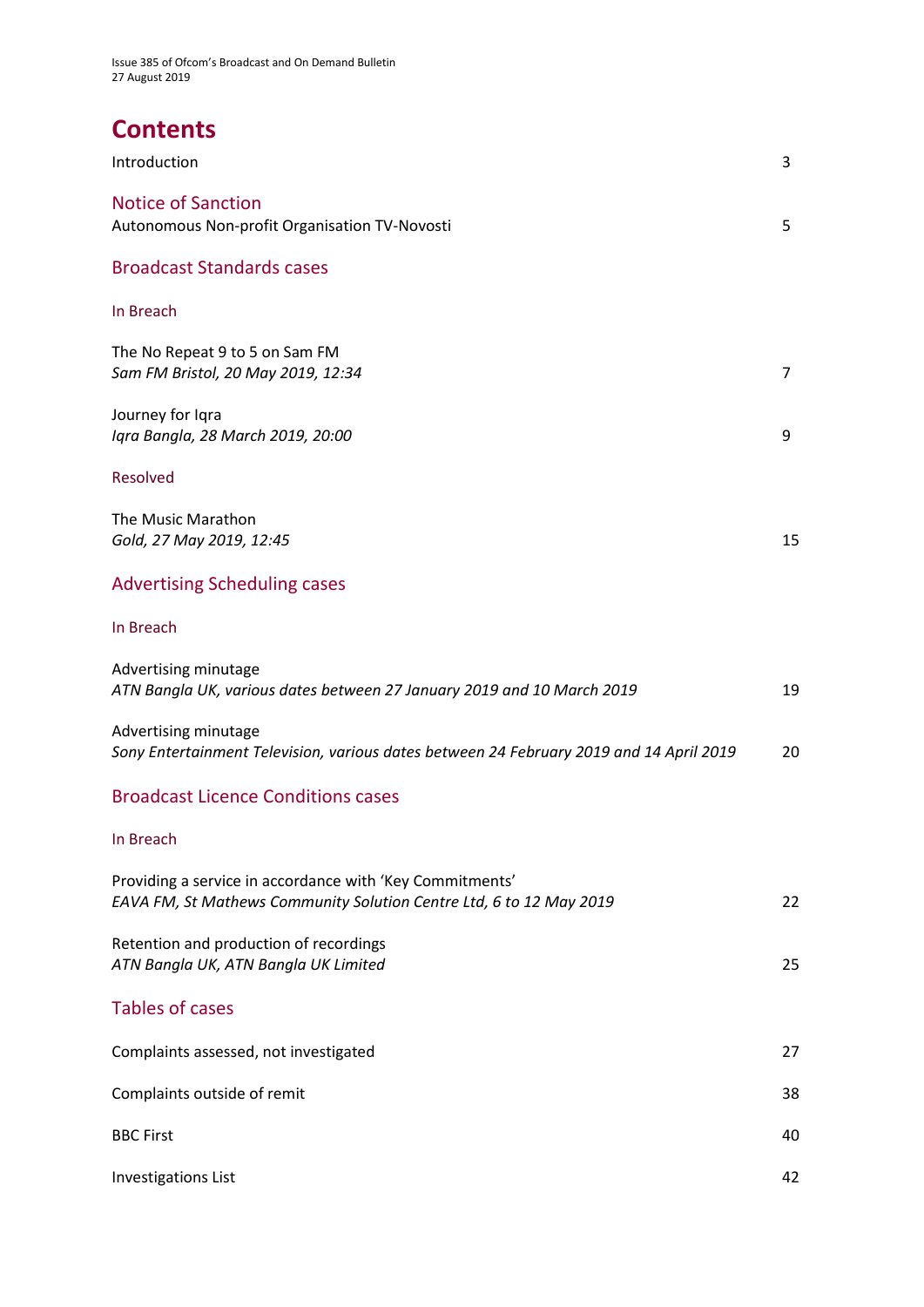# **Introduction**

Under the Communications Act 2003 ("the Act"), Ofcom has a duty to set standards for broadcast content to secure the standards objectives<sup>1</sup>. Ofcom also has a duty to ensure that On Demand Programme Services ("ODPS") comply with certain standards requirements set out in the  $Act^2$ .

Ofcom reflects these requirements in its codes and rules. The Broadcast and On Demand Bulletin reports on the outcome of Ofcom's investigations into alleged breaches of its codes and rules, as well as conditions with which broadcasters licensed by Ofcom are required to comply. The codes and rules include:

- a) [Ofcom's Broadcasting Code](http://stakeholders.ofcom.org.uk/broadcasting/broadcast-codes/broadcast-code/) ("the Code") for content broadcast on television and radio services licensed by Ofcom, and for content on the BBC's licence fee funded television, radio and on demand services.
- b) the [Code on the Scheduling of Television Advertising](https://www.ofcom.org.uk/__data/assets/pdf_file/0014/32162/costa-april-2016.pdf) ("COSTA"), containing rules on how much advertising and teleshopping may be scheduled on commercial television, how many breaks are allowed and when they may be taken.
- c) certain sections of th[e BCAP Code: the UK Code of Broadcast Advertising,](https://www.asa.org.uk/codes-and-rulings/advertising-codes/broadcast-code.html) for which Ofcom retains regulatory responsibility for television and radio services. These include:
	- the prohibition on 'political' advertising;
	- 'participation TV' advertising, e.g. long-form advertising predicated on premium rate telephone services – notably chat (including 'adult' chat), 'psychic' readings and dedicated quiz TV (Call TV quiz services); and
	- gambling, dating and 'message board' material where these are broadcast as advertising<sup>3</sup>.
- d) other conditions with which Ofcom licensed services must comply, such as requirements to pay fees and submit information required for Ofcom to carry out its statutory duties. Further information can be found on Ofcom's website for [television](http://licensing.ofcom.org.uk/tv-broadcast-licences/) and [radio](http://licensing.ofcom.org.uk/radio-broadcast-licensing/) licences.
- e) Ofcom's [Statutory Rules and Non-Binding Guidance for Providers of On-Demand](http://stakeholders.ofcom.org.uk/binaries/broadcast/on-demand/rules-guidance/rules_and_guidance.pdf)  [Programme Services](http://stakeholders.ofcom.org.uk/binaries/broadcast/on-demand/rules-guidance/rules_and_guidance.pdf) for editorial content on ODPS (apart from BBC ODPS). Ofcom considers sanctions for advertising content on ODPS referred to it by the Advertising Standards Authority ("ASA"), the co-regulator of ODPS for advertising, or may do so as a concurrent regulator.

[Other codes and requirements](http://stakeholders.ofcom.org.uk/broadcasting/broadcast-codes/) may also apply to broadcasters, depending on their circumstances. These include the requirements in the BBC Agreement, the Code on Television Access Services (which sets out how much subtitling, signing and audio description relevant licensees must provide), the Code on Electronic Programme Guides, the Code on Listed Events, and the Cross Promotion Code.

**.** 

<sup>&</sup>lt;sup>1</sup> The relevant legislation is set out in detail in Annex 1 of the Code.

<sup>&</sup>lt;sup>2</sup> The relevant legislation can be found at Part 4A of the Act.

<sup>&</sup>lt;sup>3</sup> BCAP and ASA continue to regulate conventional teleshopping content and spot advertising for these types of services where it is permitted. Ofcom remains responsible for statutory sanctions in all advertising cases.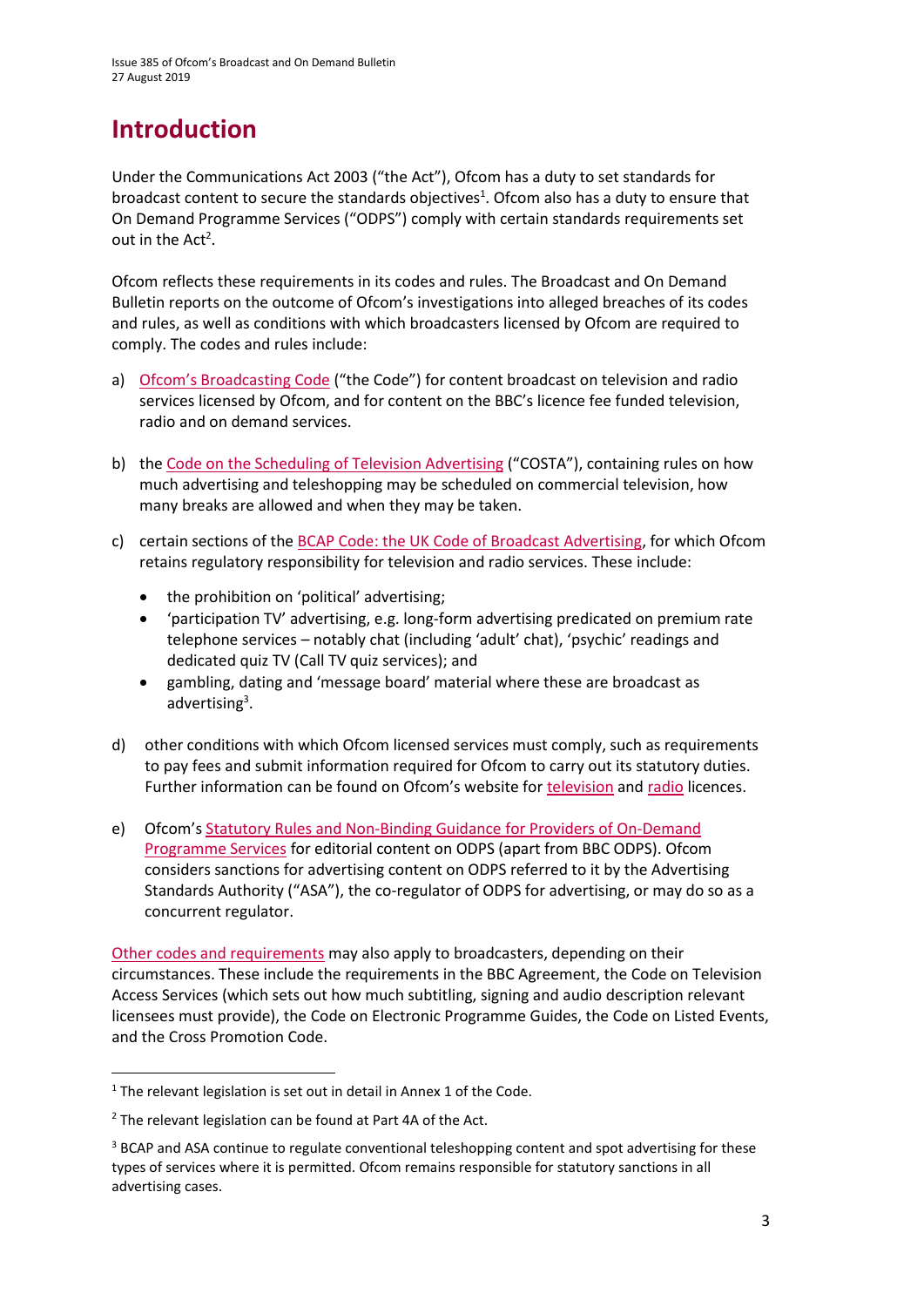**It is Ofcom's policy to describe fully television, radio and on demand content. Some of the language and descriptions used in Ofcom's Broadcast and On Demand Bulletin may therefore cause offence.**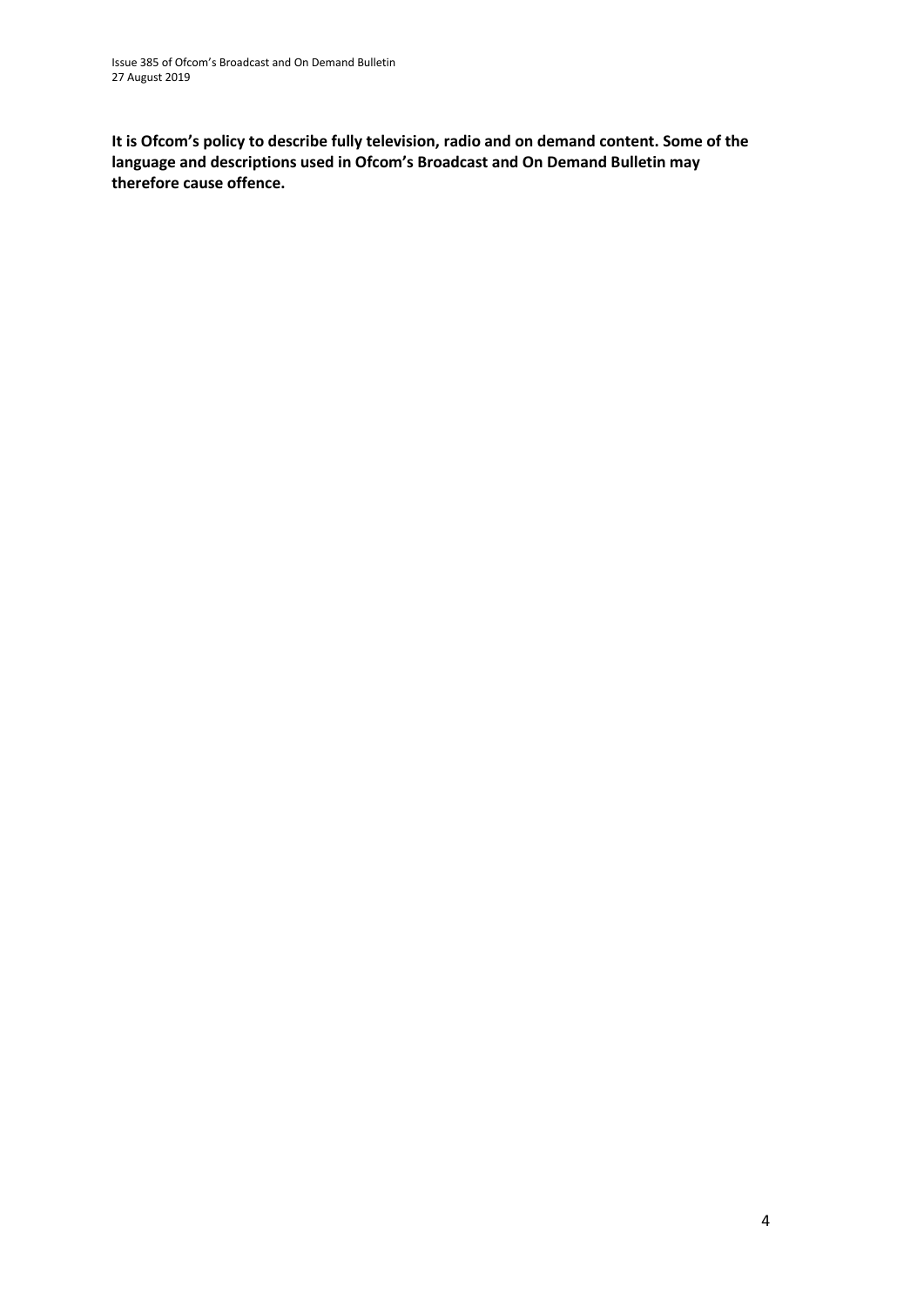# **Notice of Sanction**

### **Autonomous Non-profit Organisation TV-Novosti**

### **Introduction**

1

RT is a global news and current affairs channel produced in Russia and funded by the Federal Agency for Press and Mass Communications of the Russian Federation. The channel is made for UK audiences, providing a Russian perspective on UK and global news and current affairs related programming. In the UK, the channel broadcasts on satellite and digital terrestrial platforms. The licence for RT is held by Autonomous Non-profit Organisation TV-Novosti ("TV Novosti" or the "Licensee").

This sanction related to seven programmes which were concerned with the following issues: the poisoning of Sergei and Yulia Skripal in Salisbury on 4 March 2018 (*Sputnik,* 17 March and 7 April 2018)*;* the armed conflict in Syria (*Crosstalk*, 13, 16 and 20 April 2018; *News*, 18 March 2018); and the Ukrainian Government's position on Nazism and its treatment of Roma Gypsies (*News*, 26 April 2018).

In the decisions published on 20 December 2018 in [Issue 369 of the Broadcast and On](https://www.ofcom.org.uk/__data/assets/pdf_file/0020/131159/Issue-369-Broadcast-and-On-Demand-Bulletin.pdf)  [Demand Bulletin](https://www.ofcom.org.uk/__data/assets/pdf_file/0020/131159/Issue-369-Broadcast-and-On-Demand-Bulletin.pdf) (the "Breach Decisions"), Ofcom found that each of the seven programmes listed above had failed to maintain due impartiality and had breached Rule 5.1 and/or Rules 5.11 and 5.12 of the Code:<sup>1</sup>

- Rule 5.1: "News, in whatever form must be reported with due accuracy and presented with due impartiality".
- Rule 5.11: "…due impartiality must be preserved on matters of major political and industrial controversy and major matters relating to current public policy by the person providing a service…in each programme or in clearly linked and timely programmes".
- Rule 5.12: "In dealing with matters of major political and industrial controversy and major matters relating to current public policy an appropriately wide range of significant views must be included and given due weight in each programme or in clearly linked and timely programmes. View and facts must not be misrepresented".

In accordance with Ofcom's penalty guidelines, Ofcom decided that it was appropriate and proportionate in the circumstances to impose a financial penalty of £200,000 on the Licensee in respect of these serious Code breaches (payable to HM Paymaster General). In addition, TV Novosti is directed to broadcast a statement of Ofcom's findings in this case, on dates and in a form to be determined by Ofcom.

<sup>1</sup> Specifically, Ofcom found that *Sputnik,* 17 March and 7 April 2018 and *Crosstalk*, 13, 16 and 20 April 2018, breached Rules 5.11 and 5.12, *News*, 18 March 2018 breached Rules 5.1, 5.11 and 5.12, and *News*, 26 April 2018 breached Rule 5.1. Ofcom's investigation also considered a further three programmes that Ofcom concluded were not in breach of the Code.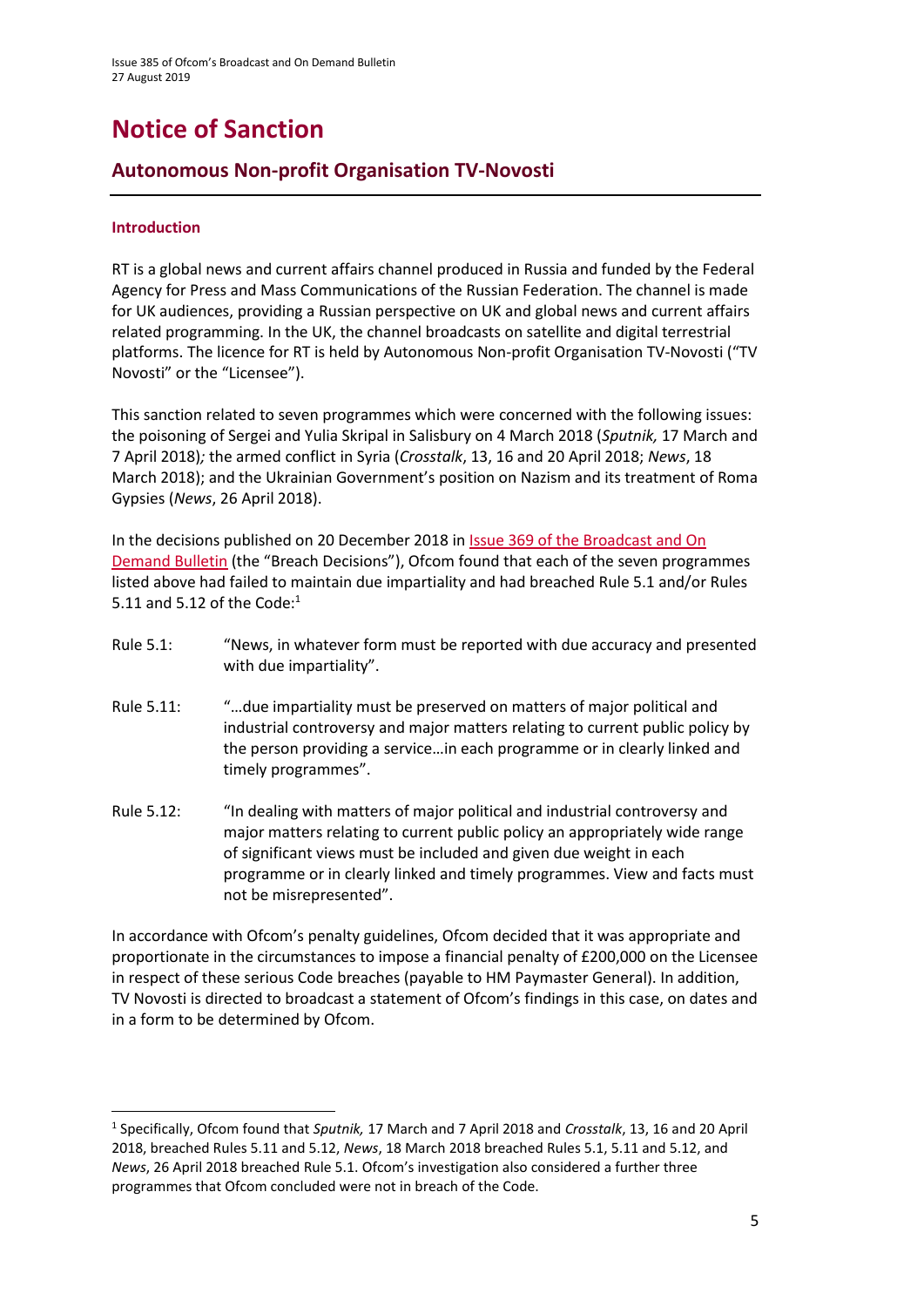Ofcom will not enforce this sanction until legal proceedings regarding the Breach Decisions have been concluded.

The full sanction decisio[n was published on 26 July 2019.](https://www.ofcom.org.uk/__data/assets/pdf_file/0027/158571/sanction-decision-rt.pdf)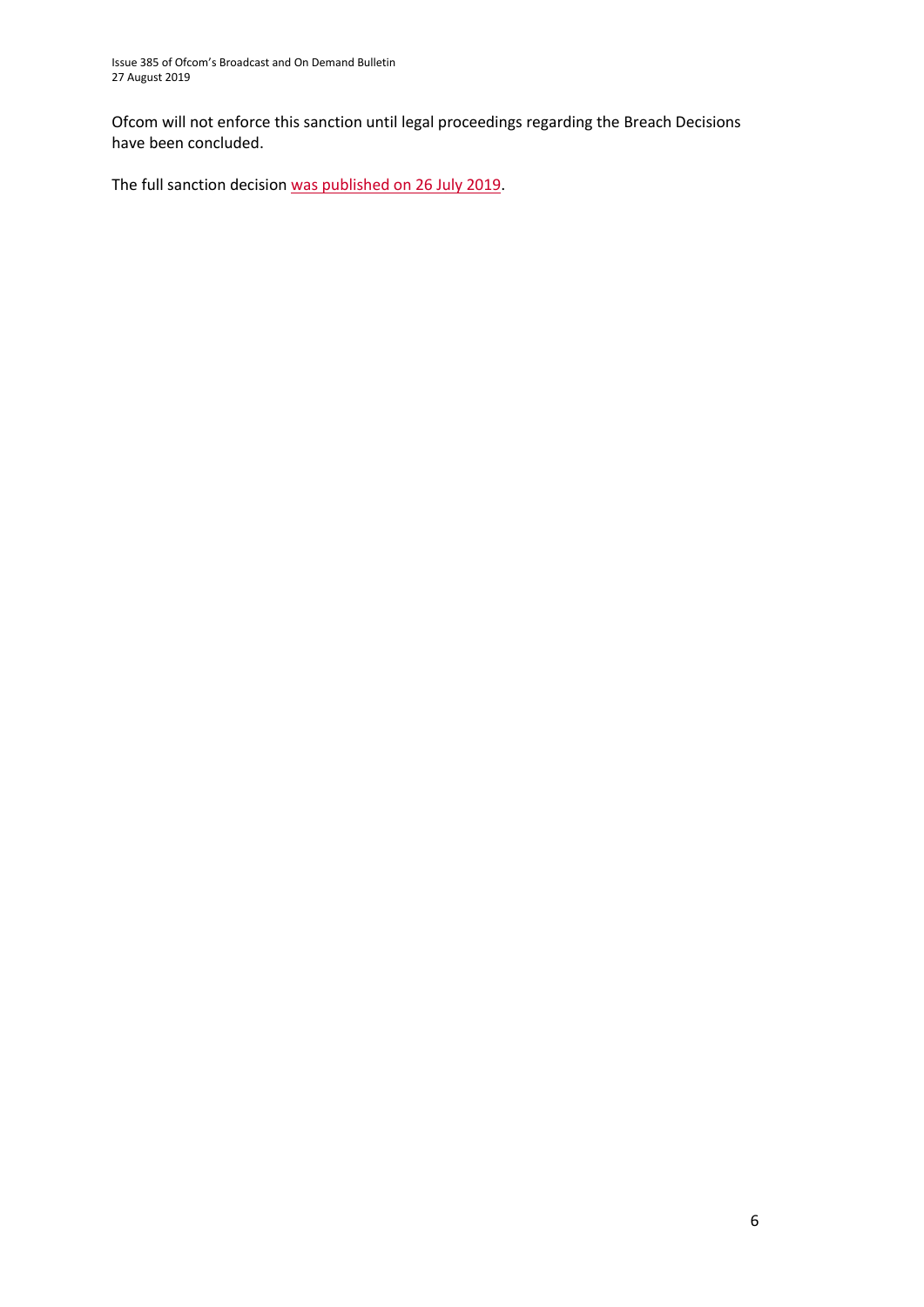# **Broadcast Standards cases**

### In Breach

### **The No Repeat 9 to 5 on Sam FM**  *Sam FM Bristol, 20 May 2019, 12:34*

#### **Introduction**

Sam FM (Bristol) is a local commercial station providing a music and news service for the over-35s in and around Bristol. The licence for Sam FM (Bristol) is held by Celador Radio Ltd ("Celador" or "the Licensee").

Ofcom received a complaint that the broadcast of the song *2All* by Catfish and the Bottlemen, as played during 'The No Repeat 9 to 5 on Sam FM' show, included lyrics which contained the most offensive language.

The song contained one use of the word *"fuck".*

We considered that this material raised potential issues under Rule 2.3 of the Code<sup>1</sup>:

Rule 2.3: "In applying generally accepted standards, broadcasters must ensure that material which may cause offence is justified by the context…Appropriate information should also be broadcast where it would assist in avoiding or minimising offence".

We asked the Licensee for its comments on how the material complied with this rule.

#### **Response**

**.** 

The Licensee apologised for the broadcast of the song. It acknowledged that the version of the song broadcast included lyrics that were "unacceptable for broadcast on Sam FM at that time". The Licensee said that this occurred when the offensive lyric was "inadvertently missed during a routine compliance check of the song".

The Licensee said that the song was broadcast during "automated, presenter-free programming" and the offensive lyric was not spotted at the time. The Licensee said that the offensive lyric was "detected the following day" and the song was "immediately pulled" from the Licensee's system to prevent this from being broadcast again. The Licensee said that it had "taken steps" to tighten the compliance process for clearing songs so that this "unfortunate error is not repeated in future".

In response to Ofcom's Preliminary View, the Licensee said it had no further comment to make, but noted that Celador uses the word "automated" as opposed to "automatic" to describe their output at the time the offending song was broadcast and the on-air show

<sup>&</sup>lt;sup>1</sup> We did not consider this material raised issues under Rule 1.14 ("The most offensive language must not be broadcast…when children are particularly likely to be listening (in the case of radio)…") because this broadcast at 12:34 fell outside the times indicated in [Ofcom's guidance](https://www.ofcom.org.uk/__data/assets/pdf_file/0014/40541/offensive-language.pdf) as being when children are particularly likely to be listening to radio programming.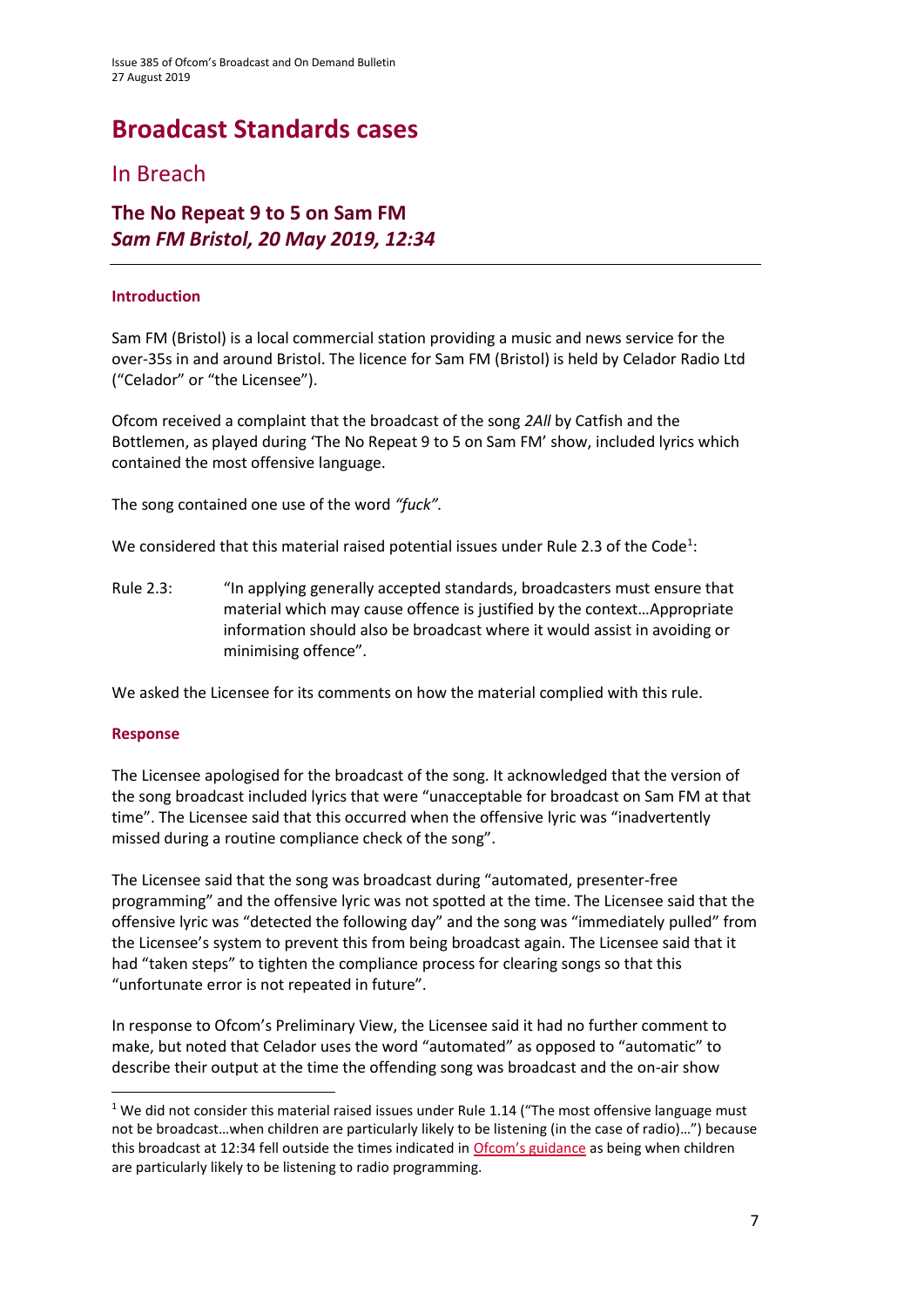name was 'The no repeat 9 to 5 on Sam FM' rather than 'Downsy's afternoon show'. Ofcom updated its decision to reflect this.

#### **Decision**

Reflecting our duties under the Communications Act 2003 (Section 319), Section Two of the Code requires that generally accepted standards are applied to the content of television services to provide adequate protection for members of the public from the inclusion of harmful and/or offensive material.

Ofcom takes account of the audience's and the broadcaster's right to freedom of expression set out in Article 10 of the European Convention on Human Rights when considering a broadcaster's compliance with Section Two of the Code.

Under Rule 2.3, broadcasters must ensure that potentially offensive material is justified by the context. Context is assessed by reference to a range of factors including the editorial content, the service on which the material is broadcast, the time of broadcast and the likely expectation of the audience.

We first considered whether the material had the potential to cause offence. [Ofcom's](https://www.ofcom.org.uk/__data/assets/pdf_file/0022/91624/OfcomOffensiveLanguage.pdf)  [research on offensive language](https://www.ofcom.org.uk/__data/assets/pdf_file/0022/91624/OfcomOffensiveLanguage.pdf) indicates that the word "fuck" is considered by audiences to be among the most offensive language. The use of the word "fuck" in this case clearly had the potential to cause offence to listeners.

Ofcom therefore considered whether this offence was justified by the context. [Our guidance](https://www.ofcom.org.uk/__data/assets/pdf_file/0014/40541/offensive-language.pdf)  [on offensive language on radio](https://www.ofcom.org.uk/__data/assets/pdf_file/0014/40541/offensive-language.pdf) states: "In reaching any decision about compliance with the Code, Ofcom will take into account the likely audience expectations of a particular radio station at the time of broadcast". We considered that listeners to Sam FM, a local commercial radio station playing a broad range of music, were unlikely to have expected to hear a music track broadcast on the station to contain the most offensive language at this time in the early afternoon. We acknowledged that the Licensee had accepted that the material should not have been broadcast at this time. For all these reasons, we considered that the broadcast of this language was not justified by the context.

We recognised the various actions the Licensee said it had taken following this incident. However, the selection of content to broadcast during "automated, presenter-free programming" requires appropriate compliance oversight, especially given that no apology can be made in the course of this type of programming if an unforeseen event occurs.

Our decision is therefore that this content was in breach of Rule 2.3.

### **Breach of Rule 2.3**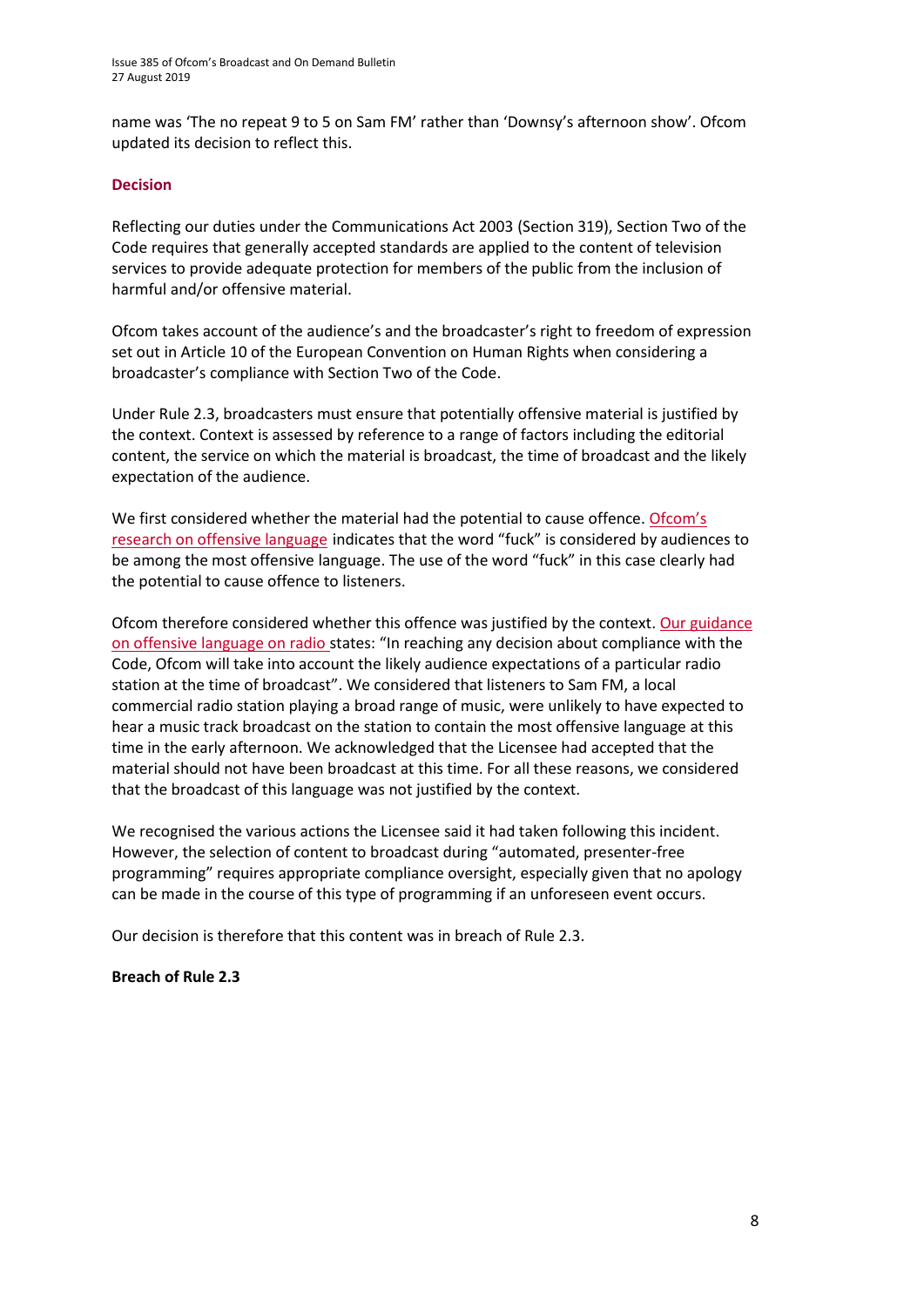### In Breach

### **Journey for Iqra** *Iqra Bangla, 28 March 2019, 20:00*

#### **Introduction**

1

Iqra Bangla is a religious channel for the Bengali community in the UK. The licence for the service is held by Runners TV Limited ("Runners TV" or "the Licensee").

Journey for Iqra discussed an Umrah<sup>1</sup> tour organised by Iqra Bangla that was taking place during Ramadan. Ofcom received a complaint that the programme promoted the tour.

The programme featured a presenter and guests discussing the tour. For example:

- Presenter: *"First, I would like to ask* [Guest 1]*, we had some journeys with Iqra before but I am finding this journey a bit different. We never had it in Ramadan. So, if you could kindly discuss the significance of this journey"*.
- Guest 1: *"There is a famous Hadith<sup>2</sup> of the prophet Muhammad (peace be upon him). Imam Bukhari narrated this Hadith. If someone performs Umrah in Ramadan, Allah will give the full reward of Hajj*<sup>3</sup> *"*.

\*\*\*

Guest 1: *"If Hajj is obligatory for someone, he cannot say that this* [the tour] *is enough though, he has to perform Hajj. The prophet (peace be upon him) wanted to*  boost the interest of people. If you go there you will pray in Baitullah<sup>4</sup>. You *will perform other rituals and get busy in worship. That is why the prophet (peace be upon him) encouraged us by mentioning these rewards. There are other Hadiths as well. He said, if one performs Umrah in Ramadan, one will get the reward of performing Hajj with me. Glory to God. So, performing Umrah in Ramadan is equal to performing Hajj with prophet (peace be upon him). God is great!"* 

\*\*\*

Guest 1: *"We have very limited seats. We are only taking a very small group of 25 people"*.

 $1$  Umrah is an Islamic pilgrimage to Mecca, which may be performed at any time of the year.

<sup>&</sup>lt;sup>2</sup> The Hadith are accounts of the actions and sayings of the Prophet Muhammad which help interpret the Qur'an.

 $3$  Hajj is an annual Islamic pilgrimage to Mecca, which is a mandatory religious duty for Muslims that must be carried out at least once in their lifetime.

<sup>4</sup> A reference to The Kaaba, Islam's most sacred site situated at the heart of the Grand Mosque in Mecca.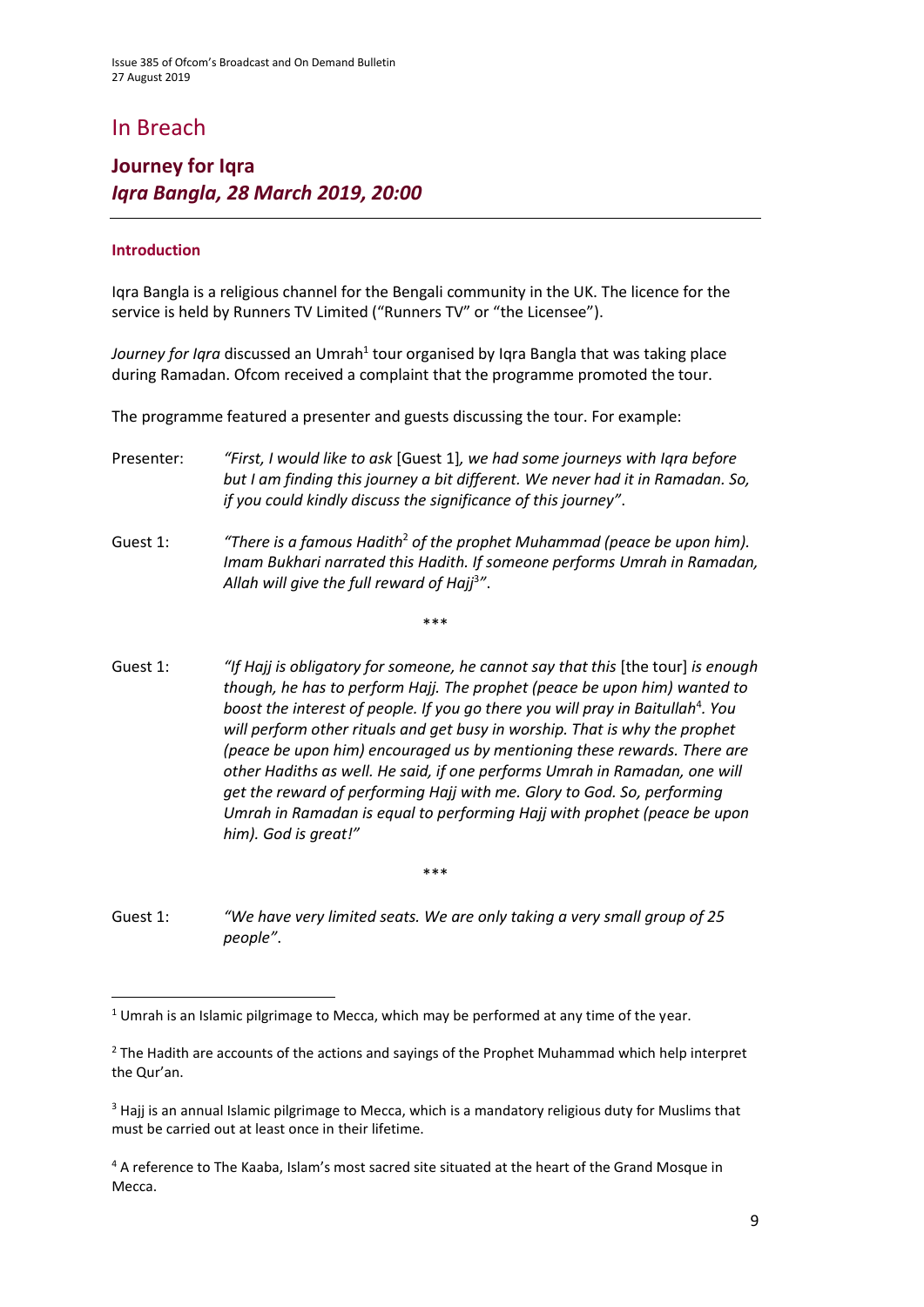Guest 2: *"We will take 23 people from outside. Two will be our crew"*.

\*\*\*

- Presenter: *"*…*Dear viewers, we have been hearing that this journey will be a special journey. This would be the month of Ramadan. Rewards are increased many fold anyway. On top of that you have the reward of Umrah and praying in the house of Lord. Glory to God. We will hear more from* [Guest 1]*, but now we will go to* [Guest 2]*, you had many journeys from Iqra, I would request you to describe them and also speak in detail about this year's journey"*.
- Guest 2: *"Thank you. This is a very unique educational tour. You will visit the place where the Qur'an was revealed. The first 10 days are days of blessings in Ramadan, our scholar will accompany you".*
- Guest 2: *"*…*When we go to Mecca, and after the first Umrah, we make prayers and then we make another one on the day we return. These are really special prayers. If anyone has the chance, it would be a lifelong experience. This is a very unique opportunity in my opinion that you need to grab. Another side is visiting historical places. It is not only visiting but also hearing about the historical stories, details about where any verse was revealed, where the prophet (peace be upon him) was tortured*…*"*.

\*\*\*

\*\*\*

- Guest 1: *"…You can find out all the information by calling the information line…"*.
- Presenter: *"Dear viewers, we have heard about the experience of previous tours, and also the significance of performing Umrah during Ramadan. I hope my brothers and sisters who have the ability will make the intention and will join. Performing Umrah during Ramadan is very rewarding. Firstly, you get a reward for Ramadan and then you get a reward for performing prayer in special mosques in Mecca and Madinah. You get it all in one package. God is great. We will go to a small break now and then when we come back we will hear more about journey with Iqra. We will give you more information. After the break, the line will be open. If you have any questions, or if you want to share something, you can do so. There will be a number, and you will be able to know how to book the tour in detail. Stay with us. We will see you after the break. Peace be upon you…"*.

\*\*\*

- Presenter: *"*[addressing Guest 3, the sales manager of the tour]…*if you could give us information about all the facilities so that those who are interested can hear. If you could just explain things like how long you are going to stay in Mecca, what facilities are there etc".*
- Guest 3: *"…This package is for first 10 days of Ramadan. The tour will start on 4th May and will finish on 15th May. Six days in Mecca and four days in*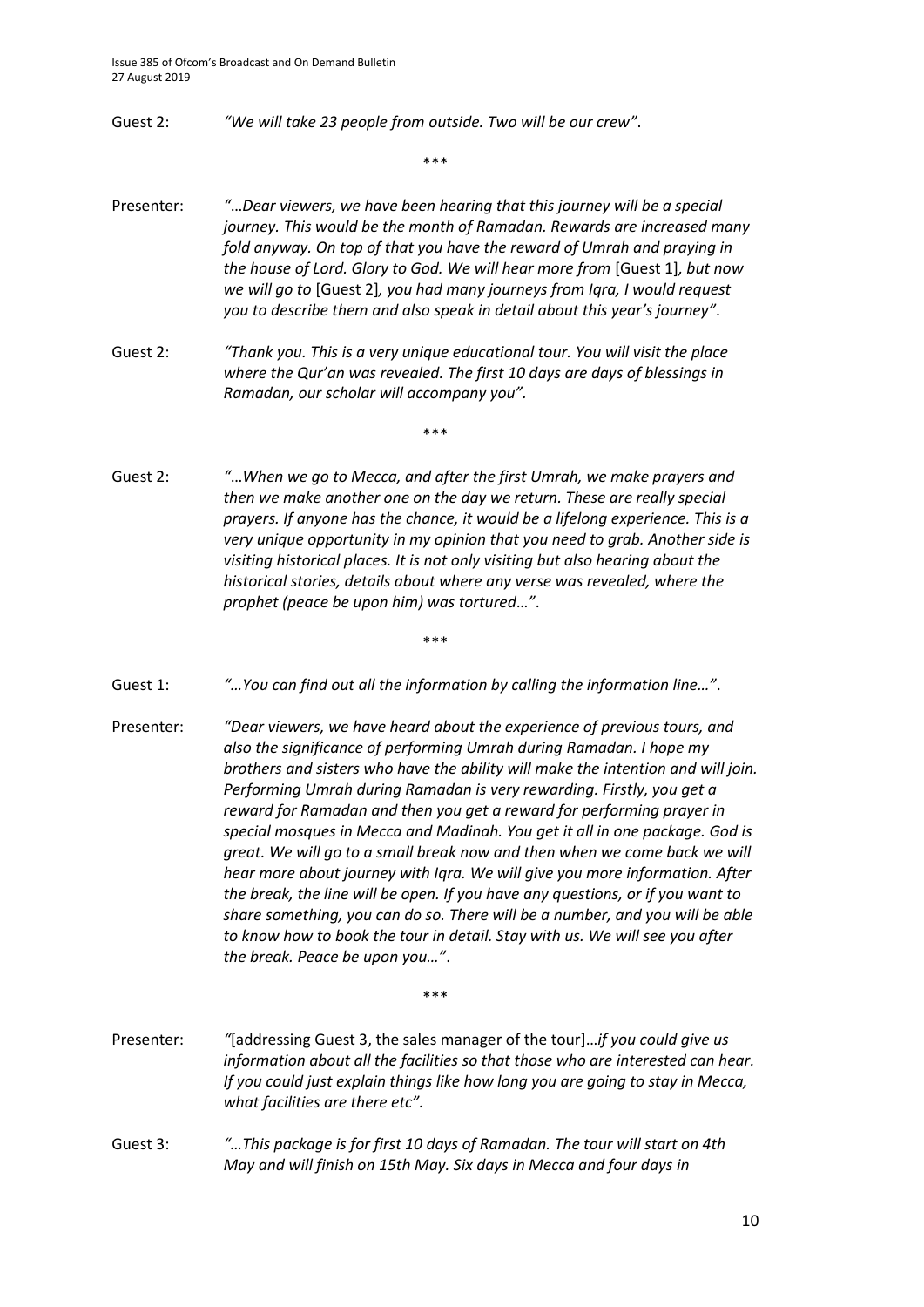*Madinah. You will fly from Heathrow to Jeddah. You will get transport from Jeddah. Transportation, hotel, visiting etc. will be included. In both cities you will stay in a five-star hotel".*

Presenter: *"This is a very special programme, Journey for Iqra. An Umrah package for the first 10 days of Ramadan. In this tour, familiar face,* [Guest 1]*, will accompany you. Iqra Bangla will also make a documentary based on this* 

\*\*\*

*tour. This will be a souvenir for your journey, and that will be a bonus.* [Guest 2] *has already talked about this documentary. Twenty-three places are available. As it is Ramadan, we will not take a big group, we will take a small group of 23 people. So, places are limited. I will request you that if you intend to go, book as early as possible. On the screen, we have numbers for our information hotline and the studio. By calling the studio you can talk to us directly. We have here with us* [Guest 1]*, and representative of the partner of Iqra Bangla, GoUmrahHajj,* [Guest 3]*. If you have any question, you can ask our panel. To find out more about the booking details and other information, and to book the tour, you can call the information hotline. If you have performed Umrah, you can call and share your experience by calling us. If you encourage a good deed, you get a reward. God has told us in the Qur'an to encourage and help each other for good deeds. We should not encourage or help anyone for bad things. Umrah during Ramadan is very important and blessed"*.

\*\*\*

Presenter: *"The information line is now open and you can call and ask about all the information about the package in detail. The date is 4th May, isn't it?*"

Guest 3**:** *"Yes, to 15th May"*.

Presenter: *"4 th May. 15th May is the return date. You will stay six days in Mecca and four days in Madinah. Where is the hotel in Mecca?"*

Guest 3: *"The name of the hotel is* [hotel name]*. It is very close to the mosque".*

Presenter: *"If you Google it, you can check in the map, and whoever has already gone there, you know it. Where is the hotel in Madinah?*"

Guest 3: *"The name of the hotel there is* [hotel name]*"*.

Presenter: *"Now you know the names of the hotels. Dear scholar, we are almost at the end of the programme now. I don't know how long we have left. Can you please give a message to the viewers in two minutes?"*

Guest 1: *"I think whoever has the ability to join in this blessed journey should not delay. There are only few places are left. Whoever books early will be able to join".*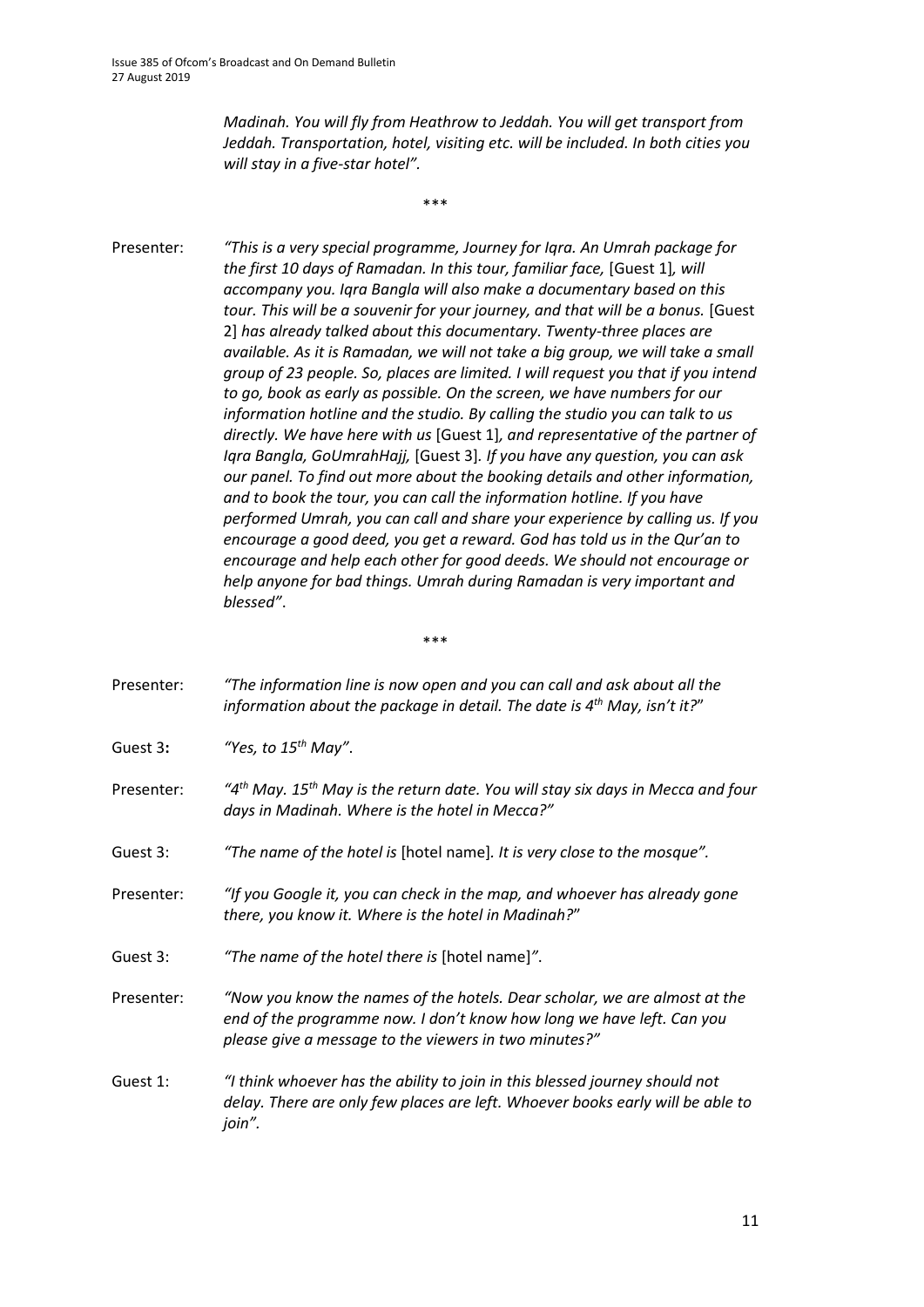Guest 3: *"–Sorry to interrupt. Many people have the intention and then they call us. From my experience, I have seen people who want to go sometimes tell us that they need to think before they commit. Next time they call, there is no place left. If you intend to go to Umrah during Ramadan, you should act on it quickly"*.

During advertising breaks around the programme, advertisements for the tour were broadcast, which included similar information as within the programme.

We requested information from the Licensee about commercial arrangements related to references in the programme to the tour. Based on the information provided by the Licensee, Ofcom considered that the material raised potential issues under the following Code rules:

- Rule 9.2: "Broadcasters must ensure that editorial content is distinct from advertising".
- Rule 9.4: "Products, services and trade marks must not be promoted in programming".
- Rule 9.5: "No undue prominence may be given in programming to a product, service or trade mark. Undue prominence may result from:
	- the presence of, or reference to, a product, service or trade mark in programming where there is no editorial justification; or
	- the manner in which a product, service or trade mark appears or is referred to in programming".

We requested comments from the Licensee on how the content complied with these rules.

#### **Response**

Runners TV said that it did not have any commercial interest in broadcasting the programme, which it said was a live Islamic religious and educational programme focusing on "Umrah Hajj". The intention of the programme, it said, was to educate, inform and encourage Muslims who were keen to perform "Umrah Hajj as a ritual". It explained that it invited an experienced guest to speak about the "challenge and opportunity during Umrah Hajj in Makkah and Madina".

The Licensee added that it is committed to ensuring that editorial content is distinct from advertising but that the nature of the programme required "specific information including available packages and offers" and that, without this information "the holy journey or the entire tour would be incomplete". It said it had "placed the advertisement of the package offers during the show as information rather than promotion".

Runners TV said that prior to the programme, it asked "a number of relevant tour operators to share their packages" so that its viewers could have "an informed choice if they decide[d] to rely on tour operators". It said that the programme may have seemed to give undue prominence to a product/service but this was because it "had to go for a particular package/offer because other operators did not respond despite its repeated requests".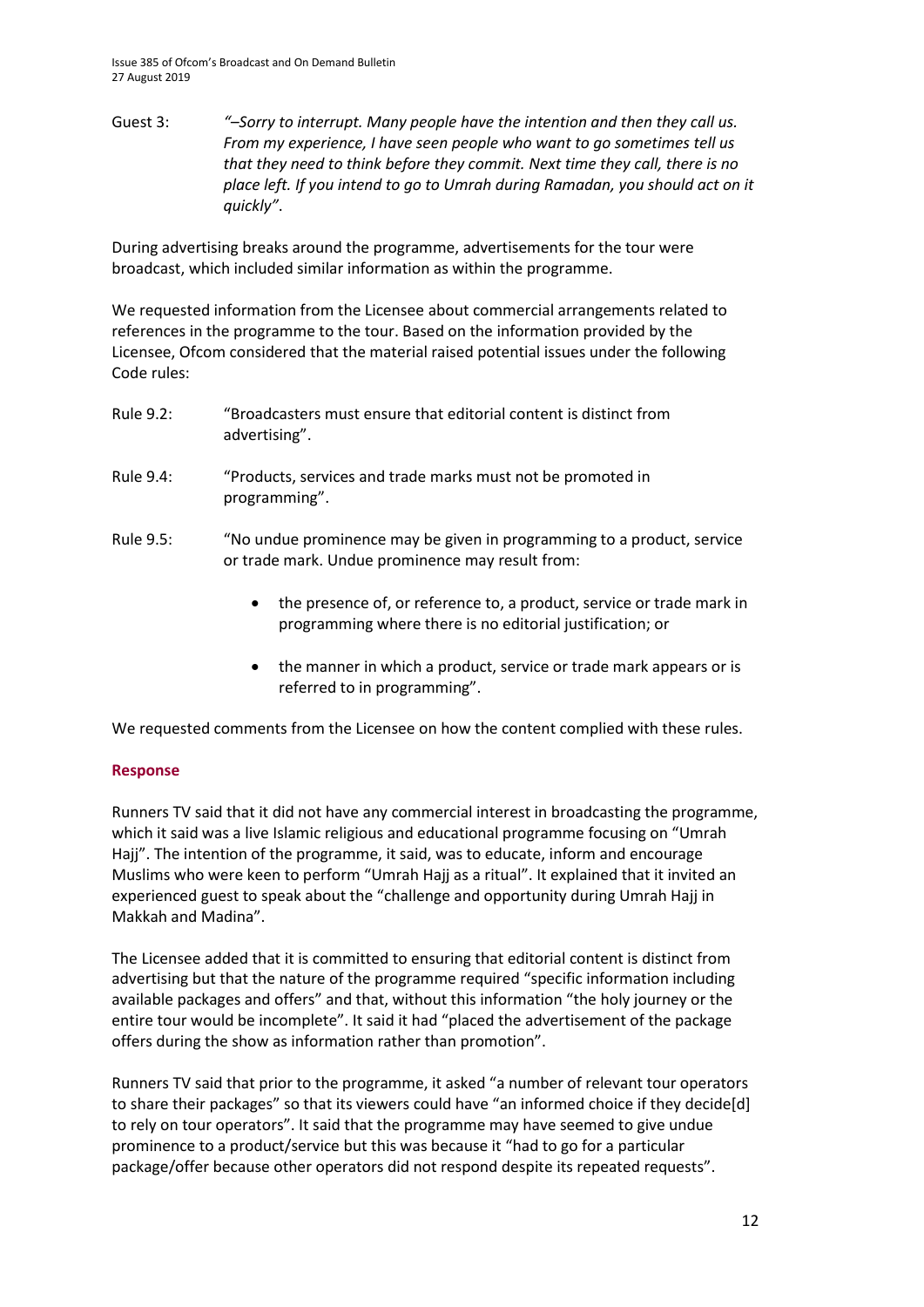The Licensee added that the advertising breaks within the programme contained advertisements for the tour package that was discussed in the programme: the reason was to inform its audience about the packages available.

### **Decision**

Reflecting our duties under the Communications Act 2003, Section Nine of the Code requires that a distinction is maintained between programmes and advertising. The rules in Section Nine help ensure that viewers are easily able to differentiate between advertising and editorial material and also support [rules](https://www.ofcom.org.uk/tv-radio-and-on-demand/broadcast-codes/code-tv-advertising) that restrict the amount of advertising broadcasters can transmit.

### Rule 9.2

Rule 9.2 requires editorial content to be distinct from advertising, preventing programmes from being used as promotional vehicles. The Licensee submitted that the premise of the programme was to educate viewers about, and encourage them to undertake, Umrah during Ramadan. However, in doing so, the programme focused very heavily on a specific tour, including details of the tour's features and positive qualities (e.g. "five-star accommodation" led by a "famous scholar"), the tour dates, itinerary and the number of places available. It also included invitations to book a place on the tour.

In Ofcom's view, the programme was more akin to advertising in that its purpose appeared to be to sell the tour. This was compounded by the scheduling of advertisements around the programme for the tour, which reinforced the information given in the programme.

Ofcom's Decision is therefore that the programme was in breach of Rule 9.2 of the Code.

### Rule 9.4

Rule 9.4 requires that products, services and trade marks must not be promoted in programming. [Ofcom's published guidance on Rule 9.4](https://www.ofcom.org.uk/__data/assets/pdf_file/0014/33611/section9_may16.pdf) states: "Where a reference to a product or service features in a programme…the extent to which a reference will be considered promotional will be judged by the context in which it appears. In general, products or services should not be referred to using favourable or superlative language and prices and availability should not be discussed".

Ofcom accepts that a discussion about Umrah in a programme might justify some reference to how viewers may undertake this pilgrimage. However, such a discussion does not justify the promotion of a specific tour: such promotions should be reserved for advertising.

Ofcom considered that throughout the course of the hour-long programme the material directly promoted a specific tour, its features and positive qualities, and included invitations to viewers to contact an information line for further details. Ofcom's Decision is therefore that the programme breached Rule 9.4 of the Code.

### Rule 9.5

Rule 9.5 requires that references to products, services or trade marks in programming must not be unduly prominent. Undue prominence may result from such references where there is no editorial justification, or from the manner in which they are referred to. Ofcom's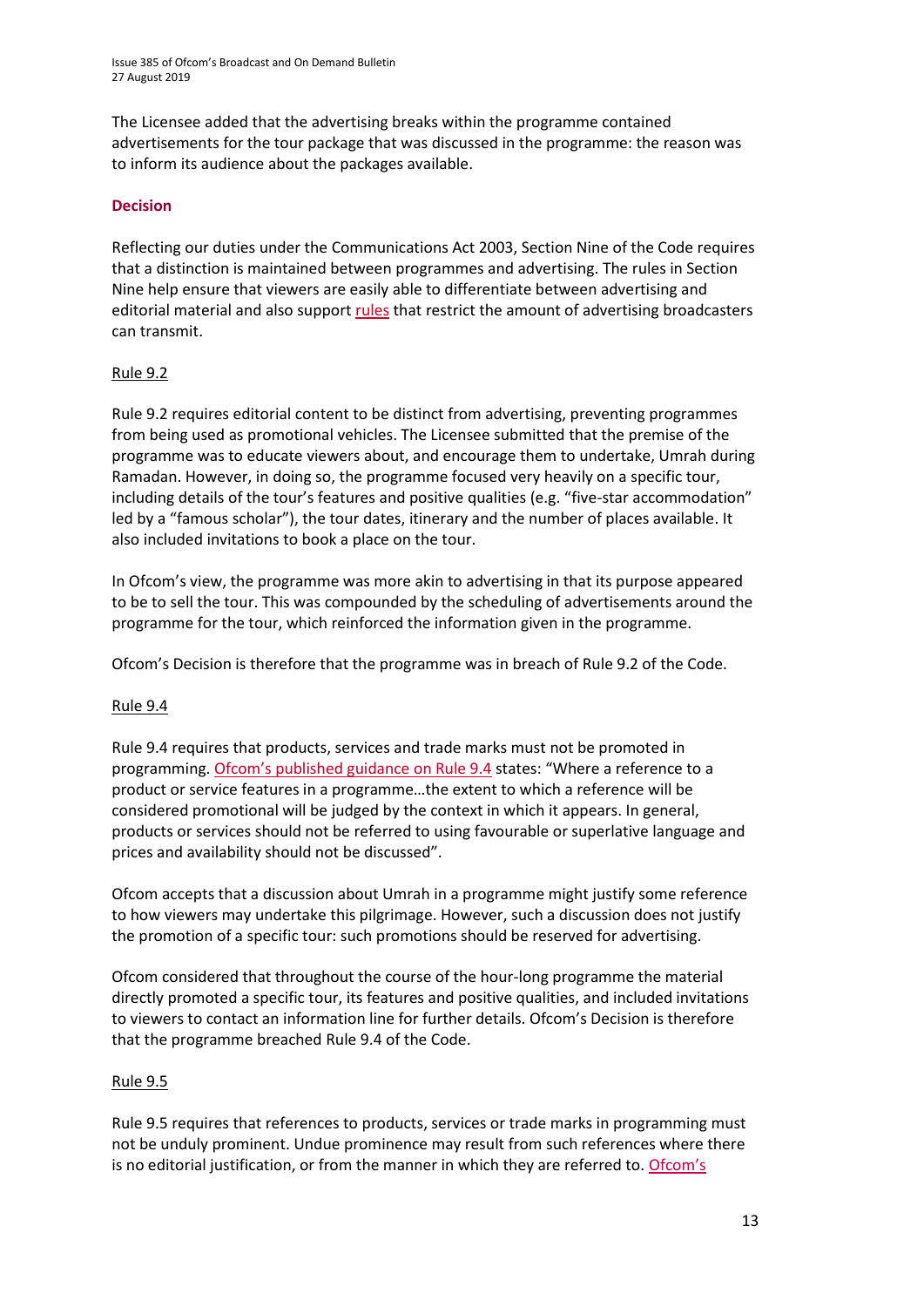Issue 385 of Ofcom's Broadcast and On Demand Bulletin 27 August 2019

[published guidance on undue prominence](https://www.ofcom.org.uk/__data/assets/pdf_file/0014/33611/section9_may16.pdf) makes clear that where a product, service or trade mark appears in a programme "there must be editorial justification for its inclusion. The level of prominence given to a product, service or trade mark will be judged against the editorial context in which the reference appears".

The Licensee said that the programme was designed to "inform and educate" the audience about pilgrimages. As reflected above, Ofcom recognises that there may be legitimate editorial grounds for programmes to include references to the way in which viewers can undertake Umrah. In this case, although there were references to what could be expected when participating on a pilgrimage, the focus of the programme was the specific tour. Our Decision is that the focus on the tour and its features was not justified on editorial grounds and the programme was also in breach of Rule 9.5 of the Code.

#### **Breaches of Rules 9.2, 9.4 and 9.5**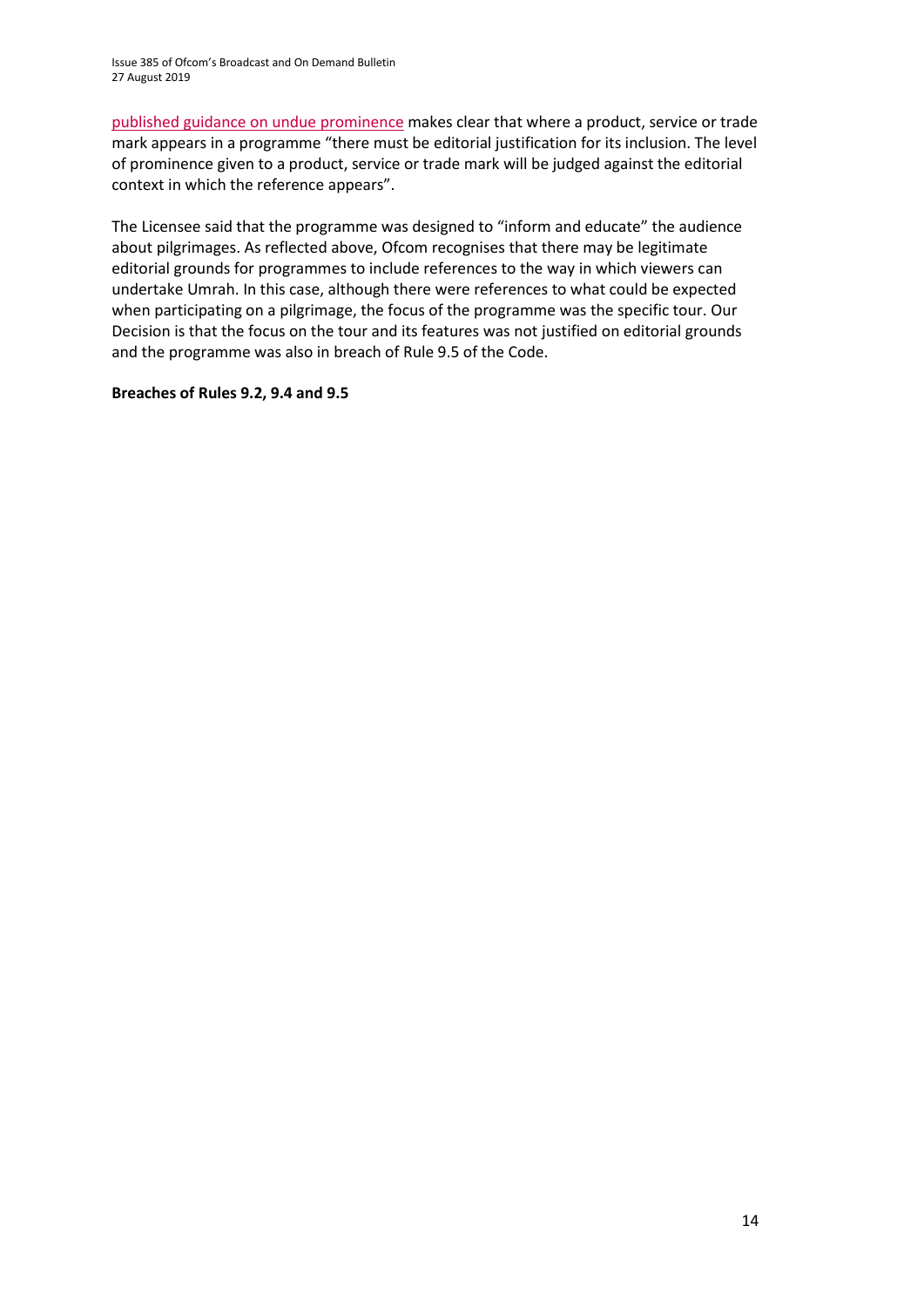### Resolved

### **The Music Marathon** *Gold, 27 May 2019, 12:45*

### **Introduction**

*The Music Marathon* is a music programme on Gold which is broadcast on AM radio in Manchester, London, Derby and Nottingham and nationally on DAB. The licences for these services are held by Global Radio Limited ("Global" or "the Licensee").

Ofcom received a complaint about offensive language (*"yellow Chinkies"*) in the music track *Melting Pot* by Blue Mink. No introduction to the track was broadcast, or any other content discussing it. The track included the following lyrics:

*"Take a pinch of white man, Wrap him up in black skin, Add a touch of blue blood, And a little bitty bit of Red Indian boy. Oh, Curly Latin kinkies, Mixed with yellow Chinkies, If you lump it all together And you got a recipe for a get along scene; Oh what a beautiful dream If it could only come true, you know, you know.*

*What we need is a great big melting pot, Big enough to take the world and all it's got And keep it stirring for a hundred years or more And turn out coffee-coloured people by the score".*

We considered that references in the lyrics (including *"yellow Chinkies"*, *"Red Indian boy"*, *"curly Latin kinkies"* and *"coffee-coloured people"*) raised potential issues under Rule 2.3 of the Code. This states:

Rule 2.3: "In applying generally accepted standards broadcasters must ensure that material which may cause offence is justified by the context...Such material may include, but is not limited to, offensive language…discriminatory treatment or language (for example on the grounds of…race…) Appropriate information should also be broadcast where it would assist in avoiding or minimising offence".

Ofcom requested comments from the Licensee about how the content complied with this rule.

### **Response**

Global said that it understood some of the lyrics in this song had the potential to cause offence but said that the other lyrics and the context of the time it was written and released mitigated the potential for offence.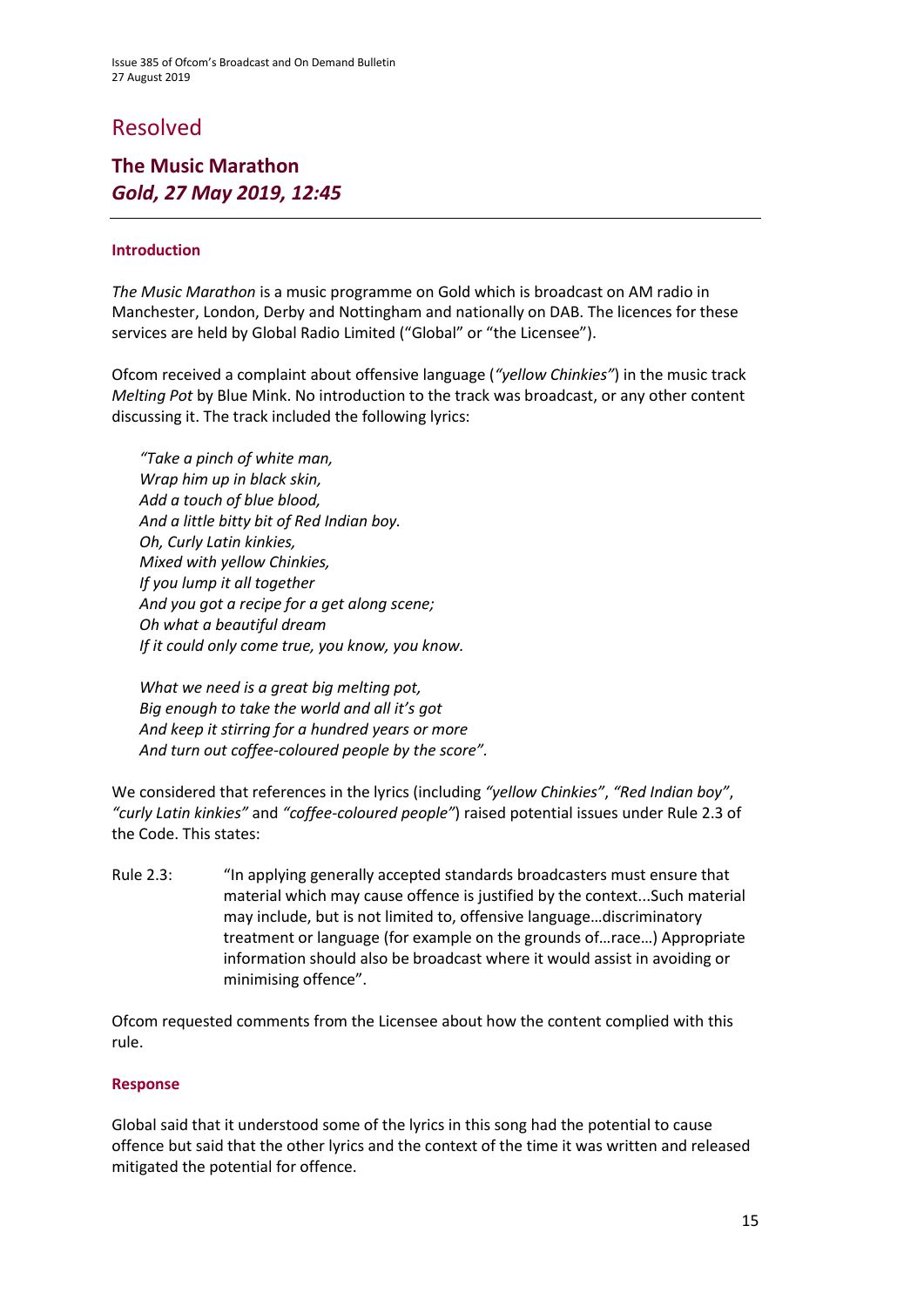Global said that the offensive language was not intended to be used in a derogatory fashion in the song. It said that the term *"yellow Chinkies"* was not used as an "insulting term directed at a person of Chinese origin". The Licensee said that it is clear from the lyrics of the song that the message of the song is "racial harmony, inclusivity and equality" and quoted the following lyric by way of example:

*"Lump it all together and you got a recipe for a get along scene; Oh what a beautiful dream; If it could only come true, you know, you know; What we need is a great big melting pot; Big enough* […] *to take the world and all its got".*

Global acknowledged that the use of the language in this song would not be acceptable on a mainstream radio station. However, it said that Gold's position as a "station well-known and loved for its playlist of hits from the 60's and 70's" meant that the track was unlikely to cause offence to its audience.

The Licensee said that following the complaint notification from Ofcom, it had permanently removed the track from Gold's playlist.

### **Decision**

Reflecting our duties under the Communications Act 2003, Section Two of the Code requires that generally accepted standards are applied to provide adequate protection for members of the public from the inclusion of offensive and harmful material in programmes.

Ofcom takes account of the audience's and the broadcaster's right to freedom of expression, as set out in Article 10 of the European Convention on Human Rights, when considering a broadcaster's compliance with Section Two of the Code.

Rule 2.3 requires broadcasters to ensure that the broadcast of potentially offensive material is justified by the context. Context includes for example: the editorial content of the programme, the service on which it is broadcast, the time of broadcast and the likely size and composition of the potential audience and the likely expectation of the audience.

We first considered whether references in the track to *"yellow Chinkies"*, *"Red Indian boy"*, *"curly Latin kinkies"* and *"coffee-coloured people"* had the potential to cause offence. [Ofcom's research on offensive language](https://www.ofcom.org.uk/__data/assets/pdf_file/0022/91624/OfcomOffensiveLanguage.pdf) makes clear that the word "chinky" is considered by audiences to be among the most offensive language and highly unacceptable without strong contextualisation. The research also states that "racist terms were the most unacceptable". Ofcom considered that the word *"Chinkies"* is widely understood as a racial slur to refer to Chinese people and therefore had clear potential to cause offence. We considered that the use of the term *"yellow"* was a derogatory reference to the skin colour of Chinese people. We therefore considered that the phrase *"yellow Chinkies"* had the potential to be highly offensive.

Ofcom's research does not provide direct evidence for the offensiveness of the terms *"Red Indian boy", "curly Latin kinkies"* and *"coffee-coloured people"*. However, Ofcom considered that *"Red Indian"* is generally understood to be a pejorative term in modern speech and is frequently replaced with 'Native American'. Although the terms *"curly Latin kinkies"* and *"coffee-coloured people"* are not widely understood to be racial slurs in modern society, unlike the terms *"Chinky"* and *"Red Indian"*, we considered that they had the potential to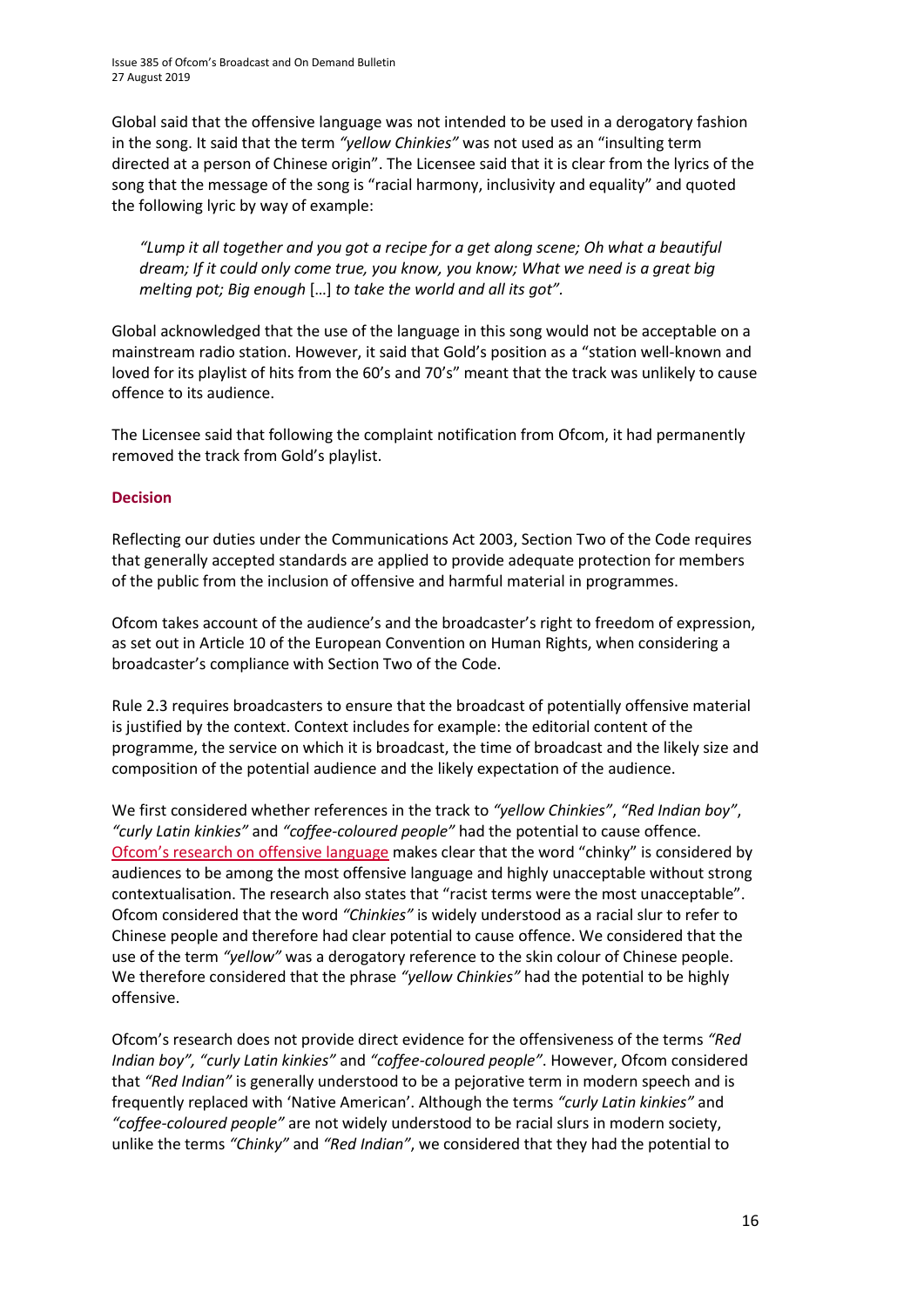cause offence because they could also be considered derogatory references to particular ethnic groups.

In our view, the potential offence caused by these lyrics may have been heightened by the cumulative effect of the repeated use of this language during the verse and chorus (as set out in the Introduction, above).

Ofcom then considered whether this potential offence was justified by the context.

[Our guidance on offensive language on radio](https://www.ofcom.org.uk/__data/assets/pdf_file/0014/40541/offensive-language.pdf) states that: "In reaching any decision about compliance with the Code, Ofcom will take into account the likely audience expectations of a particular radio station at the time of broadcast". It also states that words considered offensive on the grounds of race and ethnicity should "normally be broadcast only in limited circumstances and in context, for example in news, drama, or documentary programmes to explore or expose prejudice".

We took into account the Licensee's argument that the nature of the radio station (wellknown for playing music from the 1960s and 70s) meant that the track would have been unlikely to cause offence to its audience. We considered the demographic of the station as per its Licence, which makes clear that it primarily targets 35-54 year-olds. We acknowledged that some listeners to a radio station known for playing 1960s and 70s music may have been less likely to be offended by the use of such language, given established expectations for lyrics associated with this era. We considered that the nature of the station did therefore provide some context to justify the broadcast of the track. However, Ofcom's offensive [language research,](https://www.ofcom.org.uk/__data/assets/pdf_file/0022/91624/OfcomOffensiveLanguage.pdf) which was conducted with people of all age groups, shows that the use of derogatory language to describe ethnic groups carries a widespread potential for offence. Therefore, in Ofcom's view, the likely audience expectations did not sufficiently mitigate the potential for offence in this case.

In considering the context of the broadcast, Ofcom took into account that *Melting Pot* was released in 1969 by Blue Mink, and reached number three in the UK Singles chart and number 11 in Ireland in 1970. We considered that, although this song was popular at the time, the passage of time (nearly 40 years) may have not made it sufficiently well-known today to mitigate the potential for offence.

Ofcom also considered Global's argument that any offence was mitigated in this case by the positive intention of the song, which was a message of racial harmony. Ofcom acknowledged other lyrics in the track that reflected this. After the first chorus, the following lyrics were played:

*"If you lump it all together And you got a recipe for a get along scene; Oh what a beautiful dream If it could only come true, you know, you know.*

*What we need is a great big melting pot, Big enough to take the world and all it's got And keep it stirring for a hundred years or more And turn out coffee-coloured people by the score".*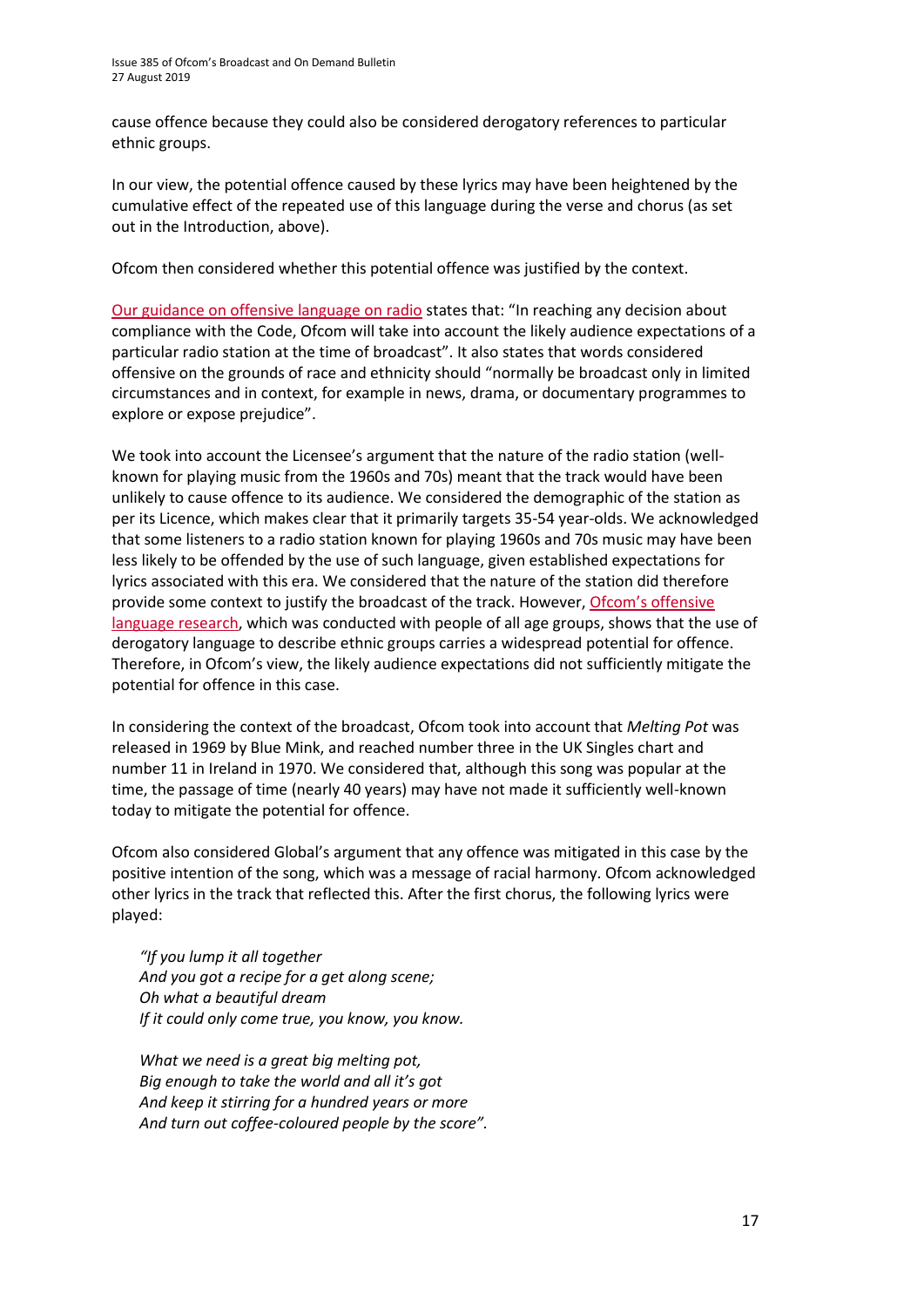We did not agree that this provided sufficient context to mitigate the potential for offence. The title *Melting Pot*, which may have provided an indication of the track's overall message, was not broadcast, nor was the song introduced with any contextual information that would have highlighted its overall message to listeners. There was also no other context provided to justify the broadcast of the offensive language.

For all of the reasons above, Ofcom's Decision is that this potentially offensive material was not justified by the context.

However, we took into account the steps taken by the Licensee following notification of the complaint from Ofcom. We acknowledged that it said it had removed the track permanently from Gold's playlist.

Our Decision therefore, is that this case is resolved.

Content from previous decades can be broadcast under the Code. However generally accepted standards clearly change significantly over time, and audience expectations of older content may not be sufficient to justify its broadcast. Where older material contains content, such as language, which has the potential to cause offence to today's audiences, broadcasters should consider carefully how to provide sufficient context to comply with Rule 2.3 of the Code.

#### **Resolved**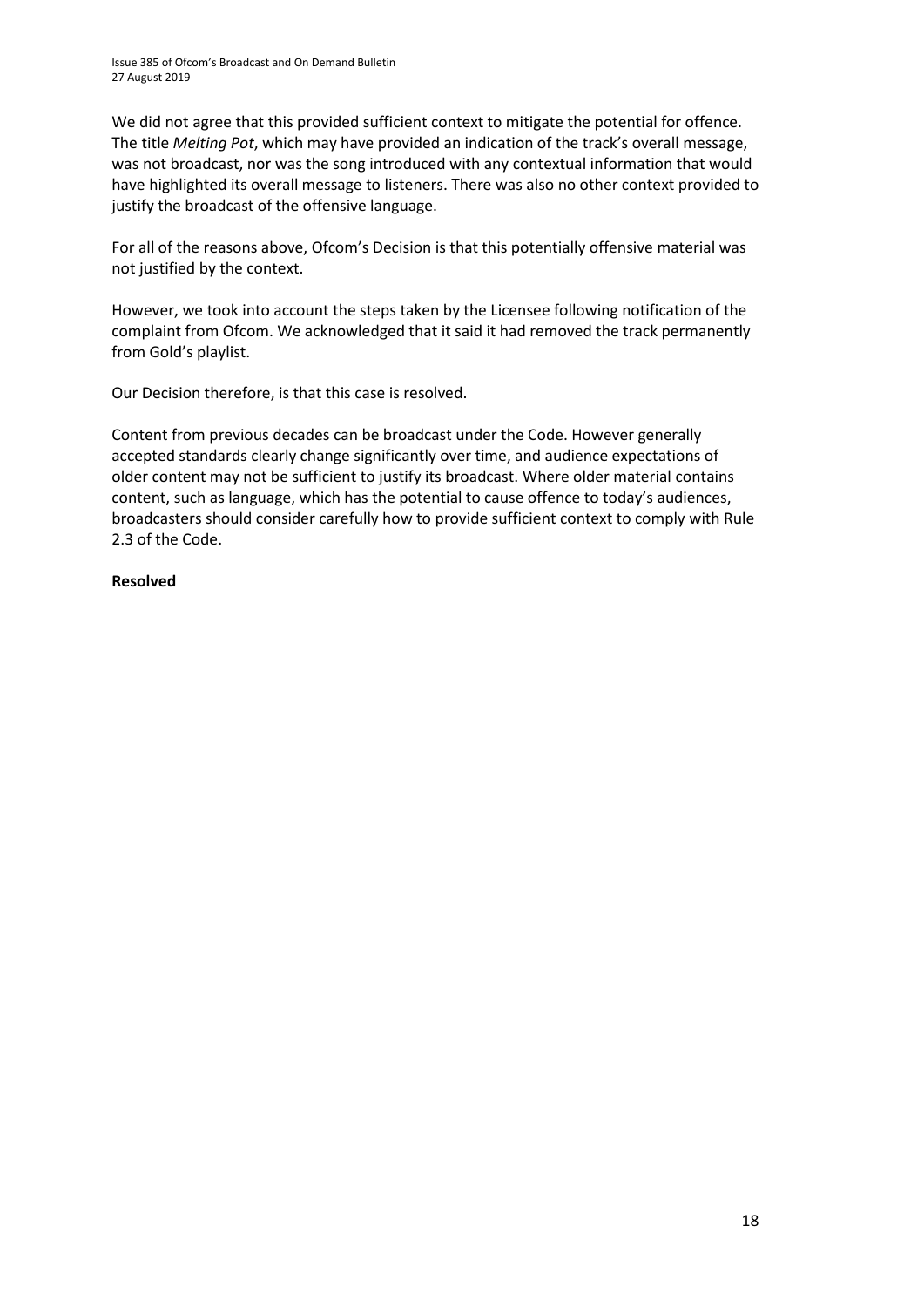# **Advertising Scheduling cases**

### In Breach

**Advertising minutage**  *ATN Bangla UK, various dates between 27 January 2019 and 10 March 2019*

### **Introduction**

ATN Bangla UK is a general entertainment channel broadcast in Bengali. The licence for the service is held by ATN Bangla UK Ltd ("ATN Bangla" or "the Licensee").

Rule 2 of the Code on the Scheduling of Television Advertising (COSTA) states that:

"Time devoted to advertising and teleshopping spots on any channel in any clock hour must not exceed 12 minutes".

During routine monitoring Ofcom identified 16 instances when the amount of advertising broadcast on ATN Bangla UK appeared to exceed the permitted allowance. Ofcom considered that this raised issues under Rule 2 of COSTA and therefore sought comments from the Licensee on how the content complied with this rule.

### **Response**

The Licensee said that the instances resulted from long programmes pushing advertising that should have appeared in one clock hour into the next clock hour. ATN Bangla assured Ofcom that its compliance team was now monitoring output to ensure that advertising minutage does not exceed the maximum amount in the future.

### **Decision**

Reflecting our duties under the Communications Act 2003, COSTA restricts the amount of advertising than can be broadcast on television. It includes rules that limit the amount of advertising that can be shown across a broadcasting day as well as during any clock hour.

ATN Bangla UK broadcast more advertising in a clock hour than is permitted on 16 occasions. Ofcom's view is that the Licensee therefore breached Rule 2 of COSTA.

We were concerned that the Licensee's compliance processes had not identified the issue, but we acknowledge that it has taken steps to improve compliance in this area. We will continue to monitor the Licensee's compliance with COSTA.

### **Breaches of Rule 2 of COSTA**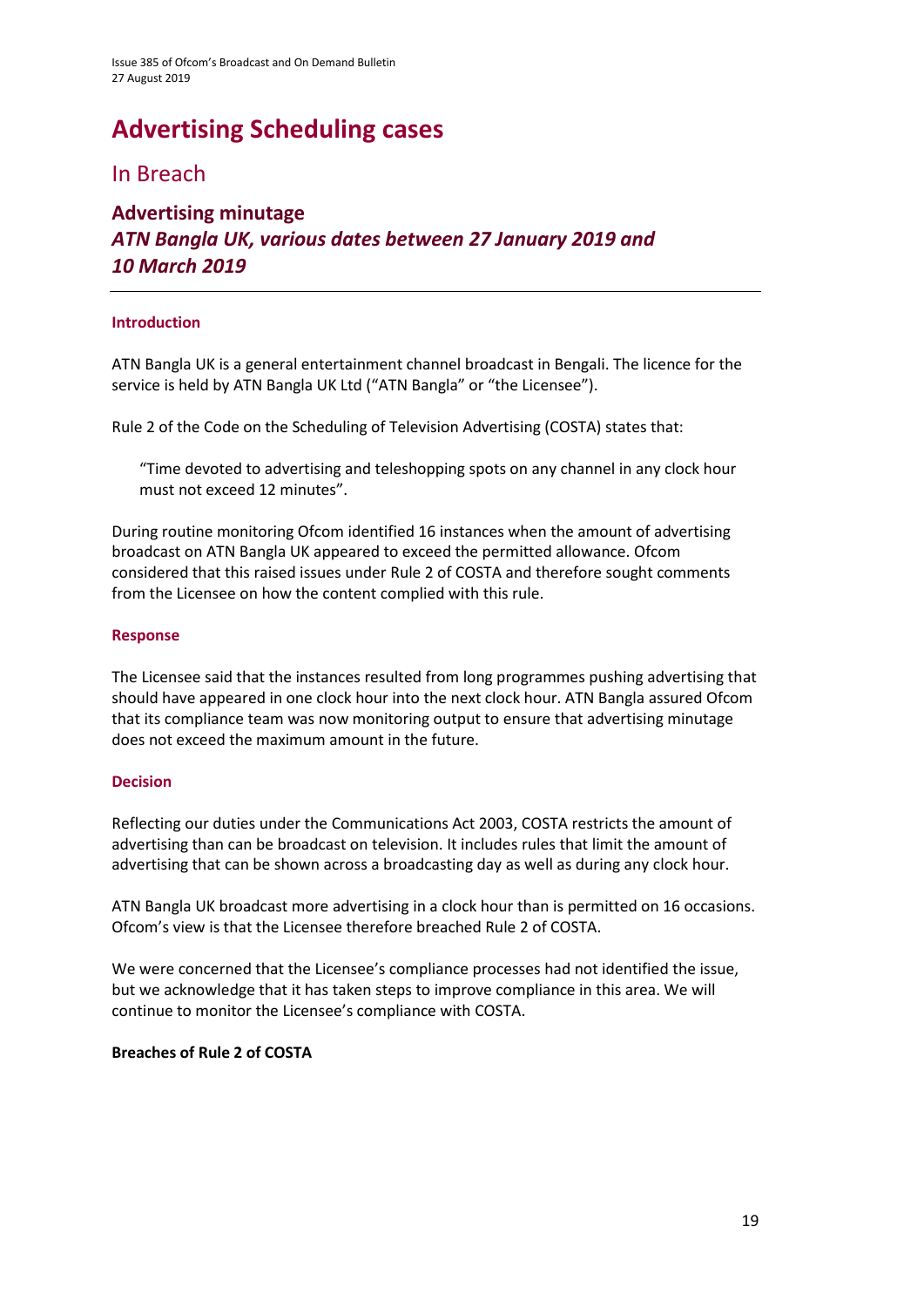### In Breach

### **Advertising minutage** *Sony Entertainment Television, various dates between 24 February 2019 and 14 April 2019*

#### **Introduction**

Sony Entertainment Television is an entertainment channel for the South Asian community. Its licence is held by MSM Asia Limited ("MSM" or "the Licensee").

Rule 2 of the Code on the Scheduling of Television Advertising (COSTA) states that:

"Time devoted to advertising and teleshopping spots on any channel in any clock hour must not exceed 12 minutes".

During routine monitoring Ofcom identified instances when the amount of advertising broadcast on Sony Entertainment Television in a clock hour appeared to exceed the permitted allowance. We considered that this raised issues under Rule 2 of COSTA and sought comments from the Licensee on how the content complied with this rule.

#### **Response**

MSM acknowledged that on six occasions a clock hour included more advertising than permitted.

MSM explained that:

- three incidents were the result of human error attributed to staff covering absence; and
- the remaining three incidents resulted from a system error.

MSM said it had taken the following corrective measures:

- training more staff in UK guidelines to cover for when their regular schedulers are on leave;
- ensuring log checks are carried out by two people, including a supervisor; and
- producing reports to validate their scheduling process.

The Licensee added that the incidents were isolated, and that across the broadcasting days in question, the total amount of advertising broadcast was compliant with COSTA requirements.

#### **Decision**

Reflecting our duties under the Communications Act 2003, COSTA restricts the amount of advertising than can be broadcast on television. It includes rules that limit the amount of advertising that can be shown across a broadcasting day as well as during any clock hour. Irrespective of the total amount of advertising Sony Entertainment Television transmitted on the days in question, more than 12 minutes of advertising were broadcast in a clock hour on six occasions. Ofcom's Decision is therefore that the Licensee breached Rule 2 of COSTA.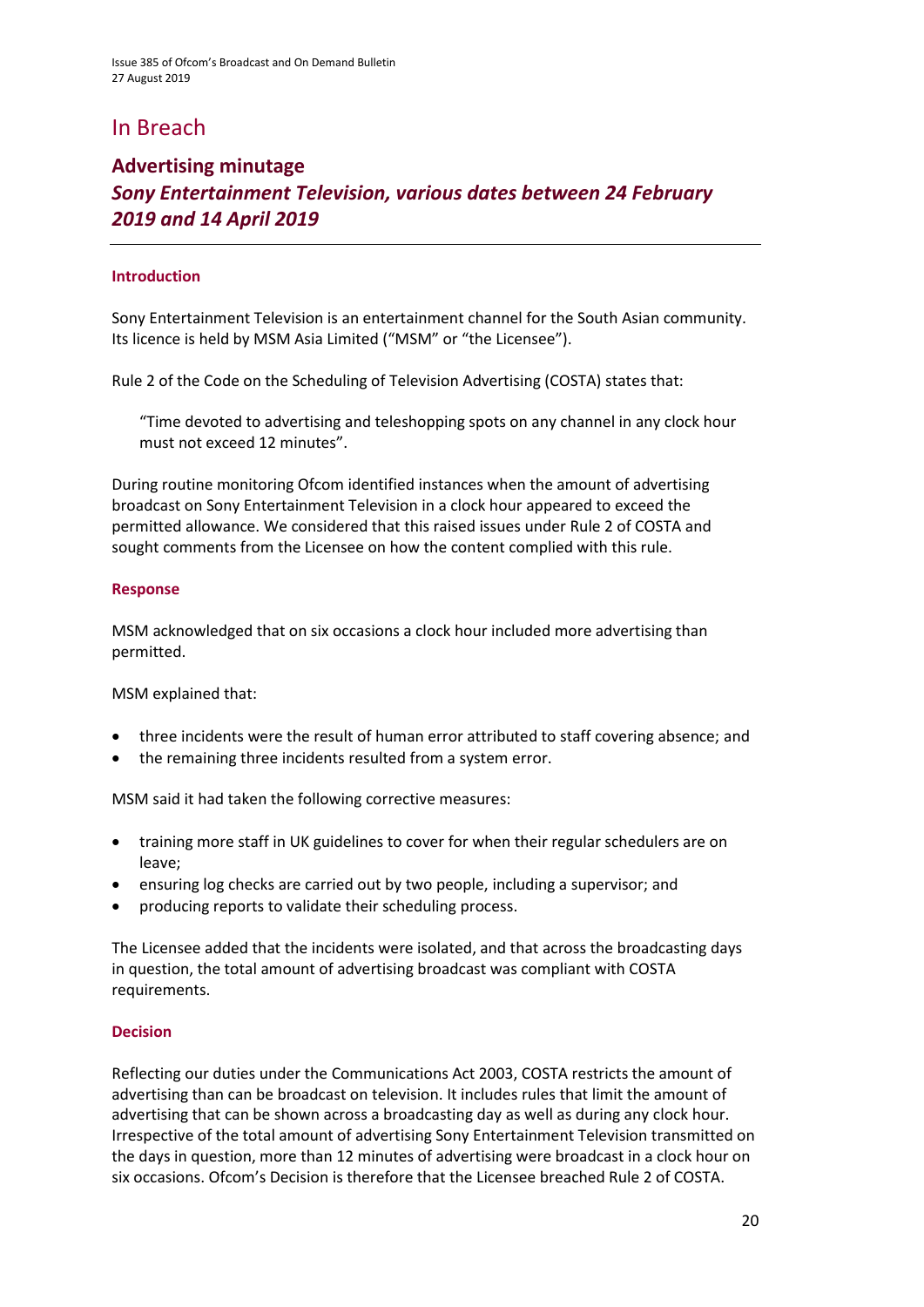We acknowledged the steps taken by MSM to improve its compliance procedures. We will continue to monitor its compliance with COSTA.

#### **Breaches of COSTA Rule 2**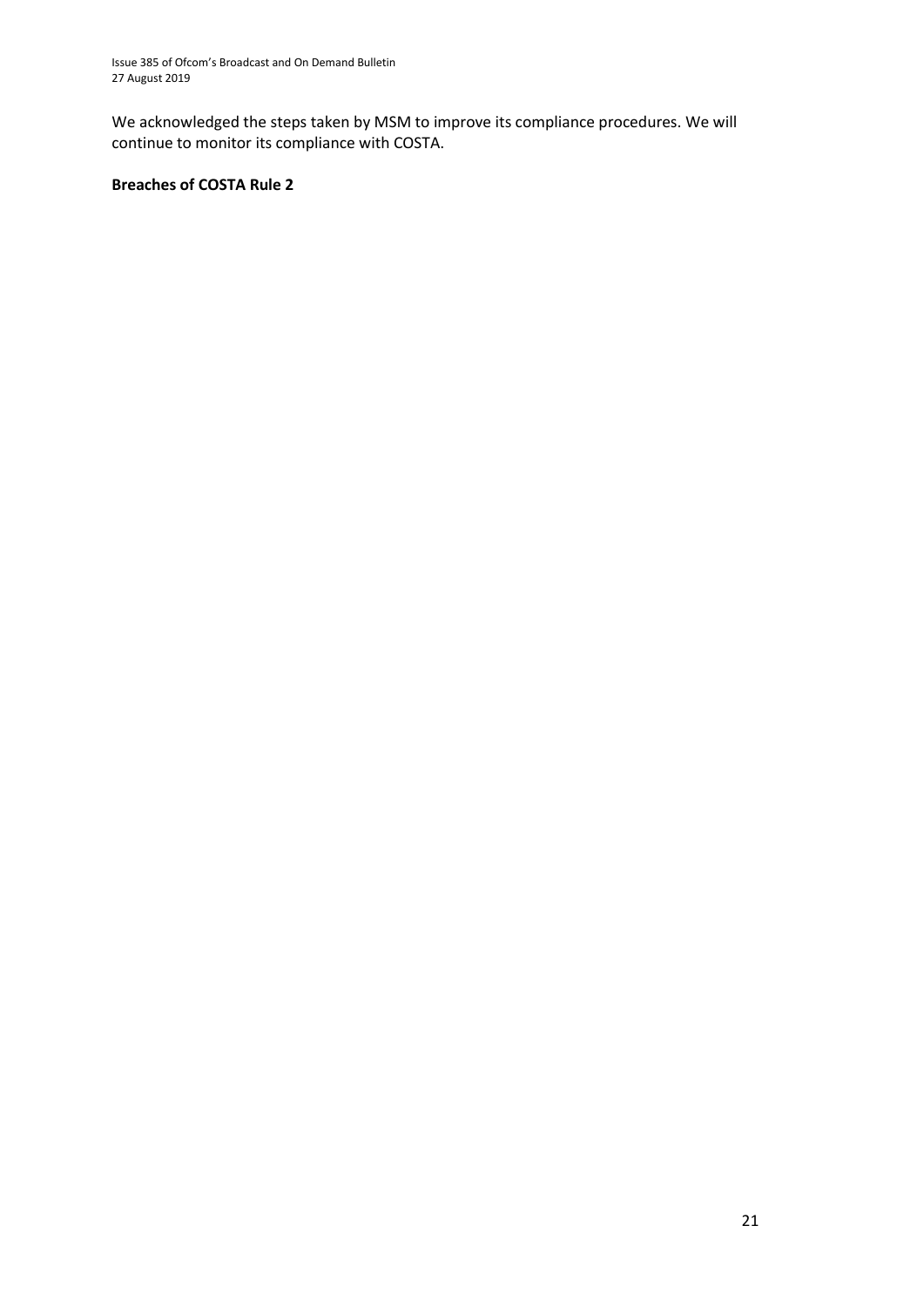# **Broadcast Licence Conditions cases**

### In Breach

**Providing a service in accordance with 'Key Commitments'** *EAVA FM, St Mathews Community Solution Centre Ltd, 6 to 12 May 2019*

### **Introduction**

EAVA FM is a community radio station licensed to provide a service to "Leicester's inner-city new migrant and refugee communities, particularly those from East Africa and related areas". The licence is held by St Mathews Community Solution Centre Ltd ("St Mathews" or "the Licensee").

As with all community radio stations, St Mathews is required to deliver the '[Key](http://static.ofcom.org.uk/static/radiolicensing/Community/commitments/cr000178.pdf)  [Commitments' which form part of its licence](http://static.ofcom.org.uk/static/radiolicensing/Community/commitments/cr000178.pdf). The Key Commitments set out how the station will serve its target community and deliver social gain (community benefits), and also include a description of the programme service.

Ofcom received a complaint that St Mathews was not broadcasting the service described in its Key Commitments, in particular, that it had failed to meet its character of service and was not delivering the programming requirements set out in its Key Commitments during the month of Ramadan. We therefore requested a programme schedule for the week 6 to 12 of May 2019, and recordings of three days of EAVA FM's output from 6, 7 and 8 May.

It appeared that St Mathews was not delivering the following of its Key Commitments:

- Character of service: "EAVA FM is for Leicester's inner-city new migrant and refugee communities, particularly those from East Africa and related areas… It combines music, local news and information with cultural, faith and educational programming…".
- "The main type of music broadcast over the course of each week is: music from East Africa and other genres relevant to the target community, including music of Black origin".

Ofcom considered that this raised potential issues under Conditions 2(1) and 2(4) in Part 2 of the Schedule to St Mathews' licence. These state, respectively:

"The Licensee shall provide the Licensed Service specified in the Annex for the licence period". (Section 106(2) of the Broadcasting Act 1990)"; and

"The Licensee shall ensure that the Licensed Service accords with the proposals set out in the Annex so as to maintain the character of the Licensed Service throughout the licence period". (Section 106(1) of the Broadcasting Act 1990)".

We requested comments from the Licensee on how it was complying with this condition.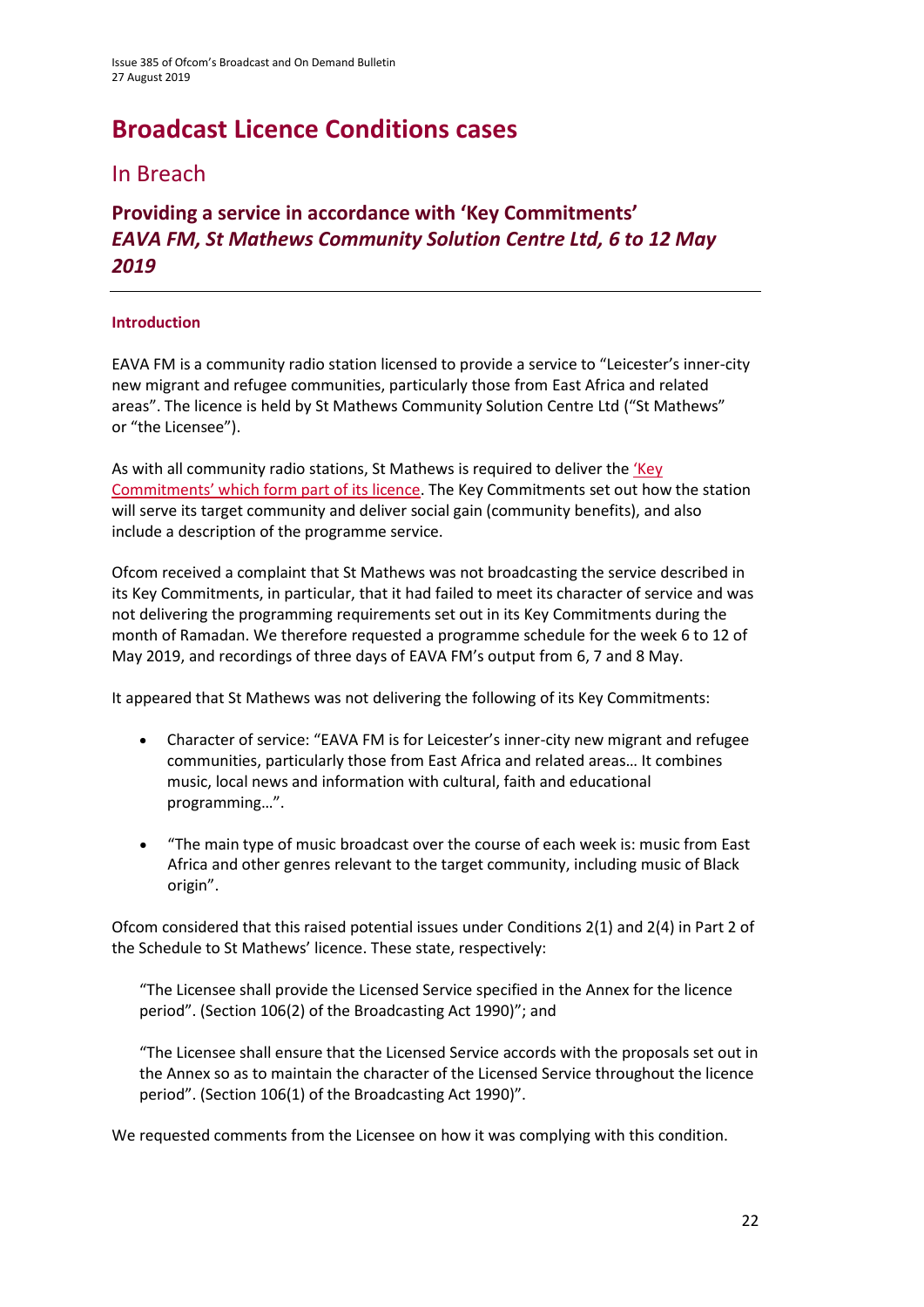#### **Response**

St Mathews explained that, while "EAVA FM had mainly targeted the mentioned communities of intent", the service "goes beyond our local community… from the diverse community of East European to Far East, Middle East and [the] whole of Africa". It said that "indigenous communities become people of one voice through EAVA FM initiatives". Also, that it had worked to serve its target community all year round, but had covered seasonal cultural events over particular periods so that the target community may "enjoy and learn from each other for cultural diversity of that faith and culture". The licensee said that the Ramadan period was the time in which it had received the largest boost to its listenership, and also that, while it had broadcast more varied content regularly over the course of the year, this "special programme period" reflected its "audience needs" with the audience for this content being made up of nearly 85% of the East African community that St Mathews intended to serve.

The licensee said that, throughout the year, it had broadcast programmes promoting local and international music of black origin and from East African communities "be it Somali, Swahili and other…East African communities". However, that it also had a "special programme period for targeting celebration of different events like Diwali, Ramadan and Christmas time". Similarly, it said it had tried to provide local information throughout the year, but that Ramadan was a period which enabled the licensee to "get listeners and promote our services".

#### **Decision**

1

Reflecting our duties to ensure a diverse range of local radio services, community radio licensees are required to provide the licensed service specified in their Key Commitments. This is a fundamental purpose for which a community radio licence is granted.

During the period monitored, there was no local news broadcast as required by the character of service. Additionally, all of the programming broadcast during the days monitored, including music, local information and cultural, faith and educational programming, appeared to be aimed specifically at the Islamic community. No secular programming, or programming catering to followers of any other religion, was featured.

Further, St Mathews is required under its Key Commitments to broadcast, over the course of each week, music from "East Africa and other genres relevant to the target community, including music of Black origin". However, the only music output broadcast over the period monitored consisted of Islamic Nasheeds<sup>1</sup>. We recognise the prominence and existence of Islamic music from East Africa, and from within other genres which might be relevant to the Licensee's target community. However, the Licensee's target community is wide-ranging and it is Ofcom's view that the broadcast of solely Islamic religious music during this period did not fulfil the Licensee's music output requirement. We acknowledged the Licensee's representations in which it explained that it fulfilled this music requirement over the course of the year, however, this requirement is one which the licensee is required to meet "over the course of each week".

 $1$  A Nasheed is a piece of devotional vocal music that is sung either acapella or accompanied by percussion instruments.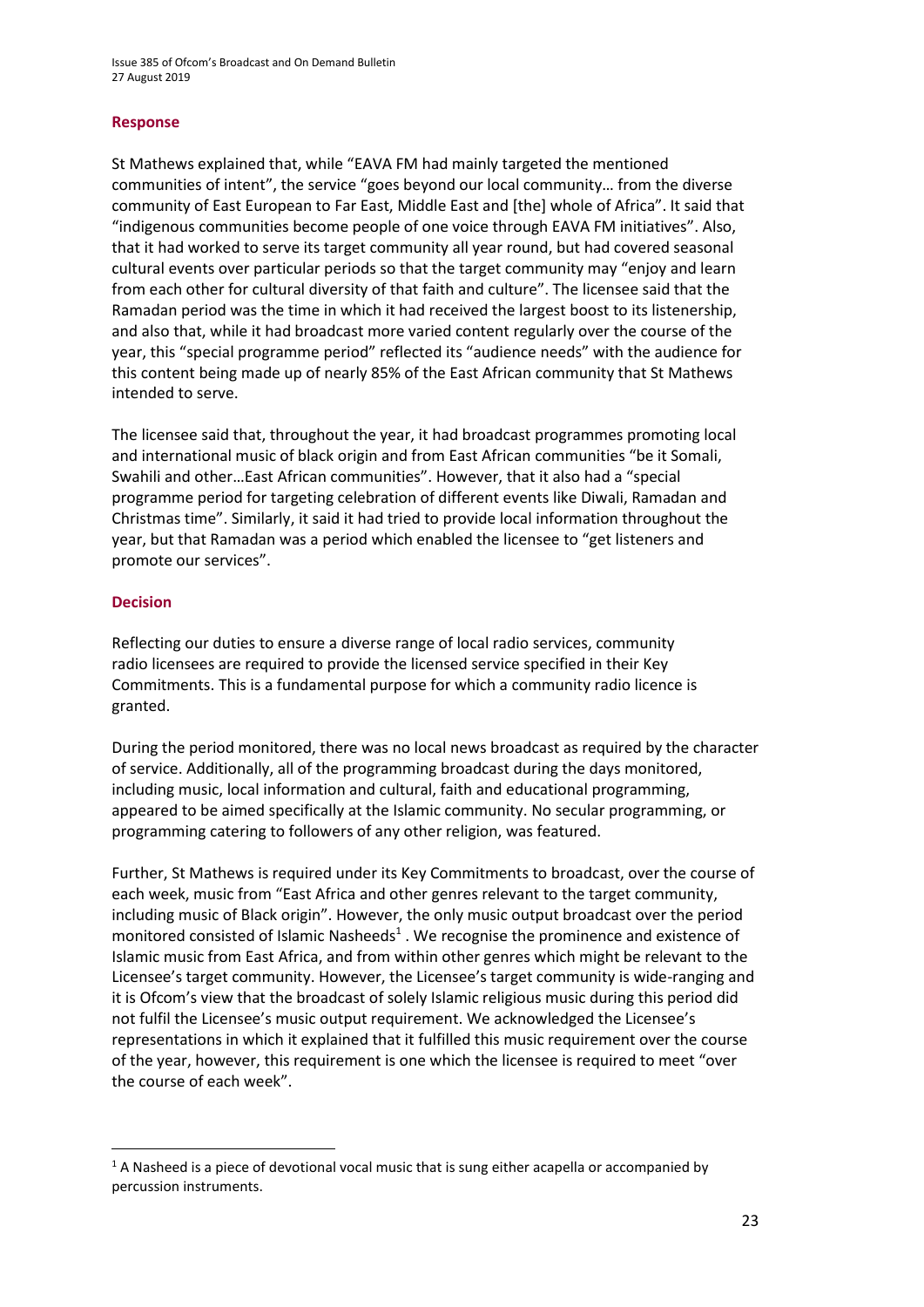Ofcom accepted that the content broadcast on the service over the period monitored was likely to appeal to the Islamic community within the "inner-city new migrant and refugee communities" of Leicester, particularly during Ramadan. Additionally, Ofcom accepted that it was legitimate for the output to have an increased focus on Islamic religious programming over this period, particularly given the increased demand for this type of programming during this time. However, we considered that the absence of local news, music or any other programming aimed at serving those members of the Licensee's target community who were not of the Islamic faith, meant that the Licensee had failed to meet both its character of service and its requirements for the broadcast of music output.

Ofcom's Decision is therefore that St Mathews is in breach of Licence Conditions 2(1) and 2(4).

We also noted that the Licensee was previously found in breach of Licence Conditions 2(1) and 2(4) on 21 December 2015 for failing to broadcast local news and music aimed at serving [its entire target community during the period of Ramadan.](https://www.ofcom.org.uk/__data/assets/pdf_file/0016/50290/issue_295.pdf) In that Decision the Licensee was put on notice that, should similar issues arise in future, we may consider taking further regulatory action. Given that our Decision in this case is that the Licensee has breached Licence Conditions 2(1) and 2(4) for the same reasons, we are putting the Licensee on notice that we are minded to consider this breach for the imposition of a statutory sanction.

**Breaches of Licence Conditions 2(1) and 2(4) in Part 2 of the Schedule to the community radio licence held by St Mathews Community Solution Centre Limited (licence number CR000178)**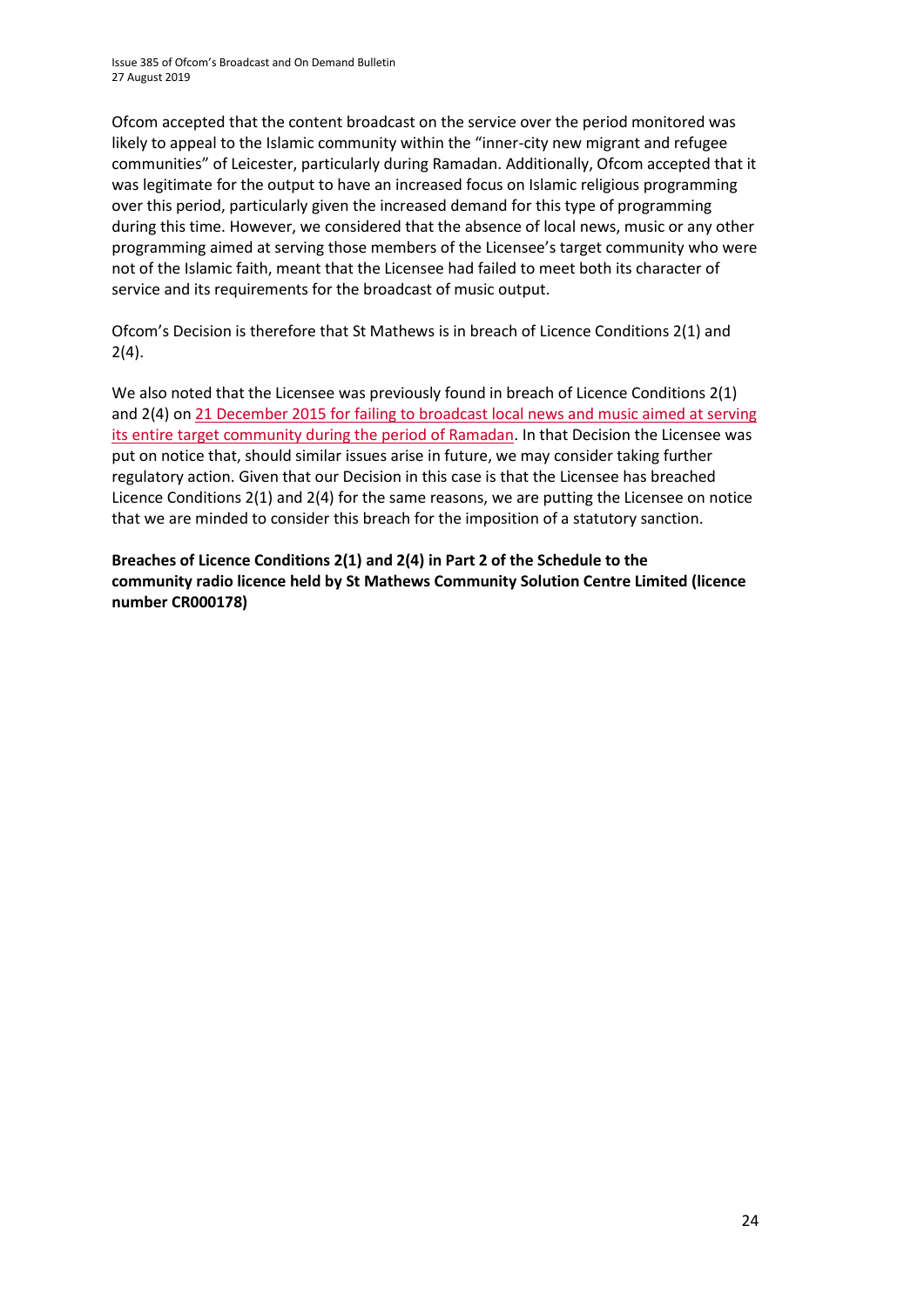### In Breach

### **Retention and production of recordings** *ATN Bangla UK, ATN Bangla UK Limited*

#### **Introduction**

ATN Bangla UK is a Bengali-language general entertainment and news channel, the licence for which is held by ATN Bangla UK Limited ("ATN Bangla UK" or "the Licensee").

Ofcom received a complaint about uncensored violence during a news programme broadcast on 16 March 2019 which covered the mosque attacks in Christchurch, New Zealand the previous day. Therefore, on 21 March 2019, we requested a recording of the programme from the Licensee to assess the content. ATN Bangla UK failed to respond to Ofcom's request by the given deadline of 28 March 2019.

In response to a further request for the recording sent on 1 April 2019, the Licensee provided a very low quality nine-minute segment of the hour-long programme we requested.

We wrote to the Licensee a third time on 8 April 2019, requesting a broadcast quality recording of the full programme as broadcast. On 17 April 2019, we received a recording of the full programme. However, the Licensee explained that the recording provided was of low resolution due to a fault with its compliance recording machine.

On inspection, the recording submitted to Ofcom was of a very poor quality. The images on the screen were blurred and the scrolling text along the bottom of the screen was, for the most part, illegible.

Ofcom considered that this raised potential issues under Condition 11(1) of ATN Bangla UK's licence, which states:

 $11(1)$  The Licensee shall adopt procedures acceptable to Ofcom for the retention and production of recordings in sound and vision of any programme which is the subject matter of a Standards Complaint".

We requested comments from the Licensee on how it was complying with this condition.

#### **Response**

The Licensee did not respond to Ofcom's request for comments.

#### **Decision**

In each broadcaster's licence there are conditions requiring the licensee to have procedures in place to record programming that has been broadcast and provide it to Ofcom on request. For Television Licensable Content Service licences, this is reflected in Licence Condition 11(1).

Additionally, paragraph 2.38 of Ofcom's published [Guidance notes for Television Licensable](https://www.ofcom.org.uk/__data/assets/pdf_file/0012/36201/tlcs_guidance_notes_for_licensees.pdf)  [Content Service](https://www.ofcom.org.uk/__data/assets/pdf_file/0012/36201/tlcs_guidance_notes_for_licensees.pdf) licensees states that recordings "must be of a standard and in a format, which allows Ofcom to view the material as broadcast".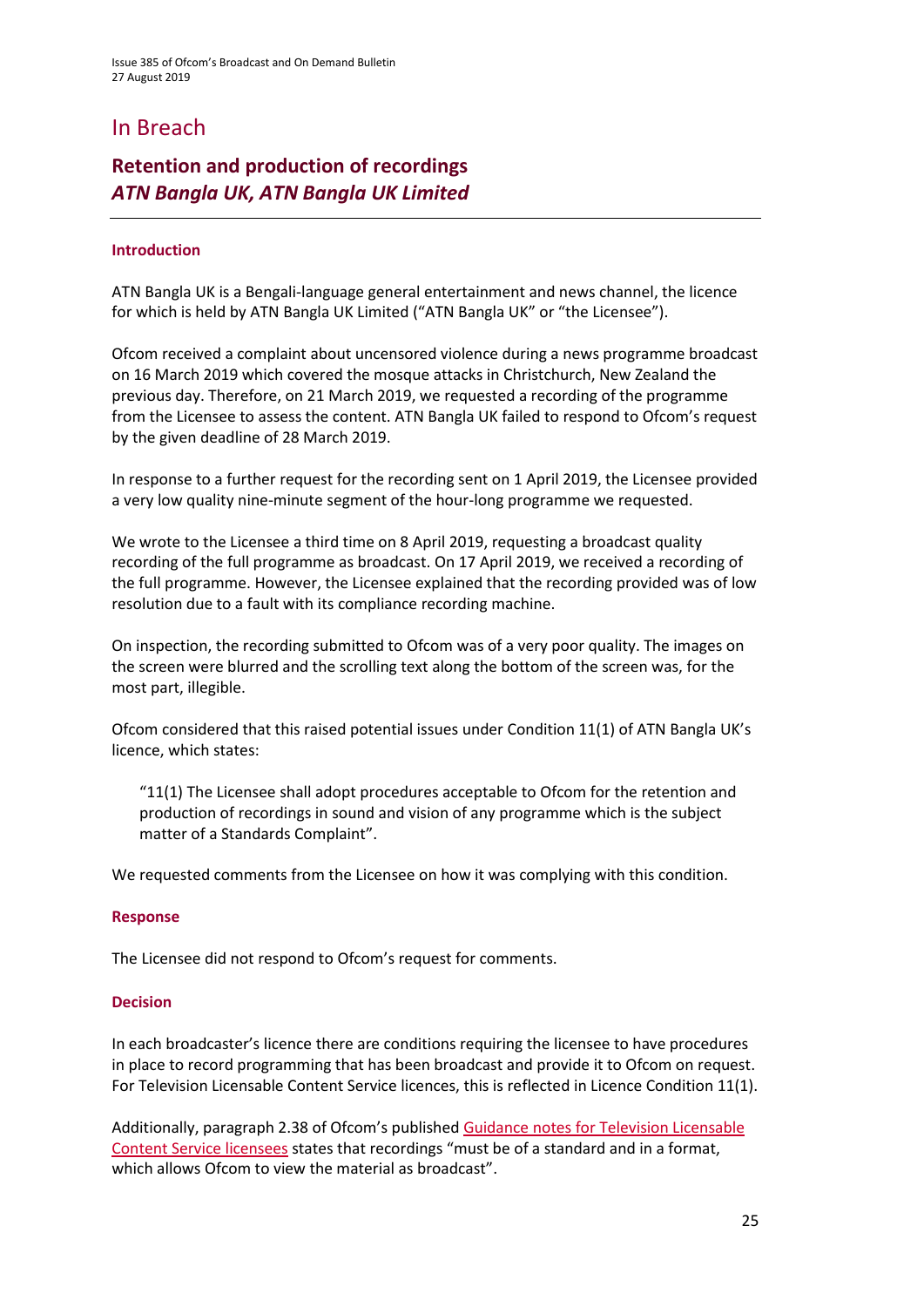Breaches of Licence Condition 11(1) are significant because they impede Ofcom's ability to assess whether a particular broadcast raises potential issues under the relevant codes. This affects Ofcom's ability to carry out its statutory duties in regulating broadcast content.

In this case, ATN Bangla UK did retain a recording of the programme and provided it to Ofcom. However, the Licensee failed to provide the recording in response to Ofcom's first request. In response to our second request for the recording, the Licensee did not provide the entire programme as requested. When the recording of the entire programme was provided, it was of such poor quality that Ofcom was prevented from assessing it fully. While Ofcom was able to assess the images, the scrolling text along the bottom of the screen was, for the most part, illegible. Given these failures, Ofcom's Decision is that the Licensee was in breach of Licence Condition 11(1).

**Breach of Licence Condition 11(1) of the Television Licensable Content Service licence held by ATN Bangla UK Limited (licence number TLCS001029)**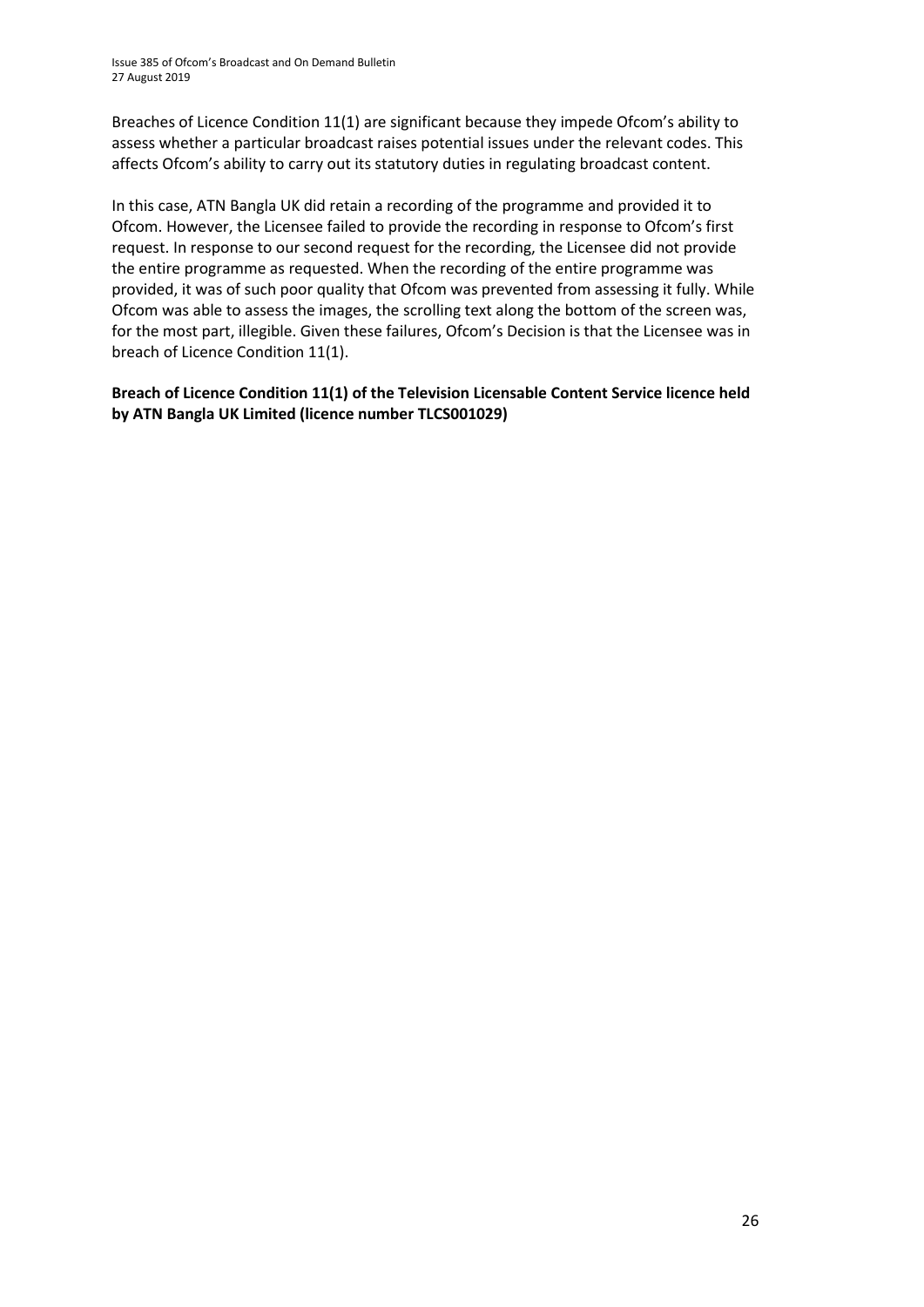## **Complaints assessed, not investigated**

Here are alphabetical lists of complaints that, after careful assessment, Ofcom has decided not to pursue between 29 July and 18 August 2019 because they did not raise issues warranting investigation.

### Complaints assessed under the Procedures for investigating breaches of content standards for television and radio

| Programme               | <b>Service</b>     | <b>Transmission Date</b> | <b>Categories</b>      | Number of      |
|-------------------------|--------------------|--------------------------|------------------------|----------------|
|                         |                    |                          |                        | complaints     |
| People & Power: The     | Al Jazeera English | 19/07/2019               | Materially misleading  | 1              |
| Forgotten Heroes of     |                    |                          |                        |                |
| Empire                  |                    |                          |                        |                |
| Forged in Fire          | Blaze              | 10/08/2019               | Violence               | $\mathbf{1}$   |
| <b>Treasure Hunters</b> | Blaze              | 13/08/2019               | Offensive language     | $\mathbf{1}$   |
| (trailer)               |                    |                          |                        |                |
| <b>Rich Griffin</b>     | <b>Bridge FM</b>   | 29/06/2019               | Offensive language     | $\mathbf{1}$   |
|                         | (Dundee)           |                          |                        |                |
| What's on Guide         | Cando FM           | 09/08/2019               | Commercial             | $\mathbf{1}$   |
|                         |                    |                          | communications on      |                |
|                         |                    |                          | radio                  |                |
| We Bare Bears           | Cartoon Network    | 22/07/2019               | Offensive language     | $\mathbf{1}$   |
| My Reality              | <b>CBS Reality</b> | 30/07/2019               | Scheduling             | $\mathbf{1}$   |
| 24 Hours in Police      | Channel 4          | 29/07/2019               | Race                   | $\mathbf{1}$   |
| Custody                 |                    |                          | discrimination/offence |                |
| 24 Hours in Police      | Channel 4          | 06/08/2019               | Generally accepted     | $\mathbf{1}$   |
| Custody                 |                    |                          | standards              |                |
| 8 Out of 10 Cats Does   | Channel 4          | 26/07/2019               | Generally accepted     | $\mathbf{1}$   |
| Countdown               |                    |                          | standards              |                |
| <b>Ackley Bridge</b>    | Channel 4          | 25/06/2019               | Dangerous behaviour    | $\mathbf{1}$   |
| <b>Ackley Bridge</b>    | Channel 4          | 06/08/2019               | Materially misleading  | $\mathbf{1}$   |
| Channel 4 News          | Channel 4          | 17/07/2019               | Generally accepted     | $\mathbf{1}$   |
|                         |                    |                          | standards              |                |
| Channel 4 News          | Channel 4          | 18/07/2019               | Due impartiality/bias  | $\mathbf{1}$   |
| Channel 4 News          | Channel 4          | 24/07/2019               | Due impartiality/bias  | 3              |
| Channel 4 News          | Channel 4          | 25/07/2019               | Due impartiality/bias  | $\overline{2}$ |
| Channel 4 News          | Channel 4          | 29/07/2019               | Generally accepted     | $\mathbf{1}$   |
|                         |                    |                          | standards              |                |
| Channel 4 News          | Channel 4          | 30/07/2019               | Due impartiality/bias  | 1              |
| Channel 4 News          | Channel 4          | 05/08/2019               | Due impartiality/bias  | $\mathbf{1}$   |
| Channel 4 News          | Channel 4          | 06/08/2019               | Race                   | $\overline{2}$ |
|                         |                    |                          | discrimination/offence |                |
| Channel 4 News          | Channel 4          | 08/08/2019               | Due impartiality/bias  | $\mathbf{1}$   |
| Channel 4 News          | Channel 4          | 09/08/2019               | Due impartiality/bias  | 3              |
| Food Unwrapped          | Channel 4          | 05/08/2019               | Race                   | $\mathbf 1$    |
|                         |                    |                          | discrimination/offence |                |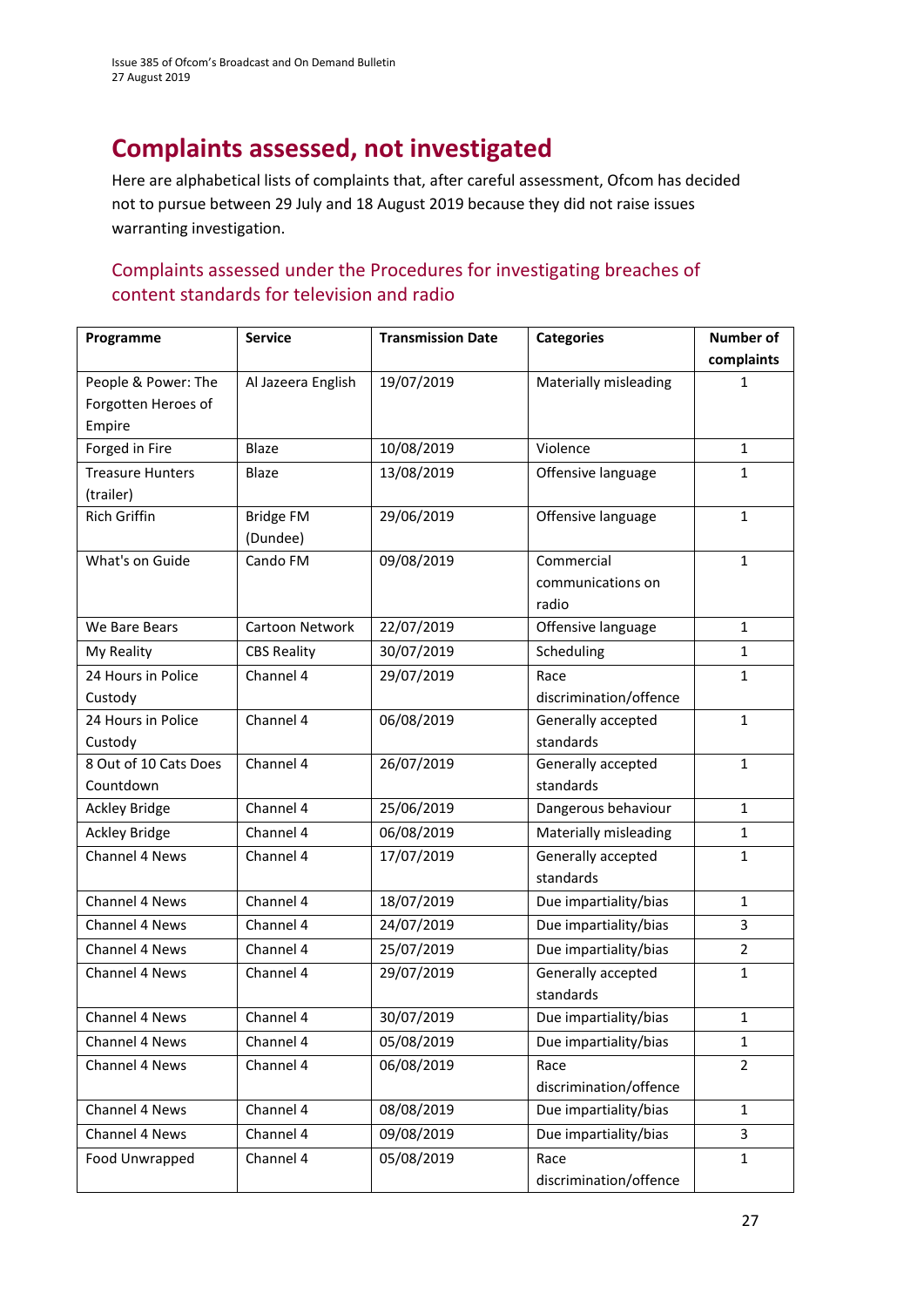| Programme                     | <b>Service</b> | <b>Transmission Date</b> | <b>Categories</b>      | <b>Number of</b> |
|-------------------------------|----------------|--------------------------|------------------------|------------------|
|                               |                |                          |                        | complaints       |
| George Clarke's Old           | Channel 4      | 25/07/2019               | Materially misleading  | 1                |
| <b>House New Home</b>         |                |                          |                        |                  |
| I Am Hannah                   | Channel 4      | 06/08/2019               | Offensive language     | $\mathbf{1}$     |
| Jade: The Reality Star        | Channel 4      | 07/08/2019               | Generally accepted     | $\mathbf{1}$     |
| Who Changed Britain           |                |                          | standards              |                  |
| Jade: The Reality Star        | Channel 4      | 07/08/2019               | Materially misleading  | $\mathbf{1}$     |
| Who Changed Britain           |                |                          |                        |                  |
| Kirstie's Celebrity           | Channel 4      | 18/07/2019               | Race                   | $\mathbf{1}$     |
| <b>Craft Masters</b>          |                |                          | discrimination/offence |                  |
| Lateish Show with Mo          | Channel 4      | 26/07/2019               | Generally accepted     | 18               |
| Gilligan                      |                |                          | standards              |                  |
| Lateish Show with Mo          | Channel 4      | 09/08/2019               | Generally accepted     | $\mathbf{1}$     |
| Gilligan                      |                |                          | standards              |                  |
| Leaving Neverland:            | Channel 4      | 06/03/2019               | Materially misleading  | $\mathbf{1}$     |
| Michael Jackson and           |                |                          |                        |                  |
| Me                            |                |                          |                        |                  |
| The Handmaid's Tale           | Channel 4      | 28/07/2019               | Generally accepted     | $\mathbf{1}$     |
|                               |                |                          | standards              |                  |
| The Simpsons                  | Channel 4      | 11/08/2019               | Generally accepted     | $\mathbf{1}$     |
|                               |                |                          | standards              |                  |
| The Tez O'Clock Show          | Channel 4      | 25/07/2019               | Sexual orientation     | $\mathbf{1}$     |
|                               |                |                          | discrimination/offence |                  |
| The Tez O'Clock Show          | Channel 4      | 01/08/2019               | Drugs, smoking,        | $\mathbf{1}$     |
|                               |                |                          | solvents or alcohol    |                  |
| The Tez O'Clock Show          | Channel 4      | 01/08/2019               | Generally accepted     | $\mathbf{1}$     |
|                               |                |                          | standards              |                  |
| The Tez O'Clock Show          | Channel 4      | 01/08/2019               | Race                   | 4                |
|                               |                |                          | discrimination/offence |                  |
| The Tez O'Clock Show          | Channel 4      | 01/08/2019               | Religious/Beliefs      | $\mathbf{1}$     |
|                               |                |                          | discrimination/offence |                  |
| The Tez O'Clock Show          | Channel 4      | 03/08/2019               | Drugs, smoking,        | $\mathbf{1}$     |
|                               |                |                          | solvents or alcohol    |                  |
| Age Gap Love                  | Channel 5      | 08/08/2019               | Materially misleading  | $\mathbf{1}$     |
| <b>Ashes Highlights</b>       | Channel 5      | 01/08/2019               | Materially misleading  | $\mathbf{1}$     |
| <b>Britain's Parking Hell</b> | Channel 5      | 01/08/2019               | Offensive language     | $\mathbf{1}$     |
| Channel 5 News                | Channel 5      | 26/07/2019               | Advertising/editorial  | $\mathbf{1}$     |
|                               |                |                          | distinction            |                  |
| Chris Tarrant's               | Channel 5      | 08/08/2019               | Race                   | $\mathbf{1}$     |
| <b>Extreme Railways</b>       |                |                          | discrimination/offence |                  |
| Cyclists: Scourge of          | Channel 5      | 09/07/2019               | Materially misleading  | $\mathbf{1}$     |
| the Streets?                  |                |                          |                        |                  |
| Friends                       | Channel 5      | 23/07/2019               | Disability             | $\mathbf{1}$     |
|                               |                |                          | discrimination/offence |                  |
| Jeremy Vine                   | Channel 5      | 15/07/2019               | Race                   | $\mathbf{1}$     |
|                               |                |                          | discrimination/offence |                  |
| Jeremy Vine                   | Channel 5      | 25/07/2019               | Due impartiality/bias  | $\mathbf{1}$     |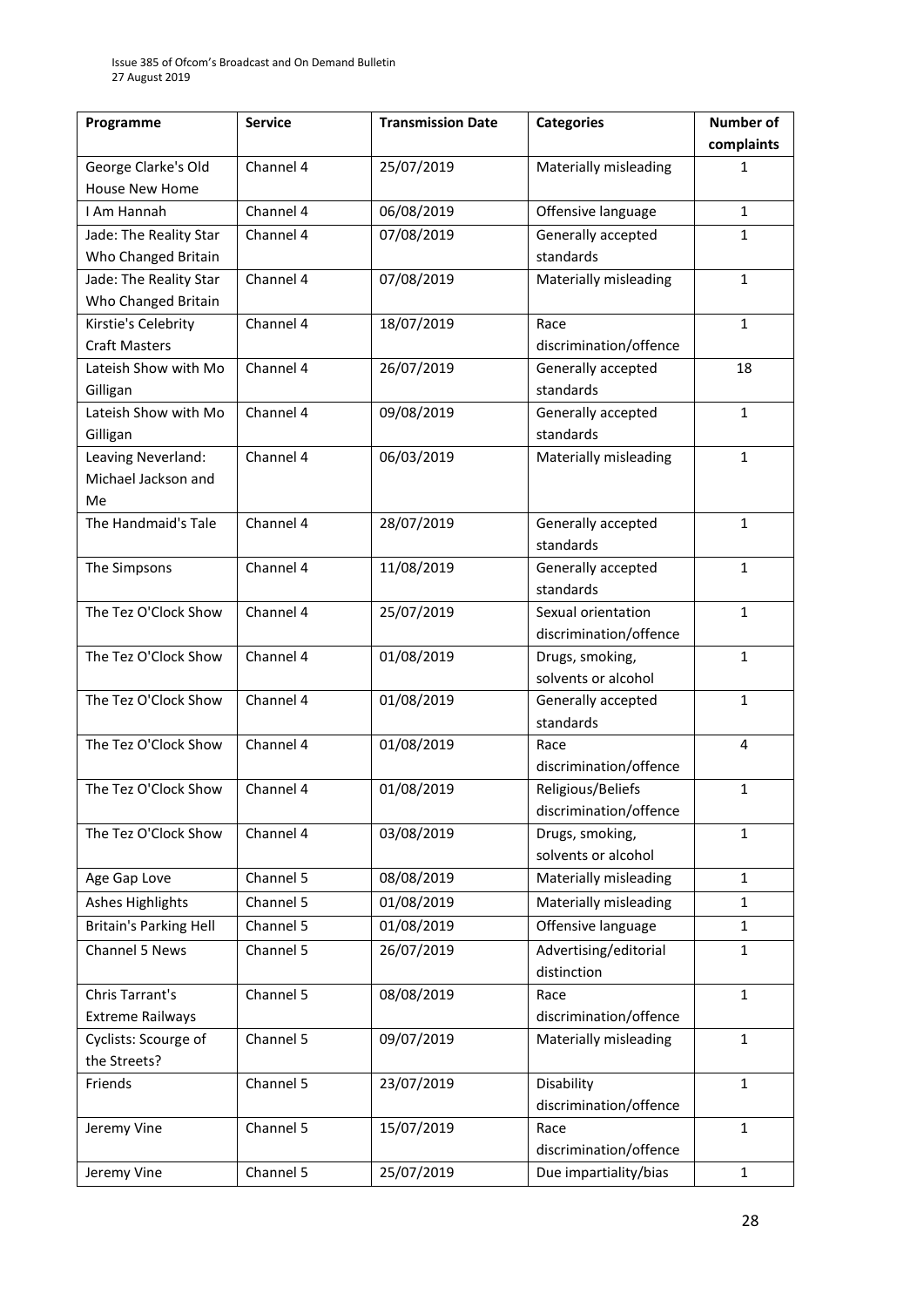| Programme                          | <b>Service</b> | <b>Transmission Date</b> | <b>Categories</b>      | <b>Number of</b> |
|------------------------------------|----------------|--------------------------|------------------------|------------------|
|                                    |                |                          |                        | complaints       |
| Jeremy Vine                        | Channel 5      | 30/07/2019               | Due impartiality/bias  | $\overline{2}$   |
| Jeremy Vine                        | Channel 5      | 30/07/2019               | Generally accepted     | $\overline{2}$   |
|                                    |                |                          | standards              |                  |
| Jeremy Vine                        | Channel 5      | 15/08/2019               | Gender                 | $\mathbf{1}$     |
|                                    |                |                          | discrimination/offence |                  |
| Nightmare Tenants,                 | Channel 5      | 15/07/2019               | Generally accepted     | $\mathbf{1}$     |
| Slum Landlords                     |                |                          | standards              |                  |
| Nightmare Tenants,                 | Channel 5      | 03/08/2019               | Crime and disorder     | $\mathbf{1}$     |
| Slum Landlords                     |                |                          |                        |                  |
| <b>Restless Legs</b>               | Channel 5      | 23/07/2019               | Materially misleading  | $\overline{2}$   |
| Syndrome: The New                  |                |                          |                        |                  |
| Cure?                              |                |                          |                        |                  |
| The Great Gardening                | Channel 5      | 30/07/2019               | Offensive language     | $\mathbf{1}$     |
| Challenge                          |                |                          |                        |                  |
| Project Z                          | <b>CITV</b>    | 01/07/2019               | Scheduling             | $\mathbf{1}$     |
| Project Z                          | <b>CITV</b>    | 13/08/2019               | Scheduling             | $\mathbf{1}$     |
| <b>News</b>                        | Classic FM     | 24/06/2019               | Due impartiality/bias  | $\mathbf{1}$     |
| <b>News</b>                        | Clyde 1        | 18/07/2019               | Due impartiality/bias  | $\mathbf{1}$     |
| News / Super                       | Clyde 1        | 02/07/2019               | Due impartiality/bias  | $\mathbf{1}$     |
| Scoreboard                         |                |                          |                        |                  |
| Super Scoreboard                   | Clyde 1        | 22/07/2019               | Due impartiality/bias  | $\mathbf{1}$     |
| Cop Car Workshop                   | Dave           | 06/08/2019               | Disability             | 1                |
|                                    |                |                          | discrimination/offence |                  |
| Judge Romesh                       | Dave           | 18/07/2019               | Generally accepted     | $\mathbf{1}$     |
|                                    |                |                          | standards              |                  |
| The Bad Skin Clinic                | <b>DMAX</b>    | 08/08/2019               | Advertising content    | $\mathbf{1}$     |
| (trailer)<br><b>Big Rich Texas</b> | E!             | 02/07/2019               | Under 18s in           | $\mathbf{1}$     |
|                                    |                |                          | programmes             |                  |
| Blackish                           | E4             | 23/07/2019               | Race                   | $\mathbf{1}$     |
|                                    |                |                          | discrimination/offence |                  |
| Celebs Go Dating                   | E4             | 05/08/2019               | Crime and disorder     | $\mathbf{1}$     |
| Celebs Go Dating                   | E4             | 08/08/2019               | Generally accepted     | $\mathbf{1}$     |
|                                    |                |                          | standards              |                  |
| Celebs Go Dating                   | E4             | 09/08/2019               | Generally accepted     | $\mathbf{1}$     |
|                                    |                |                          | standards              |                  |
| Hollyoaks                          | E <sub>4</sub> | 12/07/2019               | Scheduling             | $\mathbf{1}$     |
| <b>Broadcast</b>                   | Heart          | 26/07/2019               | Competitions           | $\mathbf{1}$     |
| Competition                        |                |                          |                        |                  |
| Sian Welby Breakfast               | Heart (West    | 28/07/2019               | Commercial             | $\mathbf{1}$     |
| Show                               | Midlands)      |                          | communications on      |                  |
|                                    |                |                          | radio                  |                  |
| A Confession (trailer)             | <b>ITV</b>     | 27/07/2019               | Scheduling             | $\mathbf{1}$     |
| Catchphrase                        | <b>ITV</b>     | 27/07/2019               | Generally accepted     | $\mathbf{1}$     |
|                                    |                |                          | standards              |                  |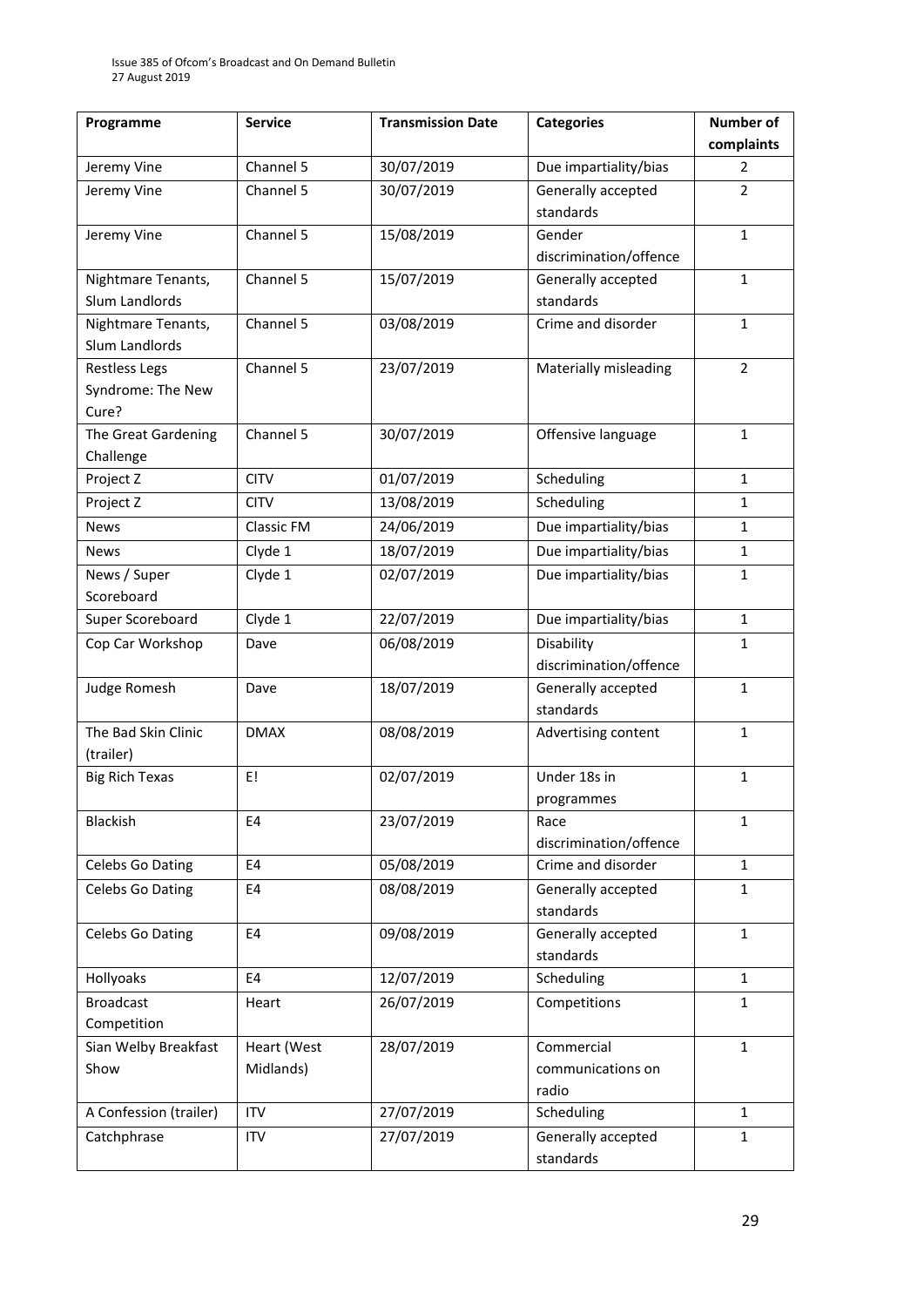| Programme                                | <b>Service</b> | <b>Transmission Date</b> | <b>Categories</b>               | Number of      |
|------------------------------------------|----------------|--------------------------|---------------------------------|----------------|
|                                          |                |                          |                                 | complaints     |
| <b>Coronation Street</b>                 | <b>ITV</b>     | 26/07/2019               | Generally accepted              | $\mathbf{1}$   |
|                                          |                |                          | standards                       |                |
| <b>Coronation Street</b>                 | <b>ITV</b>     | 26/07/2019               | Sexual material                 | $\mathbf{1}$   |
| <b>Coronation Street</b>                 | <b>ITV</b>     | 07/08/2019               | Other                           | $\mathbf{1}$   |
| <b>Coronation Street</b>                 | <b>ITV</b>     | 07/08/2019               | Race                            | $\mathbf{1}$   |
|                                          |                |                          | discrimination/offence          |                |
| <b>Coronation Street</b>                 | <b>ITV</b>     | 12/08/2019               | Materially misleading           | $\mathbf{1}$   |
| Dickinson's Real Deal                    | <b>ITV</b>     | 05/08/2019               | Competitions                    | $\mathbf{1}$   |
| Emmerdale                                | <b>ITV</b>     | 23/07/2019               | Generally accepted              | $\mathbf{1}$   |
|                                          |                |                          | standards                       |                |
| Emmerdale                                | <b>ITV</b>     | 25/07/2019               | Disability                      | $\mathbf{1}$   |
|                                          |                |                          | discrimination/offence          |                |
| Emmerdale                                | <b>ITV</b>     | 26/07/2019               | Generally accepted              | $\mathbf{1}$   |
|                                          |                |                          | standards                       |                |
| Emmerdale                                | <b>ITV</b>     | 30/07/2019               | Generally accepted              | $\overline{2}$ |
|                                          |                |                          | standards                       |                |
| Emmerdale                                | <b>ITV</b>     | 30/07/2019               | Race                            | $\mathbf{1}$   |
|                                          |                |                          | discrimination/offence          |                |
| Emmerdale                                | <b>ITV</b>     | 30/07/2019               | Violence                        | $\mathbf{1}$   |
| Emmerdale                                | <b>ITV</b>     | 02/08/2019               | Offensive language              | $\mathbf{1}$   |
| Emmerdale                                | <b>ITV</b>     | 08/08/2019               | Generally accepted              | $\overline{2}$ |
|                                          |                |                          | standards                       |                |
| Gemma Collins: Diva                      | <b>ITV</b>     | 27/07/2019               | Generally accepted              | $\overline{2}$ |
| Forever (trailer)<br>Gemma Collins: Diva |                |                          | standards                       |                |
| Forever (trailer)                        | <b>ITV</b>     | 31/07/2019               | Generally accepted<br>standards | $\mathbf{1}$   |
| Gemma Collins: Diva                      | <b>ITV</b>     | 01/08/2019               | Generally accepted              | $\mathbf{1}$   |
| Forever (trailer)                        |                |                          | standards                       |                |
| <b>Good Morning Britain</b>              | <b>ITV</b>     | 01/05/2019               | Generally accepted              | $\mathbf{1}$   |
|                                          |                |                          | standards                       |                |
| <b>Good Morning Britain</b>              | <b>ITV</b>     | 08/07/2019               | Generally accepted              | $\mathbf{1}$   |
|                                          |                |                          | standards                       |                |
| <b>Good Morning Britain</b>              | <b>ITV</b>     | 24/07/2019               | Sexual material                 | $\mathbf{1}$   |
| <b>Good Morning Britain</b>              | <b>ITV</b>     | 31/07/2019               | Generally accepted              | 1              |
|                                          |                |                          | standards                       |                |
| <b>Good Morning Britain</b>              | <b>ITV</b>     | 01/08/2019               | Competitions                    | $\mathbf{1}$   |
| <b>Good Morning Britain</b>              | <b>ITV</b>     | 01/08/2019               | Race                            | $\mathbf{1}$   |
|                                          |                |                          | discrimination/offence          |                |
| <b>Good Morning Britain</b>              | <b>ITV</b>     | 06/08/2019               | Generally accepted              | $\mathbf{1}$   |
|                                          |                |                          | standards                       |                |
| <b>Good Morning Britain</b>              | <b>ITV</b>     | 07/08/2019               | Generally accepted              | $\mathbf{1}$   |
|                                          |                |                          | standards                       |                |
| <b>Good Morning Britain</b>              | <b>ITV</b>     | 08/08/2019               | Generally accepted              | 112            |
|                                          |                |                          | standards                       |                |
| <b>Good Morning Britain</b>              | <b>ITV</b>     | 09/08/2019               | Due impartiality/bias           | $\overline{2}$ |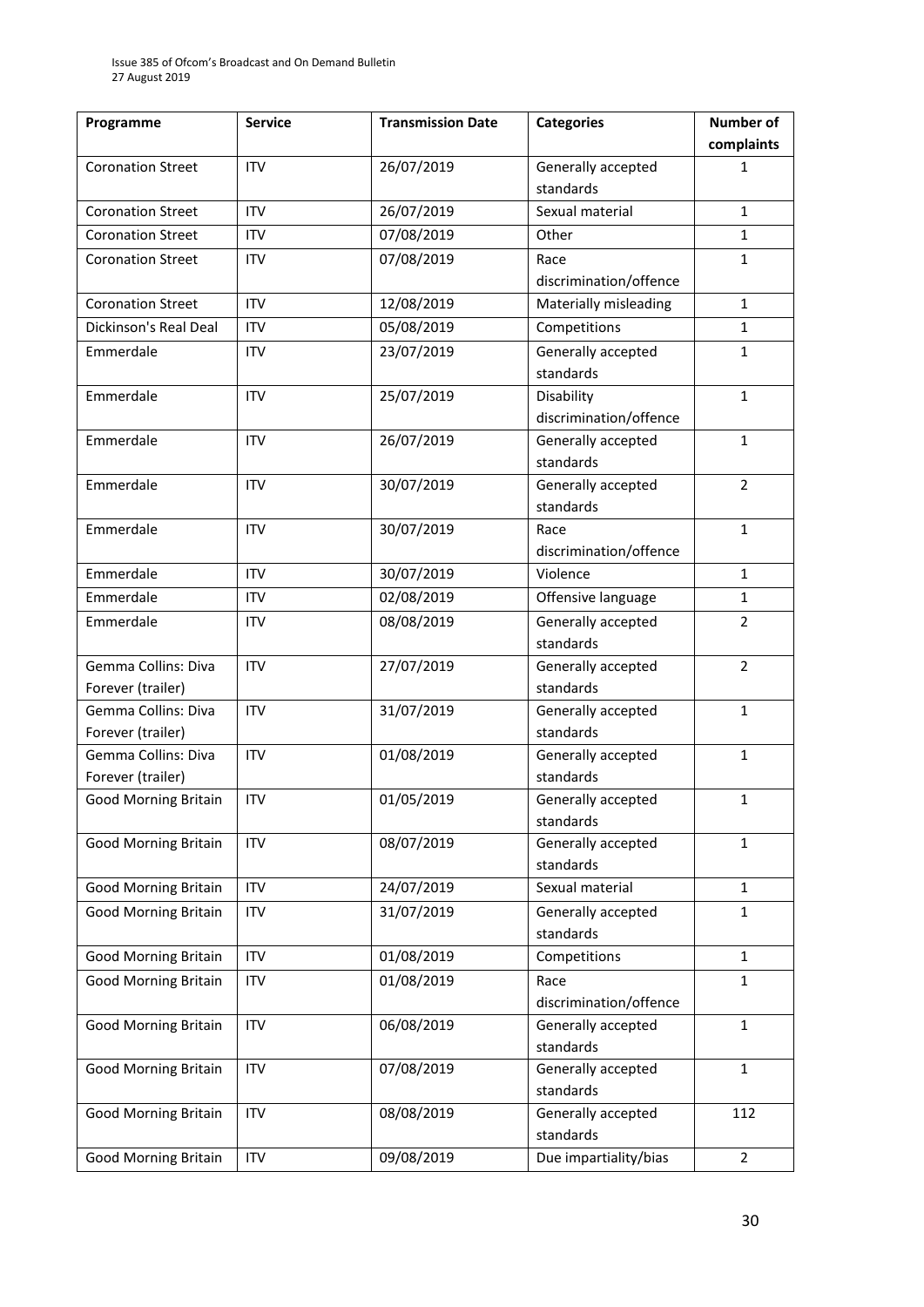| Programme                   | <b>Service</b> | <b>Transmission Date</b> | <b>Categories</b>               | <b>Number of</b> |
|-----------------------------|----------------|--------------------------|---------------------------------|------------------|
|                             |                |                          |                                 | complaints       |
| <b>Good Morning Britain</b> | <b>ITV</b>     | 09/08/2019               | Race                            | 1                |
|                             |                |                          | discrimination/offence          |                  |
| <b>Good Morning Britain</b> | <b>ITV</b>     | 13/08/2019               | Generally accepted              | $\mathbf{1}$     |
|                             |                |                          | standards                       |                  |
| <b>Good Morning Britain</b> | <b>ITV</b>     | 15/08/2019               | Violence                        | $\mathbf{1}$     |
| <b>ITV News</b>             | <b>ITV</b>     | 24/07/2019               | Due accuracy                    | $\mathbf{1}$     |
| <b>ITV News</b>             | <b>ITV</b>     | 26/07/2019               | Offensive language              | $\mathbf{1}$     |
| <b>ITV News</b>             | <b>ITV</b>     | 05/08/2019               | Generally accepted              | $\mathbf{1}$     |
|                             |                |                          | standards                       |                  |
| <b>ITV News</b>             | <b>ITV</b>     | 14/08/2019               | Gender                          | $\mathbf{1}$     |
|                             |                |                          | discrimination/offence          |                  |
| <b>ITV News</b>             | <b>ITV</b>     | 15/08/2019               | Generally accepted              | $\mathbf{1}$     |
|                             |                |                          | standards                       |                  |
| <b>ITV News</b>             | <b>ITV</b>     | 29/07/2019               | Generally accepted              | $\mathbf{1}$     |
|                             |                |                          | standards                       |                  |
| Loose Women                 | <b>ITV</b>     | 18/07/2019               | Generally accepted              | $\mathbf{1}$     |
|                             |                |                          | standards                       |                  |
| Loose Women                 | <b>ITV</b>     | 24/07/2019               | Generally accepted              | 3                |
|                             |                |                          | standards                       |                  |
| Loose Women                 | <b>ITV</b>     | 29/07/2019               | Race                            | $\mathbf{1}$     |
|                             |                |                          | discrimination/offence          |                  |
| Loose Women                 | <b>ITV</b>     | 30/07/2019               | Offensive language              | $\mathbf{1}$     |
| Loose Women                 | <b>ITV</b>     | 07/08/2019               | Generally accepted              | $\overline{2}$   |
|                             |                |                          | standards                       |                  |
| Loose Women                 | <b>ITV</b>     | 07/08/2019               | Other                           | $\mathbf{1}$     |
| Lorraine                    | <b>ITV</b>     | 29/07/2019               | Generally accepted              | 8                |
|                             |                |                          | standards                       |                  |
| Lorraine                    | <b>ITV</b>     | 09/08/2019               | Generally accepted              | $\mathbf{1}$     |
|                             |                |                          | standards                       |                  |
| Lorraine                    | <b>ITV</b>     | 12/08/2019               | Generally accepted<br>standards | $\mathbf{1}$     |
| Lorraine                    | <b>ITV</b>     | 13/08/2019               | Generally accepted              | $\mathbf{1}$     |
|                             |                |                          | standards                       |                  |
| Tenable                     | ITV            | 26/07/2019               | Scheduling                      | $\mathbf{1}$     |
| The Best Little Prison      | <b>ITV</b>     | 31/07/2019               | Crime and disorder              | $\mathbf{1}$     |
| in Britain?                 |                |                          |                                 |                  |
| The Best Little Prison      | <b>ITV</b>     | 31/07/2019               | Generally accepted              | $\mathbf{1}$     |
| in Britain?                 |                |                          | standards                       |                  |
| The Best Little Prison      | <b>ITV</b>     | 04/08/2019               | Generally accepted              | $\mathbf{1}$     |
| in Britain?                 |                |                          | standards                       |                  |
| The Best Little Prison      | <b>ITV</b>     | 07/08/2019               | Offensive language              | 3                |
| in Britain?                 |                |                          |                                 |                  |
| This Morning                | <b>ITV</b>     | 18/07/2019               | Generally accepted              | 3                |
|                             |                |                          | standards                       |                  |
| This Morning                | <b>ITV</b>     | 18/07/2019               | Offensive language              | $\mathbf{1}$     |
| This Morning                | ITV            | 26/07/2019               | Scheduling                      | $\mathbf{1}$     |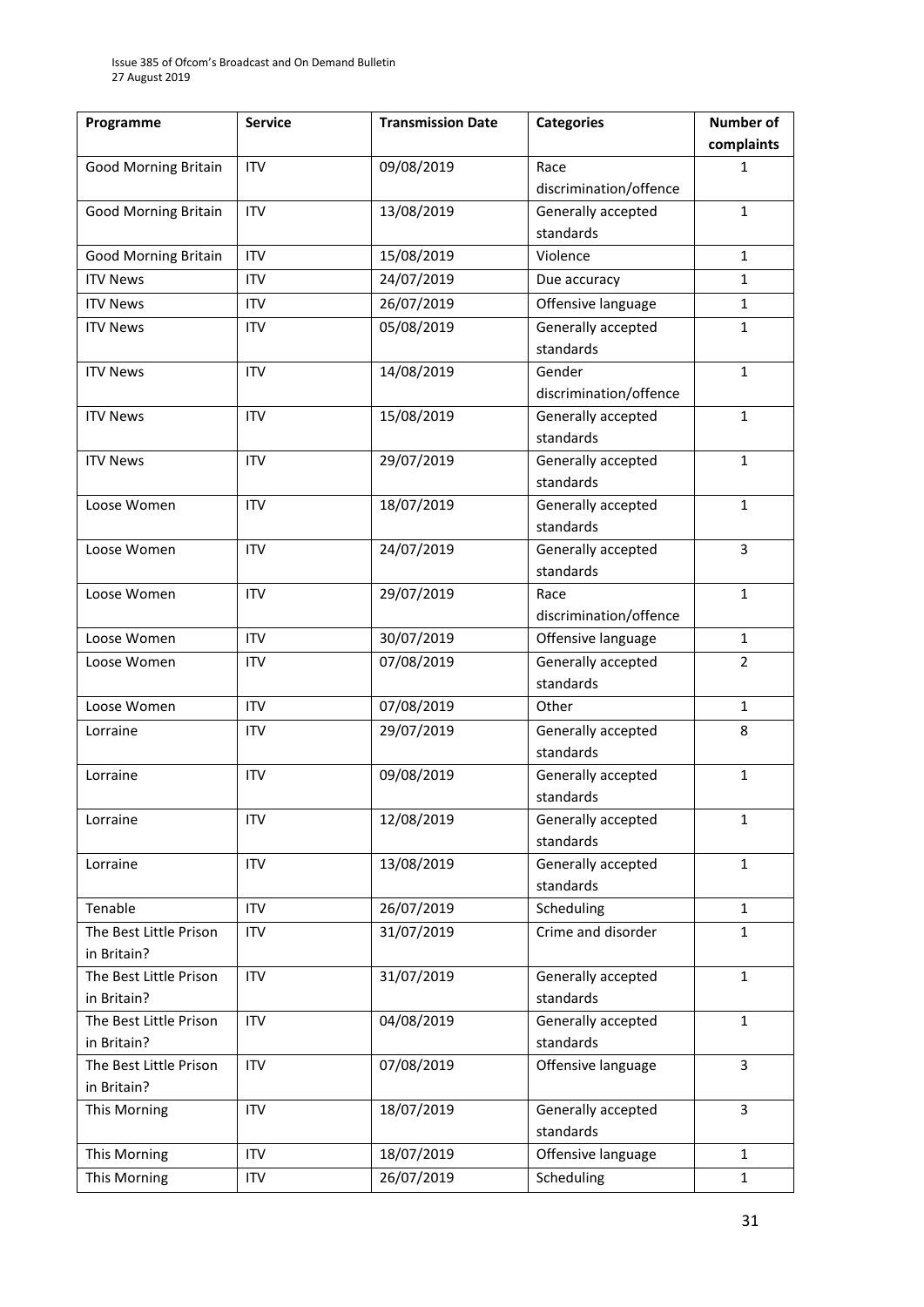| Programme                | <b>Service</b>      | <b>Transmission Date</b> | <b>Categories</b>      | <b>Number of</b> |
|--------------------------|---------------------|--------------------------|------------------------|------------------|
|                          |                     |                          |                        | complaints       |
| This Morning             | <b>ITV</b>          | 29/07/2019               | Generally accepted     | 1                |
|                          |                     |                          | standards              |                  |
| This Morning             | <b>ITV</b>          | 30/07/2019               | Animal welfare         | 29               |
| This Morning             | <b>ITV</b>          | 31/07/2019               | Race                   | 6                |
|                          |                     |                          | discrimination/offence |                  |
| This Morning             | <b>ITV</b>          | 02/08/2019               | Crime and disorder     | $\overline{2}$   |
| This Morning             | <b>ITV</b>          | 05/08/2019               | Generally accepted     | $\mathbf{1}$     |
|                          |                     |                          | standards              |                  |
| This Morning             | <b>ITV</b>          | 06/08/2019               | Generally accepted     | $\mathbf{1}$     |
|                          |                     |                          | standards              |                  |
| This Morning             | <b>ITV</b>          | 12/08/2019               | Generally accepted     | $\mathbf{1}$     |
|                          |                     |                          | standards              |                  |
| This Morning             | <b>ITV</b>          | 15/08/2019               | Materially misleading  | $\mathbf{1}$     |
| <b>Tipping Point</b>     | <b>ITV</b>          | 14/08/2019               | Generally accepted     | $\mathbf{1}$     |
|                          |                     |                          | standards              |                  |
| Tonight at the London    | <b>ITV</b>          | 04/08/2019               | Race                   | $\mathbf{1}$     |
| Palladium                |                     |                          | discrimination/offence |                  |
| Wild Bill                | <b>ITV</b>          | 10/07/2019               | Religious/Beliefs      | $\mathbf{1}$     |
|                          |                     |                          | discrimination/offence |                  |
| Yorkshire Airport        | <b>ITV</b>          | 23/07/2019               | Privacy                | $\mathbf{1}$     |
| Zone of Champions        | <b>ITV</b>          | 03/08/2019               | Animal welfare         | $\overline{2}$   |
| <b>ITV Anglia News</b>   | <b>ITV Anglia</b>   | 24/06/2019               | Due impartiality/bias  | $\mathbf{1}$     |
| <b>ITV News Central</b>  | <b>ITV Central</b>  | 24/07/2019               | Due impartiality/bias  | $\mathbf{1}$     |
| Granada Reports          | <b>ITV Granada</b>  | 31/07/2019               | Due impartiality/bias  | $\mathbf{1}$     |
| <b>ITV London News</b>   | <b>ITV London</b>   | 06/08/2019               | Due impartiality/bias  | $\mathbf{1}$     |
| <b>ITV News Meridian</b> | <b>ITV Meridian</b> | 23/07/2019               | Drugs, smoking,        | $\mathbf{1}$     |
|                          |                     |                          | solvents or alcohol    |                  |
| <b>ITV News Meridian</b> | <b>ITV Meridian</b> | 01/08/2019               | Violence               | $\mathbf{1}$     |
| Hey Tracey!              | ITV2                | 22/07/2019               | Race                   | $\mathbf 1$      |
|                          |                     |                          | discrimination/offence |                  |
| Love Island              | ITV2                | 01/06/2019               | Generally accepted     | $\mathbf{1}$     |
|                          |                     |                          | standards              |                  |
| Love Island              | ITV2                | 03/06/2019               | Generally accepted     | $\mathbf{1}$     |
|                          |                     |                          | standards              |                  |
| Love Island              | ITV <sub>2</sub>    | 11/07/2019               | Promotion of           | $\mathbf{1}$     |
|                          |                     |                          | products/services      |                  |
| Love Island              | ITV <sub>2</sub>    | 23/07/2019               | Generally accepted     | $\mathbf{1}$     |
|                          |                     |                          | standards              |                  |
| Love Island              | ITV2                | 24/07/2019               | Competitions           | $\mathbf{1}$     |
| Love Island              | ITV <sub>2</sub>    | 25/07/2019               | Generally accepted     | 53               |
|                          |                     |                          | standards              |                  |
| Love Island              | ITV2                | 26/07/2019               | Generally accepted     | 10               |
|                          |                     |                          | standards              |                  |
| Love Island              | ITV2                | 26/07/2019               | Harm                   | $\mathbf{1}$     |
| Love Island              | ITV <sub>2</sub>    | 26/07/2019               | Product placement      | $\mathbf{1}$     |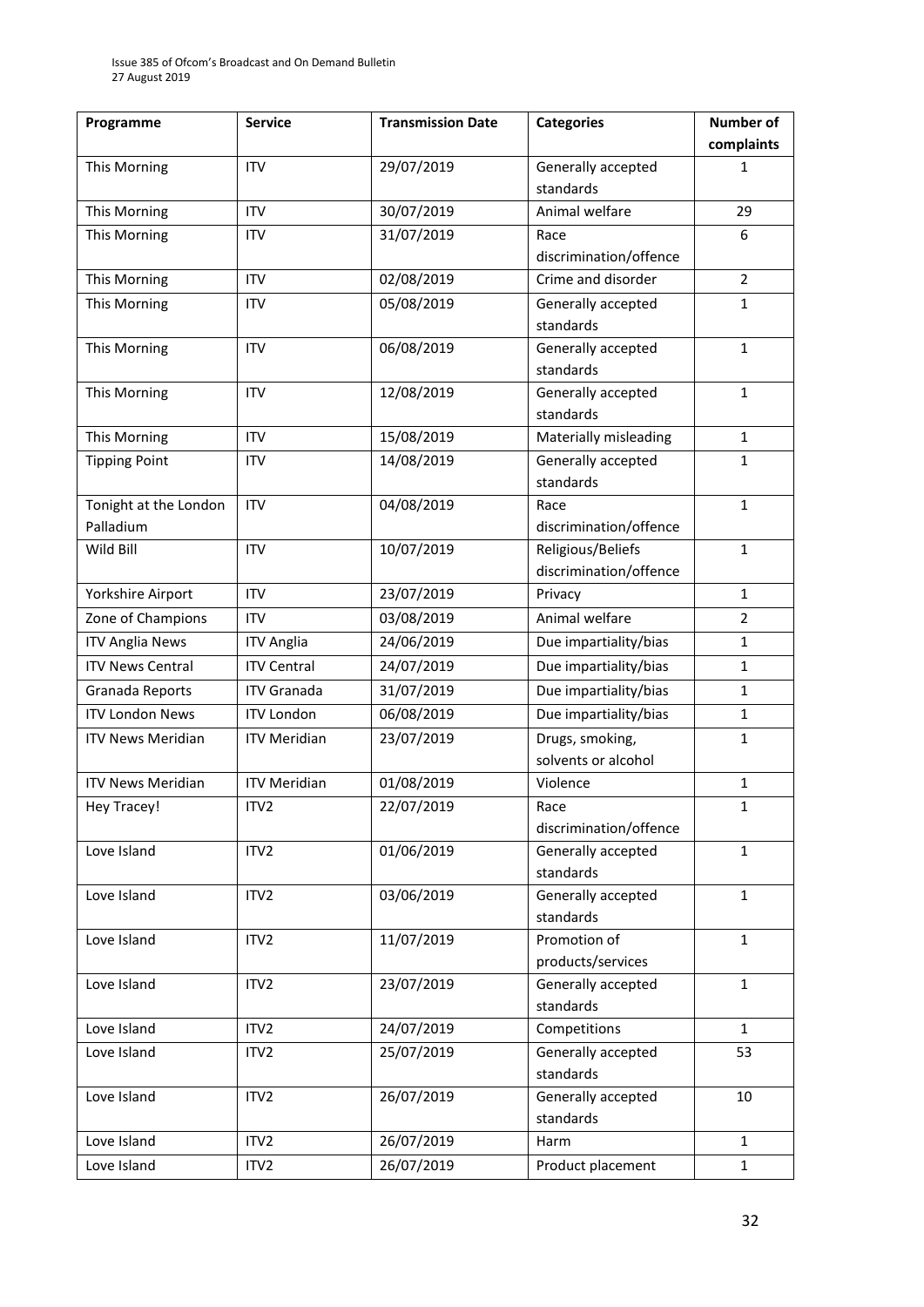| Programme                    | <b>Service</b>   | <b>Transmission Date</b> | <b>Categories</b>               | <b>Number of</b> |
|------------------------------|------------------|--------------------------|---------------------------------|------------------|
|                              |                  |                          |                                 | complaints       |
| Love Island                  | ITV2             | 26/07/2019               | Voting                          | $\overline{2}$   |
| Love Island                  | ITV <sub>2</sub> | 28/07/2019               | Generally accepted              | $\overline{2}$   |
|                              |                  |                          | standards                       |                  |
| Love Island                  | ITV2             | 28/07/2019               | Voting                          | $\overline{2}$   |
| Love Island                  | ITV <sub>2</sub> | 29/07/2019               | Generally accepted              | $\mathbf{1}$     |
|                              |                  |                          | standards                       |                  |
| Love Island                  | ITV <sub>2</sub> | 29/07/2019               | Voting                          | $\overline{2}$   |
| Love Island                  | ITV <sub>2</sub> | Various                  | Generally accepted              | $\overline{2}$   |
|                              |                  |                          | standards                       |                  |
| Love Island: Aftersun        | ITV <sub>2</sub> | 28/07/2019               | Advertising/editorial           | $\mathbf{1}$     |
|                              |                  |                          | distinction                     |                  |
| Love Island: The             | ITV <sub>2</sub> | 04/08/2019               | Generally accepted              | 6                |
| Reunion                      |                  |                          | standards                       |                  |
| Love Island: Unseen          | ITV2             | 27/07/2019               | Generally accepted              | $\mathbf{1}$     |
| <b>Bits</b>                  |                  |                          | standards                       |                  |
| Shopping with Keith          | ITV <sub>2</sub> | 25/07/2019               | Generally accepted              | $\mathbf{1}$     |
| Lemon                        |                  |                          | standards                       |                  |
| Shopping with Keith<br>Lemon | ITV2             | 31/07/2019               | Generally accepted<br>standards | $\mathbf{1}$     |
| Poirot                       | ITV3             | 14/08/2019               | Gender                          | $\mathbf{1}$     |
|                              |                  |                          | discrimination/offence          |                  |
| Gemma Collins: Diva          | <b>ITVBe</b>     | 14/08/2019               | Generally accepted              | 13               |
| Forever                      |                  |                          | standards                       |                  |
| Gemma Collins: Diva          | <b>ITVBe</b>     | 04/08/2019               | Generally accepted              | $\mathbf{1}$     |
| Forever (trailer)            |                  |                          | standards                       |                  |
| Darren Adam                  | LBC 97.3 FM      | 31/07/2019               | Disability                      | $\mathbf{1}$     |
|                              |                  |                          | discrimination/offence          |                  |
| <b>Eddie Mair</b>            | LBC 97.3 FM      | 23/07/2019               | Sexual material                 | $\mathbf{1}$     |
| <b>Eddie Mair</b>            | LBC 97.3 FM      | 12/08/2019               | Generally accepted              | 6                |
|                              |                  |                          | standards                       |                  |
| James O'Brien                | LBC 97.3 FM      | 24/07/2019               | Due impartiality/bias           | $\mathbf{1}$     |
| James O'Brien                | LBC 97.3 FM      | 29/07/2019               | Due impartiality/bias           | $\mathbf{1}$     |
| James O'Brien                | LBC 97.3 FM      | 31/07/2019               | Due accuracy                    | 1                |
| James O'Brien /              | LBC 97.3 FM      | 23/07/2019               | Due impartiality/bias           | $\mathbf{1}$     |
| Shelagh Fogarty /            |                  |                          |                                 |                  |
| <b>Eddie Mair</b>            |                  |                          |                                 |                  |
| Maajid Nawaz                 | LBC 97.3 FM      | 14/07/2019               | Generally accepted              | $\mathbf{1}$     |
|                              |                  |                          | standards                       |                  |
| Maajid Nawaz                 | LBC 97.3 FM      | 20/07/2019               | Due impartiality/bias           | $\overline{2}$   |
| Maajid Nawaz                 | LBC 97.3 FM      | 27/07/2019               | Generally accepted              | $\mathbf{1}$     |
|                              |                  |                          | standards                       |                  |
| Maajid Nawaz                 | LBC 97.3 FM      | 03/08/2019               | Due impartiality/bias           | $\mathbf{1}$     |
| Maajid Nawaz                 | LBC 97.3 FM      | 04/08/2019               | Generally accepted              | $\mathbf{1}$     |
|                              |                  |                          | standards                       |                  |
| <b>Nigel Farage</b>          | LBC 97.3 FM      | 07/07/2019               | Due impartiality/bias           | $\mathbf{1}$     |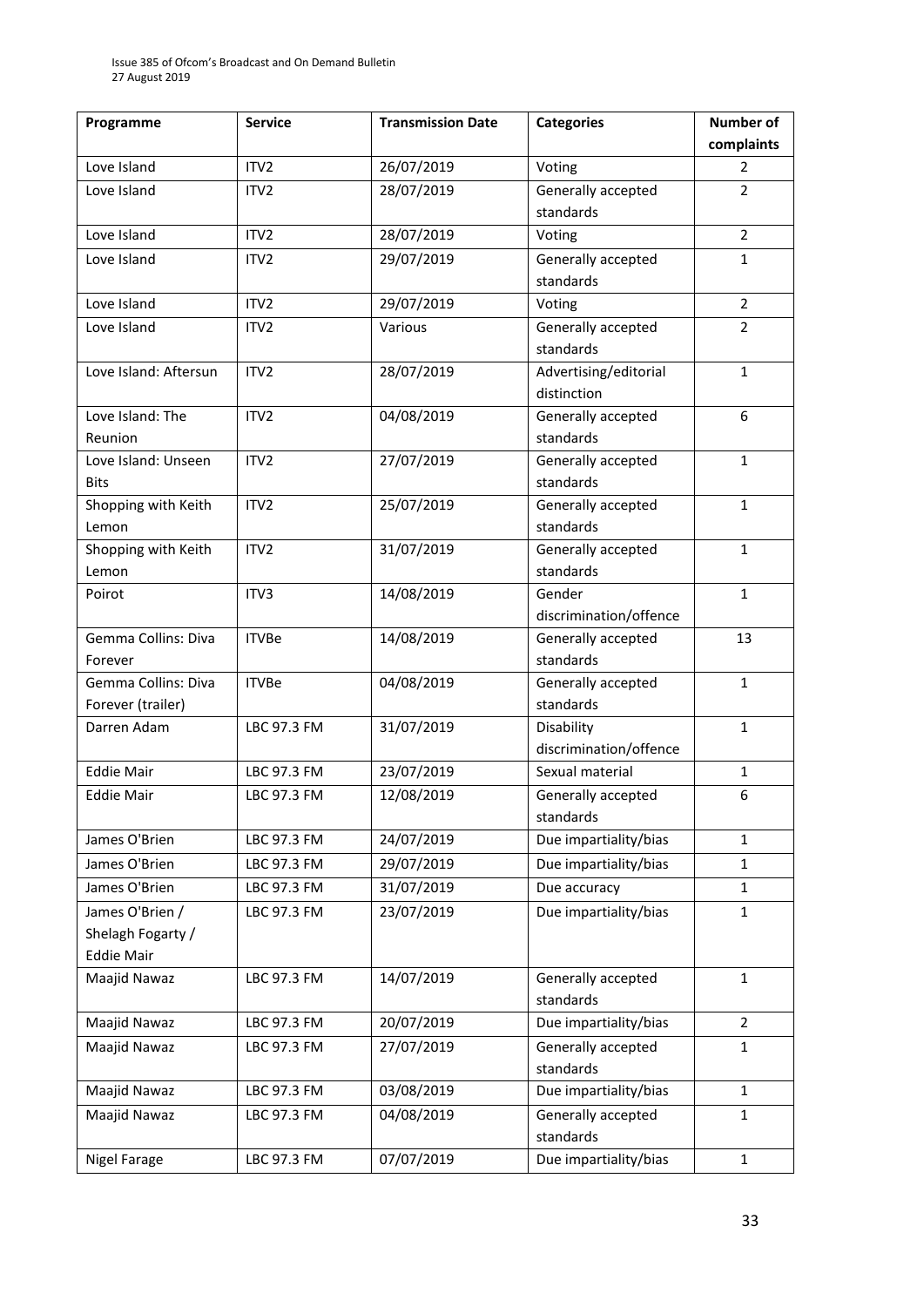| Programme                | <b>Service</b>   | <b>Transmission Date</b> | <b>Categories</b>                 | <b>Number of</b> |
|--------------------------|------------------|--------------------------|-----------------------------------|------------------|
|                          |                  |                          |                                   | complaints       |
| <b>Nigel Farage</b>      | LBC 97.3 FM      | 10/07/2019               | Due impartiality/bias             | 1                |
| <b>Nigel Farage</b>      | LBC 97.3 FM      | 25/07/2019               | Due impartiality/bias             | $\overline{2}$   |
| Programming              | LBC 97.3 FM      | 05/08/2019               | Generally accepted                | $\mathbf{1}$     |
|                          |                  |                          | standards                         |                  |
| Shelagh Fogarty          | LBC 97.3 FM      | 29/07/2019               | Due impartiality/bias             | $\mathbf{1}$     |
| <b>Steve Allen</b>       | LBC 97.3 FM      | 23/07/2019               | Generally accepted                | 1                |
|                          |                  |                          | standards                         |                  |
| <b>Steve Allen</b>       | LBC 97.3 FM      | 30/07/2019               | Race                              | $\mathbf{1}$     |
|                          |                  |                          | discrimination/offence            |                  |
| Morning Islamic          | Link FM          | 01/07/2019               | Religious/Beliefs                 | $\mathbf{1}$     |
| Programme                |                  |                          | discrimination/offence            |                  |
| <b>Magic Soul Party</b>  | Magic Soul       | 03/08/2019               | Generally accepted                | $\mathbf{1}$     |
| Supergirl                | Pick             | 07/08/2019               | standards<br>Advertising minutage | $\mathbf{1}$     |
| The Bad Skin Clinic      |                  |                          |                                   | $\mathbf{1}$     |
| (trailer)                | Quest            | 08/08/2019               | Generally accepted<br>standards   |                  |
| The Chris Moyles         | Radio X          | 30/07/2019               | Offensive language                | $\mathbf{1}$     |
| Show                     |                  |                          |                                   |                  |
| <b>Helicopter Heroes</b> | Really           | 03/08/2019               | Animal welfare                    | $\mathbf{1}$     |
| Documentary:             | <b>RT</b>        | 21/07/2019               | Violence                          | $\mathbf{1}$     |
| Shadow World             |                  |                          |                                   |                  |
| News                     | <b>RT</b>        | 29/07/2019               | Due accuracy                      | $\mathbf{1}$     |
| Senior Open              | Sky Golf Channel | 27/07/2019               | Dangerous behaviour               | $\mathbf{1}$     |
| Championship             |                  |                          |                                   |                  |
| All Out Politics         | <b>Sky News</b>  | 11/07/2019               | Due impartiality/bias             | $\mathbf{1}$     |
| Hotspots: On the         | <b>Sky News</b>  | 09/08/2019               | Violence                          | $\overline{2}$   |
| Frontline                |                  |                          |                                   |                  |
| Kay Burley               | <b>Sky News</b>  | 29/07/2019               | Due impartiality/bias             | $\mathbf{1}$     |
| Kay Burley               | <b>Sky News</b>  | 07/08/2019               | Generally accepted                | 4                |
|                          |                  |                          | standards                         |                  |
| <b>Sky News</b>          | <b>Sky News</b>  | 17/07/2019               | Offensive language                | $\mathbf{1}$     |
| <b>Sky News</b>          | <b>Sky News</b>  | 18/07/2019               | Due accuracy                      | $\overline{2}$   |
| <b>Sky News</b>          | <b>Sky News</b>  | 18/07/2019               | Due impartiality/bias             | $\mathbf{1}$     |
| <b>Sky News</b>          | <b>Sky News</b>  | 24/07/2019               | Due impartiality/bias             | 3                |
| <b>Sky News</b>          | <b>Sky News</b>  | 25/07/2019               | Due impartiality/bias             | 6                |
| <b>Sky News</b>          | <b>Sky News</b>  | 30/07/2019               | Due impartiality/bias             | $\mathbf{1}$     |
| <b>Sky News</b>          | <b>Sky News</b>  | 01/08/2019               | Due accuracy                      | $\mathbf{1}$     |
| <b>Sky News</b>          | <b>Sky News</b>  | 02/08/2019               | Advertising placement             | $\mathbf{1}$     |
| <b>Sky News</b>          | <b>Sky News</b>  | 03/08/2019               | Due impartiality/bias             | $\mathbf{1}$     |
| <b>Sky News</b>          | <b>Sky News</b>  | 05/08/2019               | Generally accepted                | $\mathbf{1}$     |
|                          |                  |                          | standards                         |                  |
| <b>Sky News</b>          | <b>Sky News</b>  | 06/08/2019               | Due accuracy                      | $\mathbf{1}$     |
| <b>Sky News</b>          | <b>Sky News</b>  | 09/08/2019               | Generally accepted                | 3                |
|                          |                  |                          | standards                         |                  |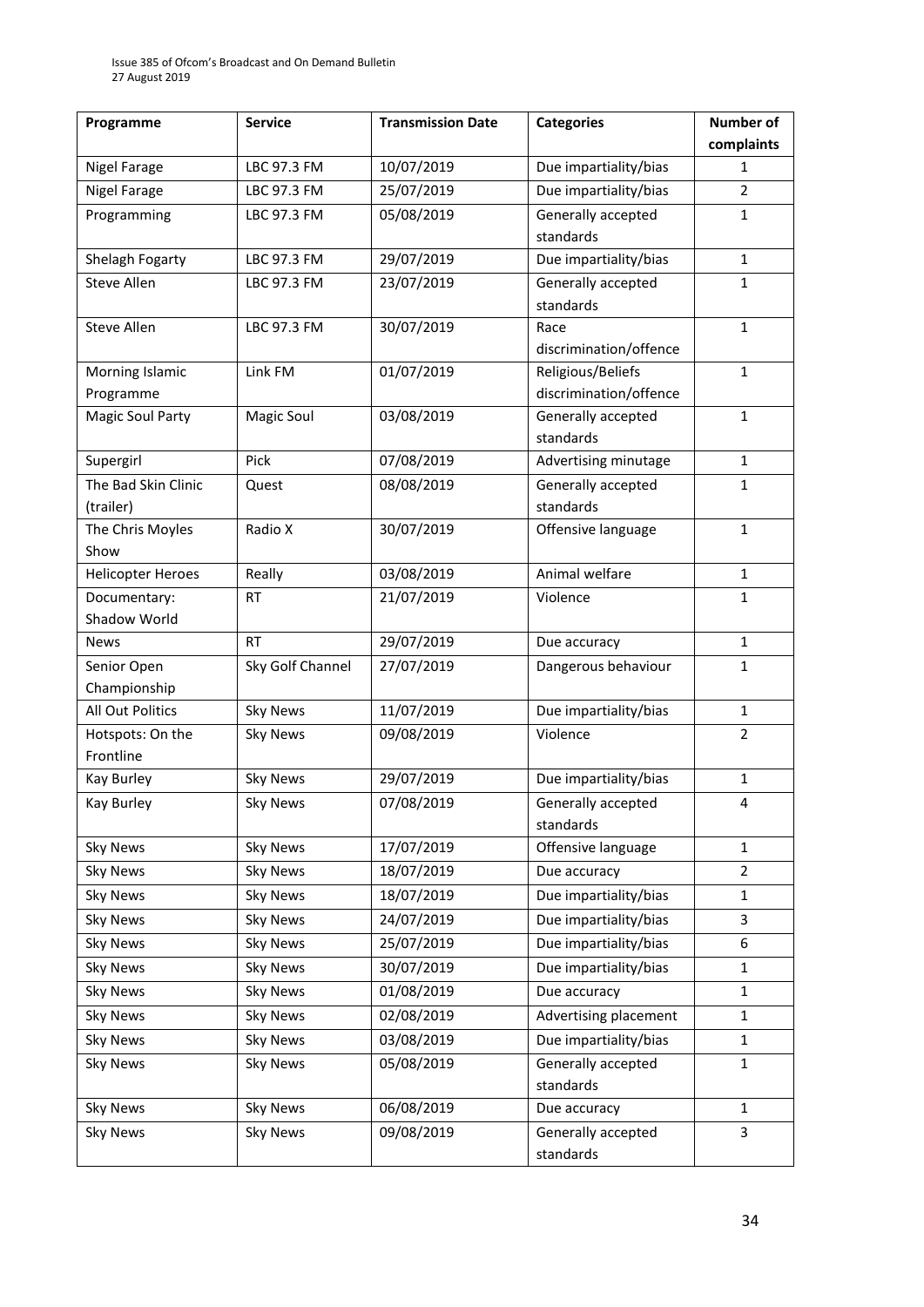| Programme                  | <b>Service</b>         | <b>Transmission Date</b> | <b>Categories</b>     | <b>Number of</b> |
|----------------------------|------------------------|--------------------------|-----------------------|------------------|
|                            |                        |                          |                       | complaints       |
| The News Hour with         | <b>Sky News</b>        | 13/08/2019               | Generally accepted    | $\mathbf{1}$     |
| Mark Austin                |                        |                          | standards             |                  |
| Sky News / ITV News        | Sky News / ITV         | 30/07/2019               | Due impartiality/bias | $\mathbf{1}$     |
| <b>International Rugby</b> | Sky Sports Action      | 11/08/2019               | Due impartiality/bias | $\overline{2}$   |
| Union                      |                        |                          |                       |                  |
| <b>Sky Sports News</b>     | Sky Sports News        | 17/07/2019               | Due accuracy          | $\mathbf{1}$     |
| <b>Sky Sports News</b>     | Sky Sports News        | 31/07/2019               | Drugs, smoking,       | $\mathbf{1}$     |
|                            |                        |                          | solvents or alcohol   |                  |
| <b>Sky Sports News</b>     | <b>Sky Sports News</b> | 31/07/2019               | Generally accepted    | $\mathbf{1}$     |
|                            |                        |                          | standards             |                  |
| Patiala Babes              | Sony TV                | 31/07/2019               | Scheduling            | $\mathbf{1}$     |
| Studio 66 TV               | Studio 66              | 10/07/2019               | Participation TV -    | $\mathbf{1}$     |
|                            |                        |                          | Offence               |                  |
| The Late Night             | <b>Talk Radio</b>      | 01/08/2019               | Generally accepted    | $\mathbf{1}$     |
| Alternative with Iain      |                        |                          | standards             |                  |
| Lee                        |                        |                          |                       |                  |
| Hawksbee and Jacobs        | Talksport              | 12/08/2019               | Offensive language    | $\mathbf{1}$     |
| The Alan Brazil Sports     | Talksport              | 24/07/2019               | Due impartiality/bias | $\mathbf{1}$     |
| <b>Breakfast</b>           |                        |                          |                       |                  |
| Programming                | <b>TBN UK</b>          | 04/08/2019               | Generally accepted    | $\mathbf{1}$     |
|                            |                        |                          | standards             |                  |
| <b>News</b>                | Various                | 28/02/2019               | Due impartiality/bias | $\mathbf{1}$     |
| Chris Evans Breakfast      | Virgin Radio UK        | 26/07/2019               | Generally accepted    | $\mathbf{1}$     |
| Show                       |                        |                          | standards             |                  |
| Emma Willis:               | W                      | 30/07/2019               | Scheduling            | $\mathbf{1}$     |
| <b>Delivering Babies</b>   |                        |                          |                       |                  |
| (trailer)                  |                        |                          |                       |                  |
| Programming                | Zack FM                | 02/06/2019               | Generally accepted    | $\mathbf{1}$     |
|                            |                        |                          | standards             |                  |

### How Ofcom assesses complaints about content standards on television and radio [programmes](https://www.ofcom.org.uk/__data/assets/pdf_file/0020/55109/breaches-content-standards.pdf)

### Complaints assessed under the Procedures for investigating breaches of content standards on BBC broadcasting services and BBC ODPS.

| Programme       | <b>Service</b>   | <b>Transmission Date</b> | <b>Categories</b>     | Number of  |
|-----------------|------------------|--------------------------|-----------------------|------------|
|                 |                  |                          |                       | complaints |
| <b>BBC News</b> | BBC <sub>1</sub> | 01/07/2019               | Due impartiality/bias |            |
| Climate Change: | BBC 1            | 18/04/2019               | Due impartiality/bias |            |
| The Facts       |                  |                          |                       |            |
| Money For       | BBC 1            | 03/04/2019               | Dangerous behaviour   |            |
| <b>Nothing</b>  |                  |                          |                       |            |
| Our Next Prime  | BBC <sub>1</sub> | 18/06/2019               | Generally accepted    |            |
| Minister        |                  |                          | standards             |            |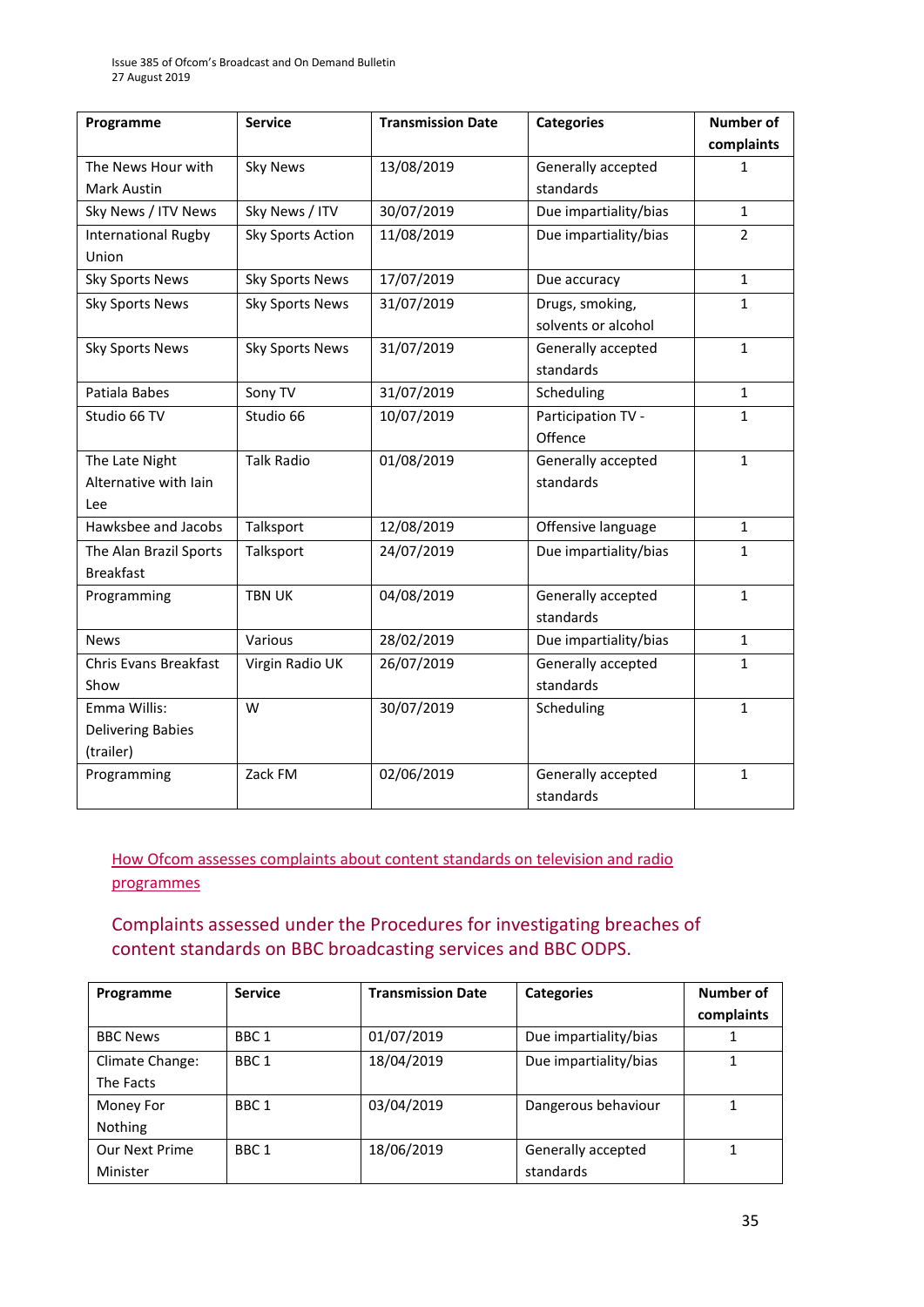| Programme            | <b>Service</b>          | <b>Transmission Date</b> | <b>Categories</b>      | <b>Number of</b> |
|----------------------|-------------------------|--------------------------|------------------------|------------------|
|                      |                         |                          |                        | complaints       |
| Panorama:            | BBC <sub>1</sub>        | 22/11/2018               | Due accuracy           | 1                |
| Salisbury Nerve      |                         |                          |                        |                  |
| Agent Attack - the   |                         |                          |                        |                  |
| Inside Story         |                         |                          |                        |                  |
| The Graham           | BBC <sub>1</sub>        | 31/05/2019               | Generally accepted     | $\mathbf{1}$     |
| Norton Show          |                         |                          | standards              |                  |
| Newsnight            | BBC <sub>2</sub>        | 28/03/2019               | Due impartiality/bias  | $\mathbf{1}$     |
| Empire of the Seas   | BBC <sub>4</sub>        | 01/04/2019               | Due accuracy           | $\mathbf{1}$     |
| <b>BBC News</b>      | <b>BBC</b> channels     | 12/04/2019               | Due impartiality/bias  | $\mathbf{1}$     |
| <b>BBC News</b>      | <b>BBC News</b>         | 05/05/2019               | Due accuracy           | $\mathbf{1}$     |
|                      | Channel                 |                          |                        |                  |
| <b>BBC News</b>      | <b>BBC News</b>         | 24/05/2019               | Due impartiality/bias  | $\mathbf{1}$     |
|                      | Channel                 |                          |                        |                  |
| Front Row            | <b>BBC Radio 4</b>      | 27/02/2019               | Generally accepted     | $\mathbf{1}$     |
|                      |                         |                          | standards              |                  |
| Macpherson: What     | <b>BBC Radio 4</b>      | 11/03/2019               | Materially misleading  | $\mathbf{1}$     |
| <b>Happened Next</b> |                         |                          |                        |                  |
| Today                | <b>BBC Radio 4</b>      | 18/01/2019               | Due accuracy           | $\mathbf{1}$     |
| Today                | <b>BBC Radio 4</b>      | n/a                      | Due impartiality/bias  | $\mathbf{1}$     |
| Kat Cowan            | <b>BBC Radio</b>        | 02/03/2019               | Gender                 | $\mathbf{1}$     |
|                      | Sheffield               |                          | discrimination/offence |                  |
| Good Morning         | <b>BBC Radio Ulster</b> | 21/05/2019               | Due impartiality/bias  | $\mathbf{1}$     |
| Ulster               |                         |                          |                        |                  |

[How Ofcom assesses complaints about content standards](https://www.ofcom.org.uk/__data/assets/pdf_file/0002/100100/Procedures-for-investigating-breaches-of-content-standards-on-BBC-broadcasting-services-and-BBC-on-demand-programme-services.pdf) on BBC broadcasting services and [BBC ODPS](https://www.ofcom.org.uk/__data/assets/pdf_file/0002/100100/Procedures-for-investigating-breaches-of-content-standards-on-BBC-broadcasting-services-and-BBC-on-demand-programme-services.pdf)

### Complaints assessed under the General Procedures for investigating breaches of broadcast licences

Here is an alphabetical list of complaints that, after careful assessment, Ofcom has decided not to pursue between 29 July and 18 August 2019 because they did not raise issues warranting investigation.

| Licensee                                             | <b>Licensed service</b>              | <b>Categories</b>                           | Number of<br>complaints |
|------------------------------------------------------|--------------------------------------|---------------------------------------------|-------------------------|
| <b>British Telecommunications Plc</b>                | <b>BT</b>                            | <b>Television Access</b><br><b>Services</b> |                         |
| Chorley FM                                           | Chorley FM                           | <b>Key Commitments</b>                      |                         |
| Chorley FM                                           | Chorley FM                           | Provision of licensed<br>service            |                         |
| High Peak Radio Limited                              | High Peak Radio /<br>Ashbourne Radio | Format                                      | 3                       |
| <b>Proper Community Media</b><br>(Lancaster) Limited | Beyond Radio<br>(Lancaster)          | <b>Key Commitments</b>                      | 1                       |
| Smooth Radio Limited                                 | Smooth Radio<br>(North West)         | Format                                      | 1                       |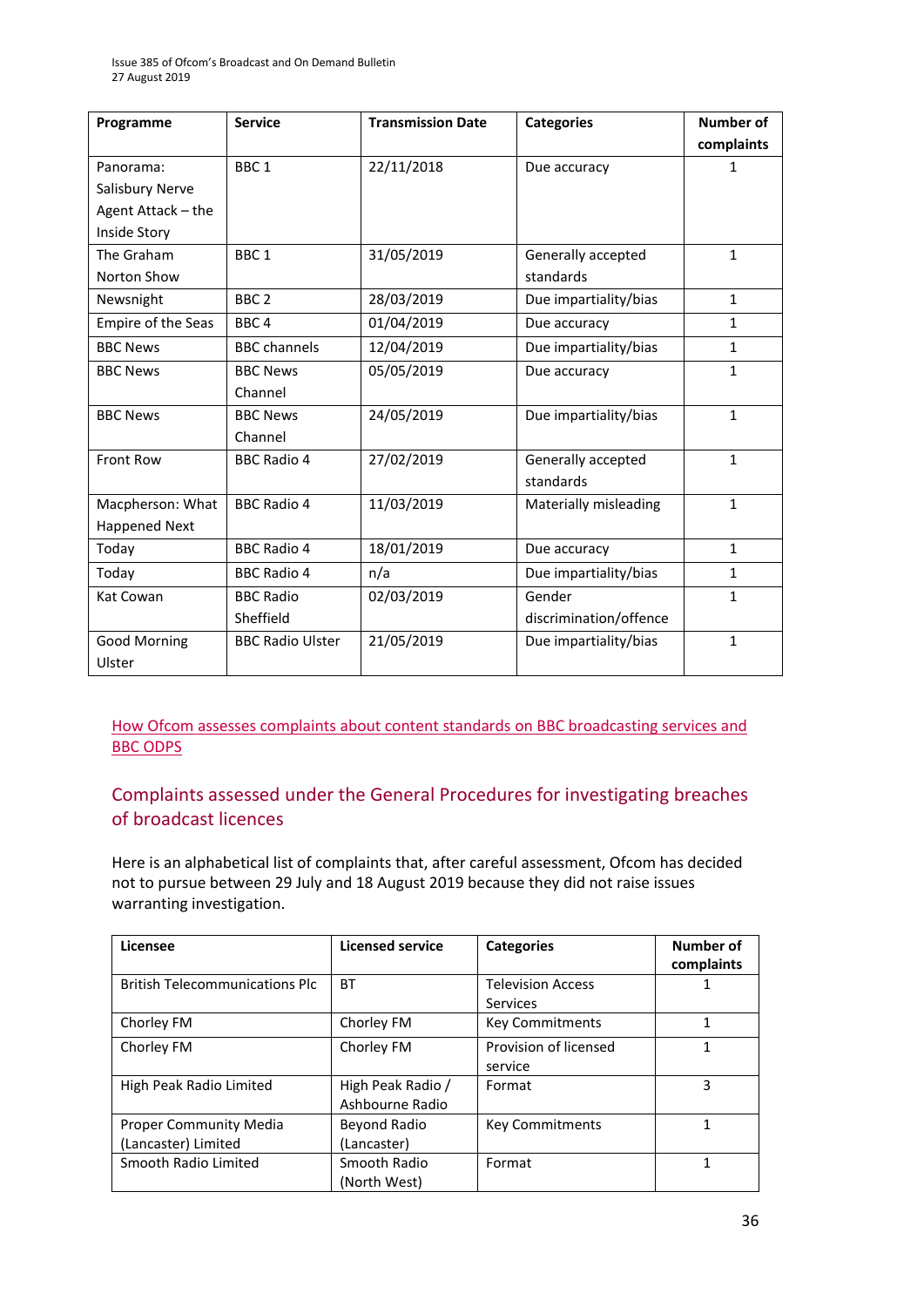Issue 385 of Ofcom's Broadcast and On Demand Bulletin 27 August 2019

| Licensee                       | <b>Licensed service</b> | <b>Categories</b>                    | Number of<br>complaints |
|--------------------------------|-------------------------|--------------------------------------|-------------------------|
| <b>Talking Pictures TV Ltd</b> | <b>Talking Pictures</b> | <b>Television Access</b><br>Services |                         |
| University of Lincoln          | Siren FM                | Provision of licensed<br>service     |                         |

[How Ofcom assesses complaints about broadcast licences](https://www.ofcom.org.uk/__data/assets/pdf_file/0019/31942/general-procedures.pdf)

### Complaints assessed under the Procedures for investigating breaches of rules for On Demand programme services

| Service provider                         | <b>Categories</b>                      | Number of<br>complaints |
|------------------------------------------|----------------------------------------|-------------------------|
| <b>ITV Hub</b>                           | Generally accepted<br>standards        |                         |
| Unknown On<br>Demand service<br>provider | Protection of under<br>18 <sub>S</sub> |                         |

[How Ofcom assesses complaints about on demand services](https://www.ofcom.org.uk/__data/assets/pdf_file/0033/74499/procedures-investigating-breaches.pdf)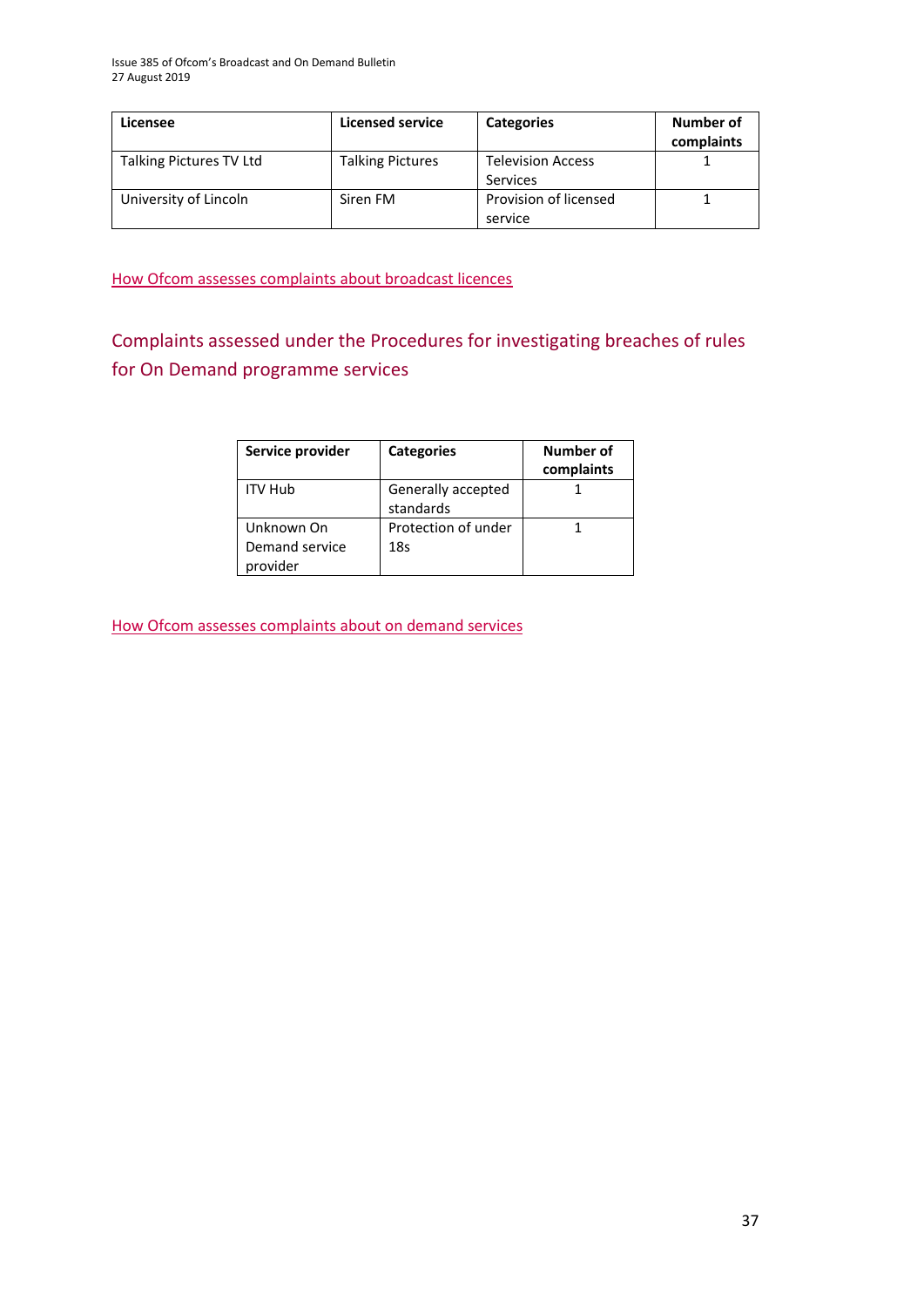# **Complaints outside of remit**

Here are alphabetical lists of complaints received by Ofcom that fell outside of our remit. This is because Ofcom is not responsible for regulating the issue complained about. For example, the complaints were about the content of television, radio or on demand adverts or an on demand service that does not fall within the scope of regulation.

| Programme                    | <b>Service</b>       | <b>Transmission Date</b> | <b>Categories</b>   | <b>Number of</b> |
|------------------------------|----------------------|--------------------------|---------------------|------------------|
|                              |                      |                          |                     | complaints       |
| Advertisement                | 5 USA                | 08/08/2019               | Advertising content | 1                |
| Advertisement                | All <sub>4</sub>     | 25/07/2019               | Advertising content | 1                |
| ICC Cricket World Cup:       | All 4                | 07/07/2019               | Advertising content | $\mathbf{1}$     |
| Day 38 - Sri Lanka v         |                      |                          |                     |                  |
| India, Australia v           |                      |                          |                     |                  |
| South Africa                 |                      |                          |                     |                  |
| Programming                  | Attheraces.com       | 25/07/2019               | Non-editorial       | 1                |
| Panorama                     | BBC <sub>1</sub>     | n/a                      | Outside of remit    | $\mathbf{1}$     |
| <b>World Swimming</b>        | BBC <sub>1</sub>     | Various                  | Outside of remit    | 1                |
| Championships                |                      |                          |                     |                  |
| <b>BBC News</b>              | <b>BBC</b> channels  | 06/08/2019               | Outside of remit    | $\mathbf{1}$     |
| Newsbeat                     | <b>BBC Radio 1</b>   | 25/03/2019               | Scheduling          | $\mathbf 1$      |
| <b>BBC News</b>              | <b>BBC Radio 2</b>   | 28/07/2019               | Outside of remit    | 1                |
| Programming                  | BigL.co.uk           | 09/08/2019               | Outside of remit    | $\mathbf{1}$     |
| Advertisement                | Channel 4            | 07/08/2019               | Advertising content | $\mathbf{1}$     |
| Advertisement                | Channel 4            | 13/08/2019               | Advertising content | $\mathbf{1}$     |
| Train Your Baby Like a       | Channel 4            | 20/08/2019               | Outside of remit    | 32               |
| Dog (pre-tx)                 |                      |                          |                     |                  |
| Charles and Di: The          | Channel 5            | 26/07/2019               | Outside of remit    | $\mathbf{1}$     |
| Truth Behind Their           |                      |                          |                     |                  |
| Wedding                      |                      |                          |                     |                  |
| Advertisement                | Comedy Central       | 26/07/2019               | Advertising content | $\mathbf 1$      |
| Advertisement                | $E4+1$               | 11/08/2019               | Advertising content | 1                |
| Tour de France               | Eurosport            | 28/07/2019               | Outside of remit    | $\overline{2}$   |
| Advertisement                | <b>Greatest Hits</b> | 26/07/2019               | Advertising content | $\mathbf{1}$     |
|                              | Radio (Liverpool)    |                          |                     |                  |
| Programming                  | <b>HOT92</b>         | 13/08/2019               | Outside of remit    | $\mathbf{1}$     |
| <b>Hovercraft Drone Pick</b> | <b>Ideal World</b>   | 11/08/2019               | Teleshopping        | $\mathbf{1}$     |
| of the Day                   | Shopping Channel     |                          |                     |                  |
| Advertisement                | <b>ITV</b>           | 13/08/2019               | Advertising content | 2                |
| Advertisement                | <b>ITV</b>           | 14/08/2019               | Advertising content | $\mathbf{1}$     |
| Emmerdale /                  | <b>ITV</b>           | 12/08/2019               | Outside of remit    | $\mathbf{1}$     |
| <b>Coronation Street</b>     |                      |                          |                     |                  |
| <b>Good Morning Britain</b>  | <b>ITV</b>           | 02/08/2019               | Outside of remit    | $\mathbf{1}$     |
| <b>Ideal World</b>           | <b>ITV</b>           | 16/08/2019               | Teleshopping        | $\overline{2}$   |
| <b>ITV News</b>              | <b>ITV</b>           | 29/07/2019               | Outside of remit    | $\mathbf 1$      |
| Tenable                      | ITV                  | 01/08/2019               | Outside of remit    | $\mathbf{1}$     |
| Advertisement                | ITV <sub>2</sub>     | 05/08/2019               | Advertising content | $\mathbf{1}$     |
| Advertisement                | ITV3                 | 05/08/2019               | Advertising content | $\mathbf 1$      |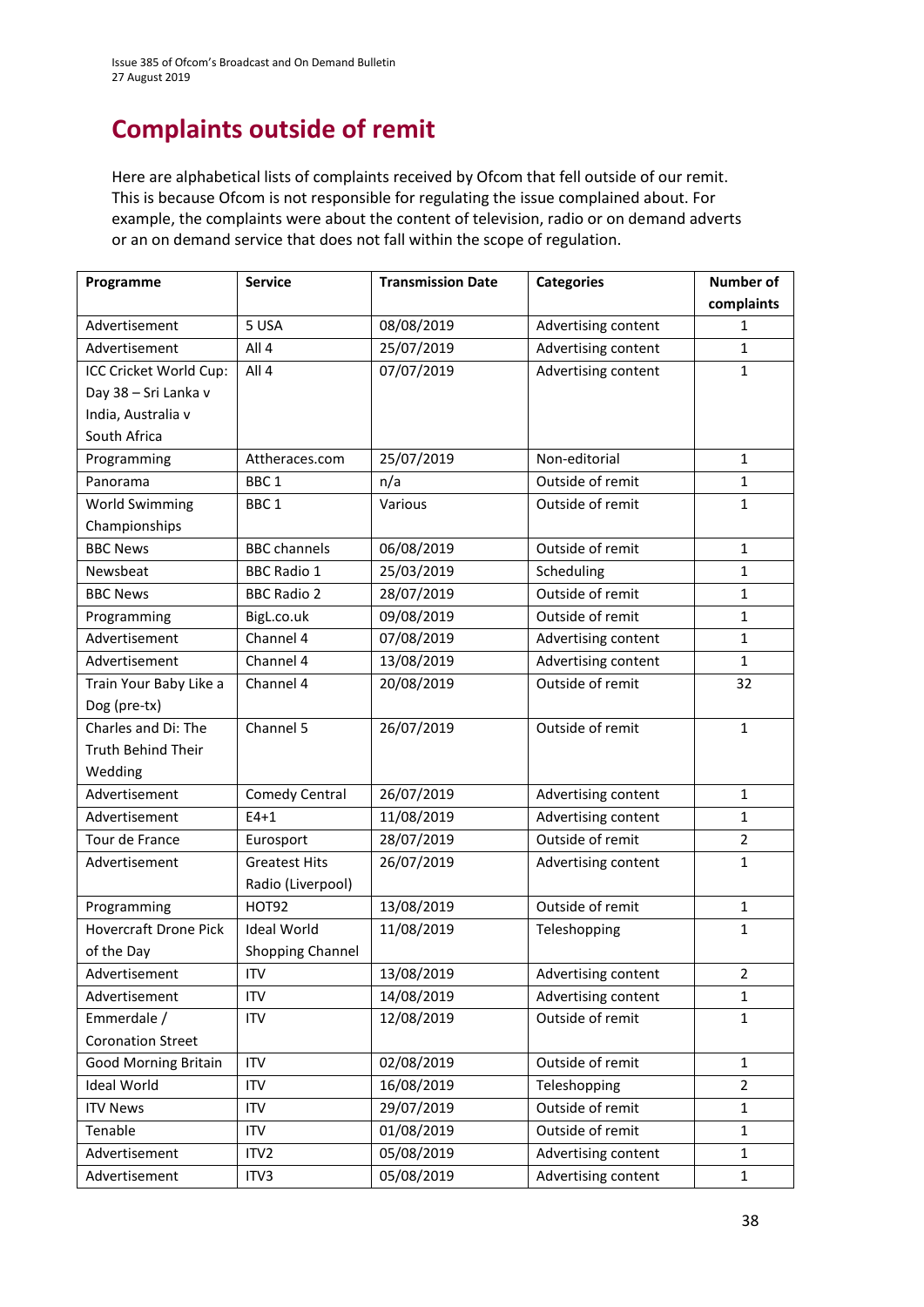| Programme              | <b>Service</b>         | <b>Transmission Date</b> | <b>Categories</b>      | <b>Number of</b> |
|------------------------|------------------------|--------------------------|------------------------|------------------|
|                        |                        |                          |                        | complaints       |
| Advertisements         | ITV <sub>3</sub>       | Various                  | Advertising content    | 1                |
| Advertisement          | Kanal 5 (Sweden)       | 08/08/2019               | Advertising content    | $\mathbf{1}$     |
| Advertisement          | Kids Doodle (App)      | 08/07/2019               | Advertising content    | $\mathbf{1}$     |
| Advertisement          | n/a                    | 29/07/2019               | Advertising content    | $\mathbf{1}$     |
| n/a                    | n/a                    | n/a                      | Outside of remit       | $\mathbf{1}$     |
| SpongeBob              | Nicktoons              | 05/06/2019               | Outside of remit       | $\mathbf{1}$     |
| <b>SquarePants</b>     |                        |                          |                        |                  |
| Non-editorial          | <b>NOW TV</b>          | 10/07/2019               | Non-editorial          | $\mathbf{1}$     |
| <b>Time Gentlemen</b>  | Pumpkin FM             | 30/07/2019               | Offensive language     | $\mathbf{1}$     |
| Please                 |                        |                          |                        |                  |
| QVC Food Fest          | QVC                    | 13/08/2019               | Race                   | $\mathbf{1}$     |
|                        |                        |                          | discrimination/offence |                  |
| Advertisement          | <b>Sky News</b>        | 08/08/2019               | Advertising content    | $\mathbf{1}$     |
| Dillian Wyhte vs Oscar | Sky Sports Live        | 19/07/2019               | Outside of remit       | $\mathbf{1}$     |
| <b>Rivas</b>           | Event                  |                          |                        |                  |
| <b>Football League</b> | Sky Sports Main        | 10/08/2019               | Outside of remit       | $\mathbf{1}$     |
|                        | Event                  |                          |                        |                  |
| Advertisement          | <b>Sky Sports News</b> | 07/08/2019               | Advertising content    | $\mathbf{1}$     |
| Advertisements         | Various                | 07/08/2019               | Advertising content    | $\mathbf{1}$     |
| Advertisements         | Various                | Various                  | Advertising content    | $\overline{2}$   |
| Programming            | Various                | 16/07/2019               | Outside of remit       | $\mathbf{1}$     |
| Programming            | Various                | 01/08/2019               | Outside of remit       | $\mathbf{1}$     |
| Advertisement          | YouTube                | 02/08/2019               | Advertising content    | $\mathbf 1$      |
| Amy's Camping          | YouTube                | 17/04/2019               | Other                  | $\mathbf{1}$     |
| Fordingbridge          |                        |                          |                        |                  |

M[ore information about what Ofcom's rules cover](https://www.ofcom.org.uk/tv-radio-and-on-demand/how-to-report-a-complaint/what-does-ofcom-cover)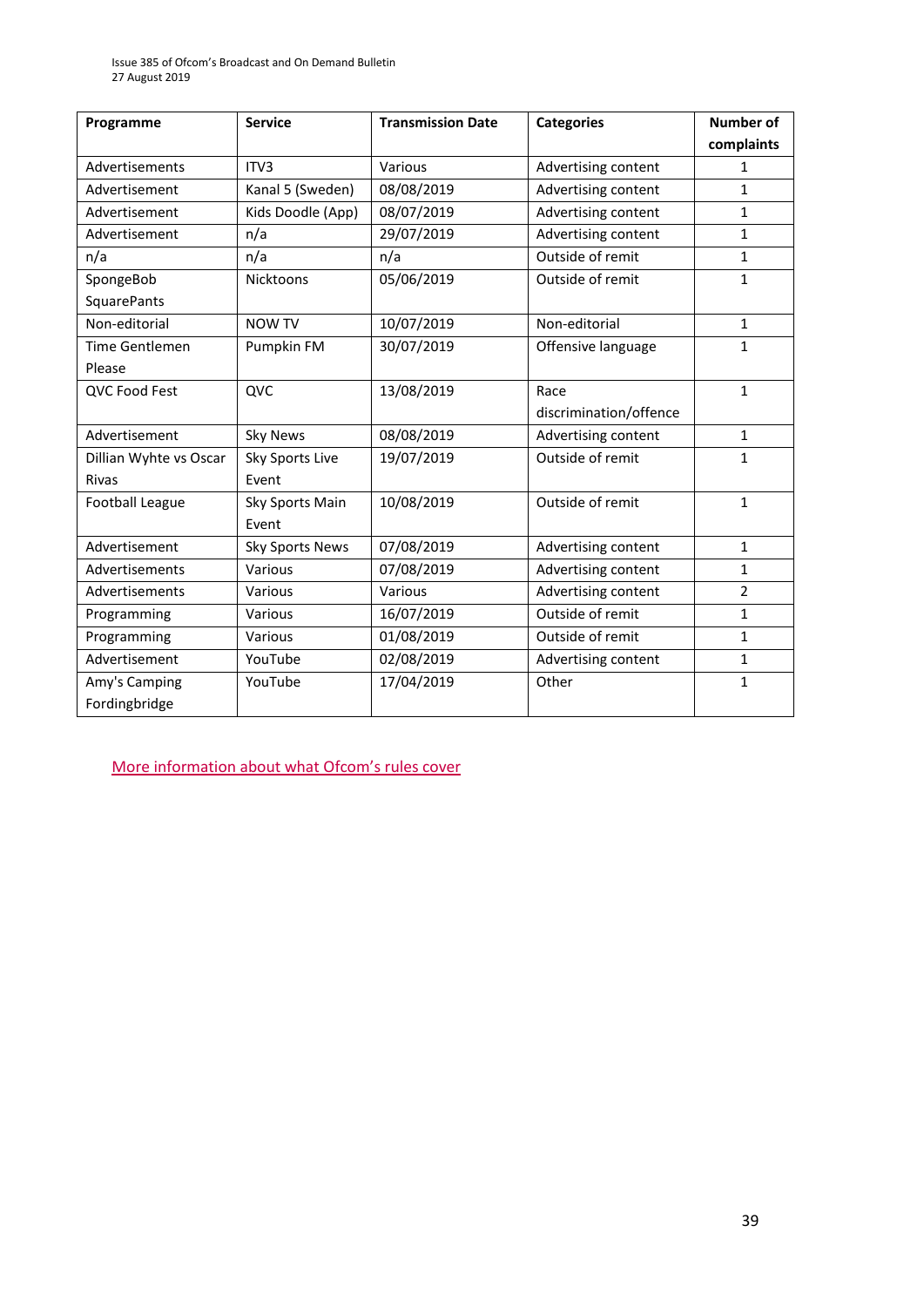# **BBC First**

The BBC Royal Charter and Agreement was published in December 2016, which made Ofcom the independent regulator of the BBC.

Under the BBC Agreement, Ofcom can normally only consider complaints about BBC programmes where the complainant has already complained to the BBC and the BBC has reached its final decision (the 'BBC First' approach).

The complaints in this table had been made to Ofcom before completing the BBC's complaints process.

| Programme                                       | <b>Service</b>      | <b>Transmission or</b> | <b>Categories</b>                           | <b>Number of</b> |
|-------------------------------------------------|---------------------|------------------------|---------------------------------------------|------------------|
|                                                 |                     | <b>Accessed Date</b>   |                                             | complaints       |
| <b>BBC News</b>                                 | <b>BBC</b>          | 02/05/2019             | Due impartiality/bias                       | 1                |
| Programming                                     | <b>BBC</b>          | 23/07/2019             | Due impartiality/bias                       | $\mathbf{1}$     |
| <b>BBC Breakfast</b>                            | BBC <sub>1</sub>    | 21/06/2019             | Due impartiality/bias                       | $\mathbf{1}$     |
| <b>BBC Breakfast</b>                            | BBC <sub>1</sub>    | 28/07/2019             | Due accuracy                                | $\mathbf{1}$     |
| <b>BBC News</b>                                 | BBC <sub>1</sub>    | 19/03/2019             | Due impartiality/bias                       | $\mathbf{1}$     |
| <b>BBC News</b>                                 | BBC <sub>1</sub>    | 07/07/2019             | Due impartiality/bias                       | $\mathbf{1}$     |
| <b>BBC News</b>                                 | BBC <sub>1</sub>    | 01/08/2019             | Due impartiality/bias                       | $\mathbf{1}$     |
| <b>BBC News</b>                                 | BBC <sub>1</sub>    | 04/08/2019             | Materially misleading                       | $\mathbf{1}$     |
| <b>BBC News</b>                                 | BBC <sub>1</sub>    | 04/08/2019             | Race<br>discrimination/offence              | $\mathbf{1}$     |
| <b>BBC News / Panorama</b>                      | BBC <sub>1</sub>    | Various                | Due impartiality/bias                       | $\mathbf{1}$     |
| EastEnders                                      | BBC <sub>1</sub>    | 30/07/2019             | Generally accepted<br>standards             | $\mathbf{1}$     |
| EastEnders                                      | BBC <sub>1</sub>    | 09/08/2019             | Religious/Beliefs<br>discrimination/offence | $\mathbf{1}$     |
| EastEnders                                      | BBC <sub>1</sub>    | 12/08/2019             | Religious/Beliefs<br>discrimination/offence | $\mathbf{1}$     |
| Look North                                      | BBC <sub>1</sub>    | 18/07/2019             | Generally accepted<br>standards             | $\mathbf{1}$     |
| Muzlamic                                        | BBC <sub>1</sub>    | 12/08/2019             | Race<br>discrimination/offence              | $\mathbf{1}$     |
| Panorama                                        | BBC <sub>1</sub>    | 12/07/2019             | Due accuracy                                | $\mathbf{1}$     |
| Panorama: Is Labour<br>Anti-Semitic?            | BBC <sub>1</sub>    | 10/07/2019             | Due impartiality/bias                       | 4                |
| <b>BBC News / Victoria</b><br>Derbyshire        | BBC <sub>2</sub>    | 07/08/2019             | Race<br>discrimination/offence              | $\mathbf{1}$     |
| Horizon: Britain's Next<br>Air Disaster? Drones | BBC <sub>2</sub>    | 20/07/2019             | Due impartiality/bias                       | $\mathbf{1}$     |
| Newsnight                                       | BBC <sub>2</sub>    | 12/08/2019             | Due impartiality/bias                       | $\mathbf{1}$     |
| <b>Politics Live</b>                            | BBC <sub>2</sub>    | 07/05/2019             | Due impartiality/bias                       | $\mathbf{1}$     |
| Radcliffe & Maconie                             | <b>BBC 6 Music</b>  | 27/07/2019             | Disability<br>discrimination/offence        | $\mathbf{1}$     |
| Programming                                     | <b>BBC</b> channels | 24/07/2019             | Due impartiality/bias                       | $\mathbf 1$      |

### Complaints about BBC television, radio or on demand programmes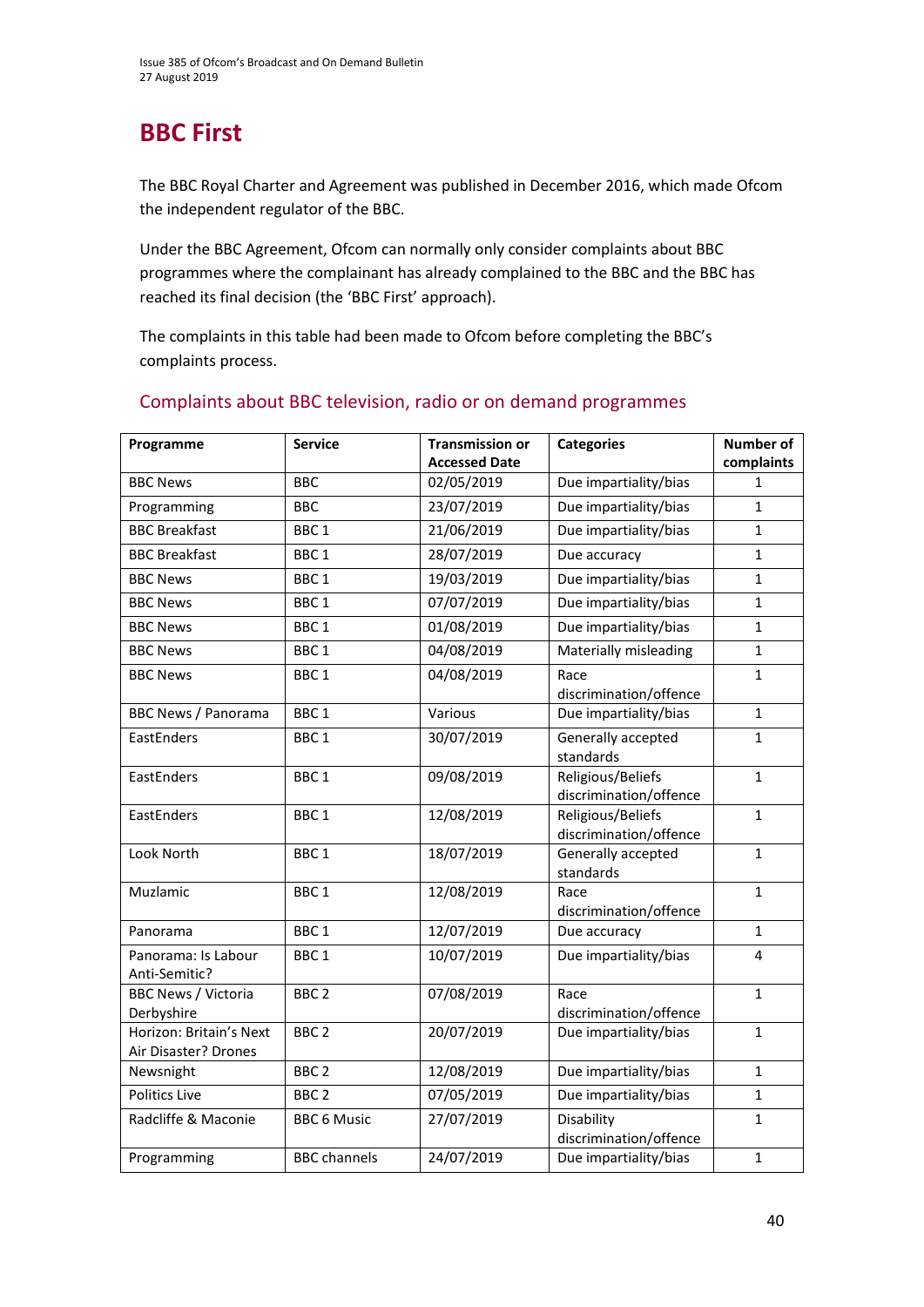Issue 385 of Ofcom's Broadcast and On Demand Bulletin 27 August 2019

| Programme                            | <b>Service</b>             | <b>Transmission or</b> | <b>Categories</b>               | <b>Number of</b> |
|--------------------------------------|----------------------------|------------------------|---------------------------------|------------------|
|                                      |                            | <b>Accessed Date</b>   |                                 | complaints       |
| Programming                          | <b>BBC</b> channels0       | Various                | Generally accepted              | $\mathbf{1}$     |
|                                      |                            |                        | standards                       |                  |
| Programming                          | <b>BBC</b> channels        | Various                | Other                           | $\mathbf{1}$     |
| Live at the Apollo                   | <b>BBC iPlayer</b>         | 25/07/2019             | Generally accepted<br>standards | $\mathbf{1}$     |
| Panorama: Is Labour<br>Anti-Semitic? | <b>BBC iPlayer</b>         | 11/07/2019             | Due impartiality/bias           | $\mathbf{1}$     |
| <b>BBC News</b>                      | <b>BBC News</b>            | 10/07/2019             | Due impartiality/bias           | $\mathbf{1}$     |
|                                      | Channel                    |                        |                                 |                  |
| <b>BBC News</b>                      | <b>BBC News</b><br>Channel | 28/07/2019             | Due impartiality/bias           | $\mathbf{1}$     |
| <b>BBC News</b>                      | <b>BBC News</b>            | 29/07/2019             | Due impartiality/bias           | $\mathbf{1}$     |
|                                      | Channel                    |                        |                                 |                  |
| <b>BBC News</b>                      | <b>BBC News</b><br>Channel | 31/07/2019             | Generally accepted<br>standards | $\mathbf{1}$     |
| <b>BBC News</b>                      | <b>BBC News</b>            | 09/08/2019             | Due impartiality/bias           | $\mathbf{1}$     |
|                                      | Channel                    |                        |                                 |                  |
| Dateline London                      | <b>BBC News</b>            | 10/08/2019             | Due impartiality/bias           | $\mathbf{1}$     |
|                                      | Channel                    |                        |                                 |                  |
| Various                              | <b>BBC News</b>            | 10/08/2019             | Due impartiality/bias           | $\mathbf{1}$     |
|                                      | Channel                    |                        |                                 |                  |
| Sara Cox                             | <b>BBC Radio 2</b>         | 28/07/2019             | Offensive language              | $\mathbf{1}$     |
| Today                                | <b>BBC Radio 4</b>         | 31/07/2019             | Generally accepted              | 3                |
|                                      |                            |                        | standards                       |                  |
| Today                                | <b>BBC Radio 4</b>         | 07/08/2019             | Due impartiality/bias           | $\mathbf{1}$     |
| Today                                | <b>BBC Radio 4</b>         | 10/08/2019             | Due impartiality/bias           | $\mathbf{1}$     |
| <b>News</b>                          | <b>BBC Radio 5 Live</b>    | 04/06/2019             | Disability                      | $\mathbf{1}$     |
|                                      |                            |                        | discrimination/offence          |                  |
| Pienaar's Politics                   | <b>BBC Radio 5 Live</b>    | 09/06/2019             | Due impartiality/bias           | $\mathbf{1}$     |
| F1                                   | <b>BBC Red Button</b>      | 29/07/2019             | Materially misleading           | $\mathbf{1}$     |
| Programming                          | <b>BBC World Service</b>   | 11/08/2019             | Offensive language              | $\mathbf{1}$     |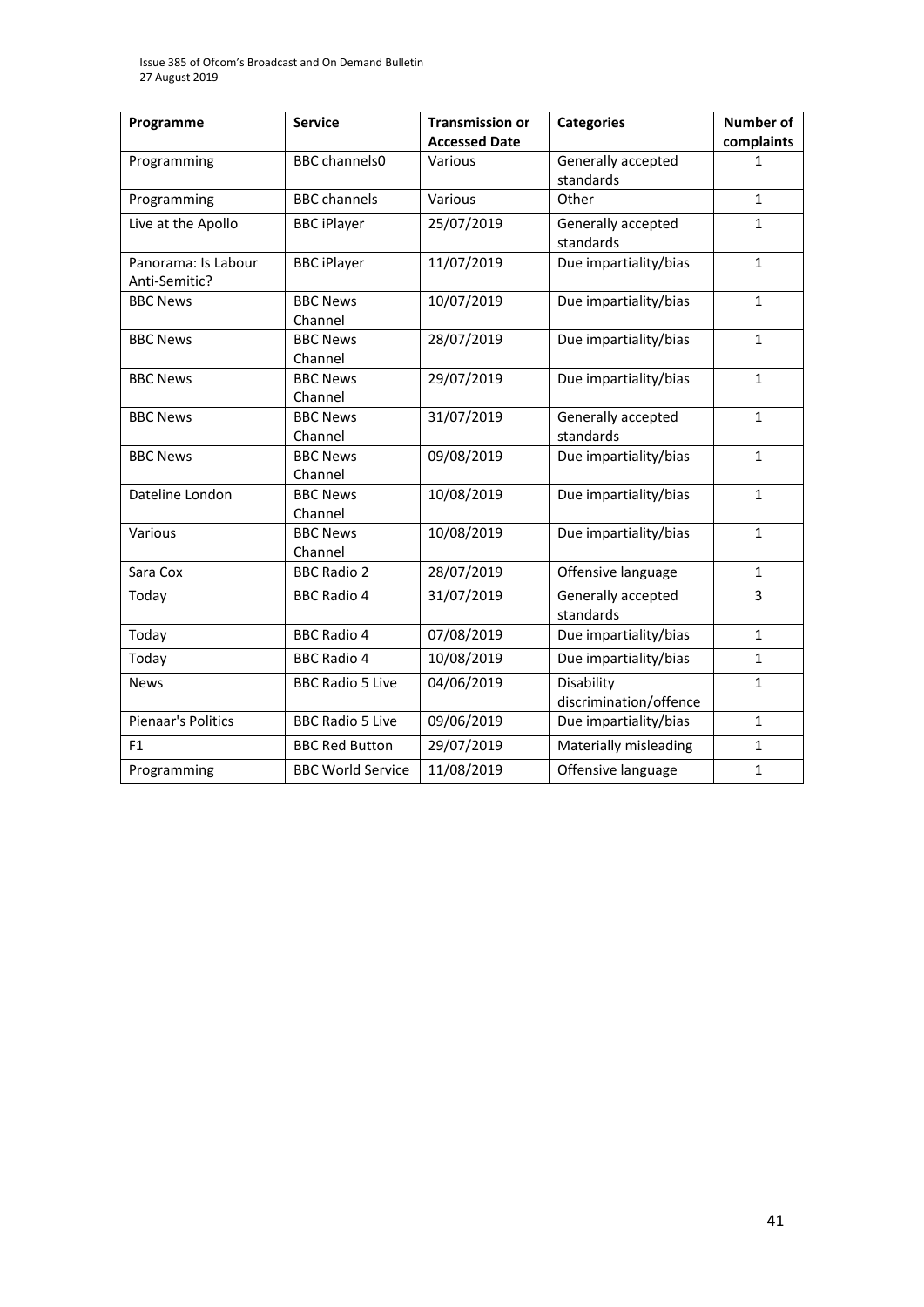# **Investigations List**

If Ofcom considers that a broadcaster or service provider may have breached its codes, rules, licence condition or other regulatory requirements, it will start an investigation.

**It is important to note that an investigation by Ofcom does not necessarily mean the broadcaster or service provider has done anything wrong. Not all investigations result in breaches of the codes, rules, licence conditions or other regulatory requirements being recorded.**

Here are alphabetical lists of new investigations launched between 29 July and 18 August 2019.

Investigations launched under the Procedures for investigating breaches of content standards for television and radio

| Programme                   | <b>Service</b>      | <b>Transmission date</b> |
|-----------------------------|---------------------|--------------------------|
| <b>News</b>                 | 92 News             | 29/05/2019               |
| Pujya Shyam Sundar Parashar | Aastha TV           | 23/06/2019               |
| Live: Shootout Pool         | Freesports          | 06/07/2019               |
| Beyond Sport                | <b>Front Runner</b> | 12/07/2019               |
| Nick Ferrari                | LBC 97.3 FM         | 09/07/2019               |

[How Ofcom assesses complaints and conducts investigations about content standards on](https://www.ofcom.org.uk/__data/assets/pdf_file/0020/55109/breaches-content-standards.pdf)  [television and radio programmes](https://www.ofcom.org.uk/__data/assets/pdf_file/0020/55109/breaches-content-standards.pdf)

Investigations launched under the Procedures for the consideration and adjudication of Fairness and Privacy complaints

| Programme                  | <b>Service</b> | <b>Transmission date</b> |
|----------------------------|----------------|--------------------------|
| 24 Hours in Police Custody | Channel 4      | 08/04/2019               |
| Gogglebox                  | Channel 4      | 12/04/2019               |

[How Ofcom considers and adjudicates upon Fairness and Privacy complaints about television](https://www.ofcom.org.uk/__data/assets/pdf_file/0031/57388/fairness-privacy-complaints.pdf)  [and radio programmes](https://www.ofcom.org.uk/__data/assets/pdf_file/0031/57388/fairness-privacy-complaints.pdf)